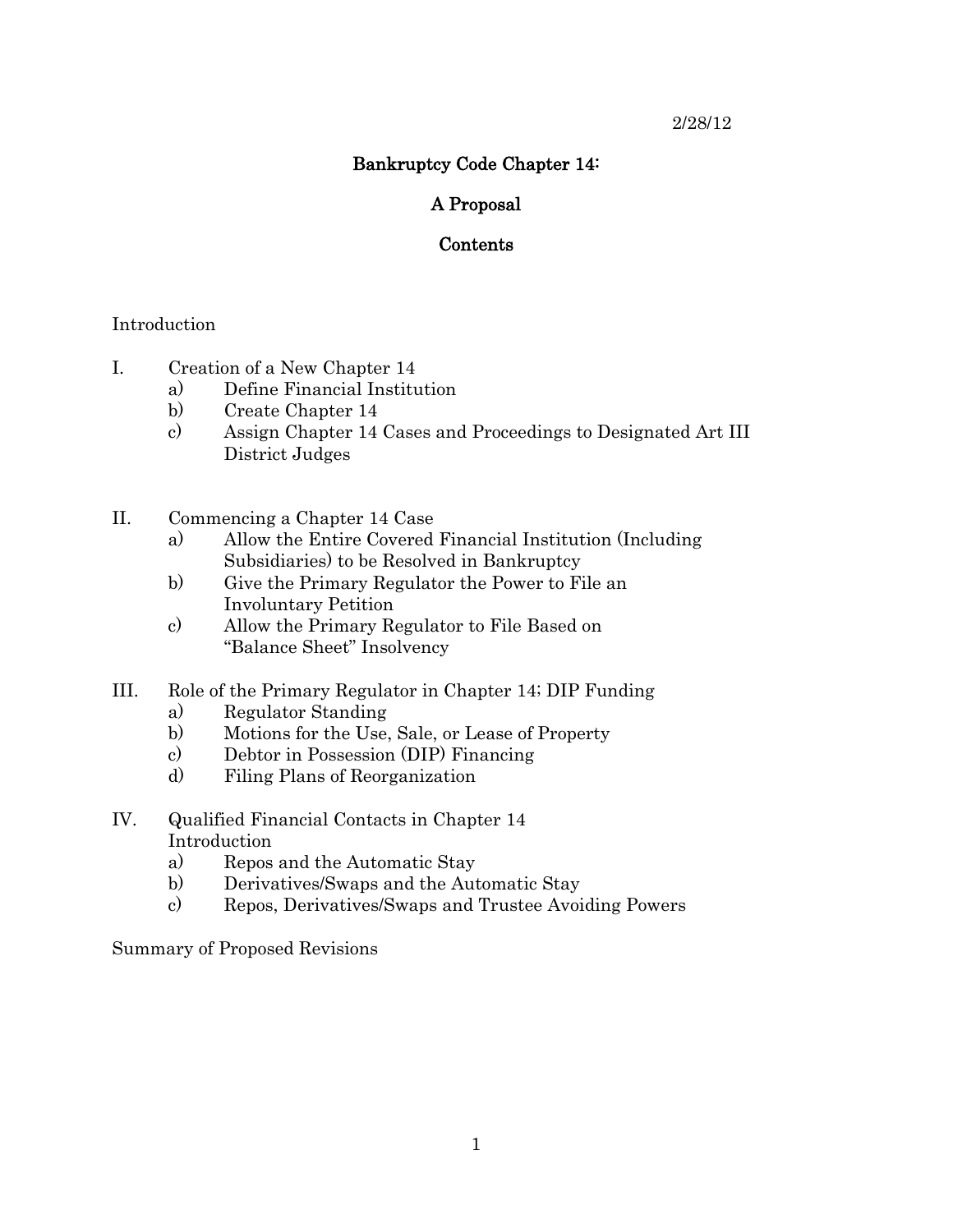### Introduction

This paper describes several proposed changes to the Bankruptcy Code that are designed for—and limited to—the reorganization or liquidation of the nation's largest financial institutions. The proposed changes create a new Chapter 14 of the Bankruptcy Code and incorporate features of liquidations under Chapter 7 as well as reorganizations under Chapter 11. In addition, the proposed Chapter 14 contains a number of substantive and procedural changes designed especially for the complexity, and potential systemic consequences, of the failure of these large financial institutions. Through these changes, we believe it is possible to take advantage of a judicial proceeding—including explicit rules, designated in advance and honed through published judicial precedent, with appeals challenging the application of those rules, public proceedings, and transparency—in such a way as to minimize the felt necessity to use the alternative government agency resolution process recently enacted as a part of the Dodd Frank Wall Street Reform and Consumer Protection Act. The new chapter could be adopted either in addition or as an alternative to the new resolution regime of Dodd Frank.

The crucial feature of this new Chapter 14 is to ensure that the covered financial institutions, creditors dealing with them, and other market participants, know in advance, in a clear and predictable way, how losses will be allocated if the institution fails. If the creditors of a failed financial institution are protected (bailed out), then the strongest and most rapidly-responding constraint on risk-taking by the financial institution's management is destroyed, and their losses are transferred to others.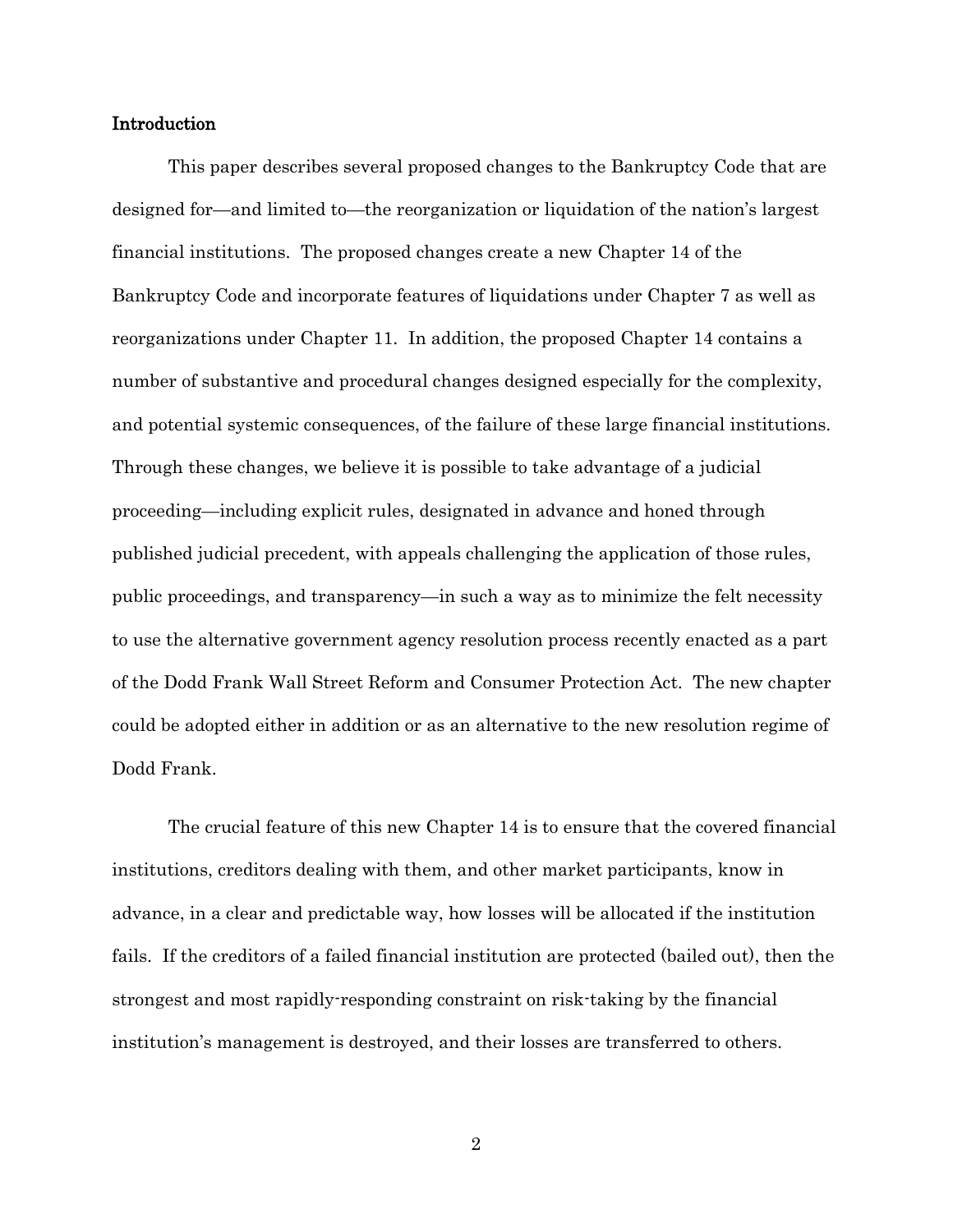In the following sections, we explain the features of this new Chapter 14 by (a) outlining existing bankruptcy provisions that we propose to amend or replace, (b) summarizing perceived weaknesses in those provisions that this proposal addresses, and (c) outlining the nature of the statutory provisions that are designed to address these weaknesses. These statutory changes can be encompassed within four basic categories: (1) the creation of a new Chapter 14; (2) the commencement of a Chapter 14 case, (3) the role of the primary regulator in Chapter 14 and special rules regarding debtor-in-possession financing for purposes of "prepayments" to certain creditors, and (4) the treatment of qualified financial contracts in Chapter 14. Following that, we provide, in summary form, a list of the changes we propose and the likely place in either the Bankruptcy Code or in Title 28 (the jurisdictional title) to make those changes.

# I. Creation of a New Chapter 14

### a. Define Financial Institution

# Current Law

There is no special definition of a financial institution.

### Concerns

Bankruptcy seems to be undervalued as a potential solution to the liquidation or reorganization of complex financial institutions, including in the 2010 Congressional debate over financial reform, in part because of a view that the default of one or more of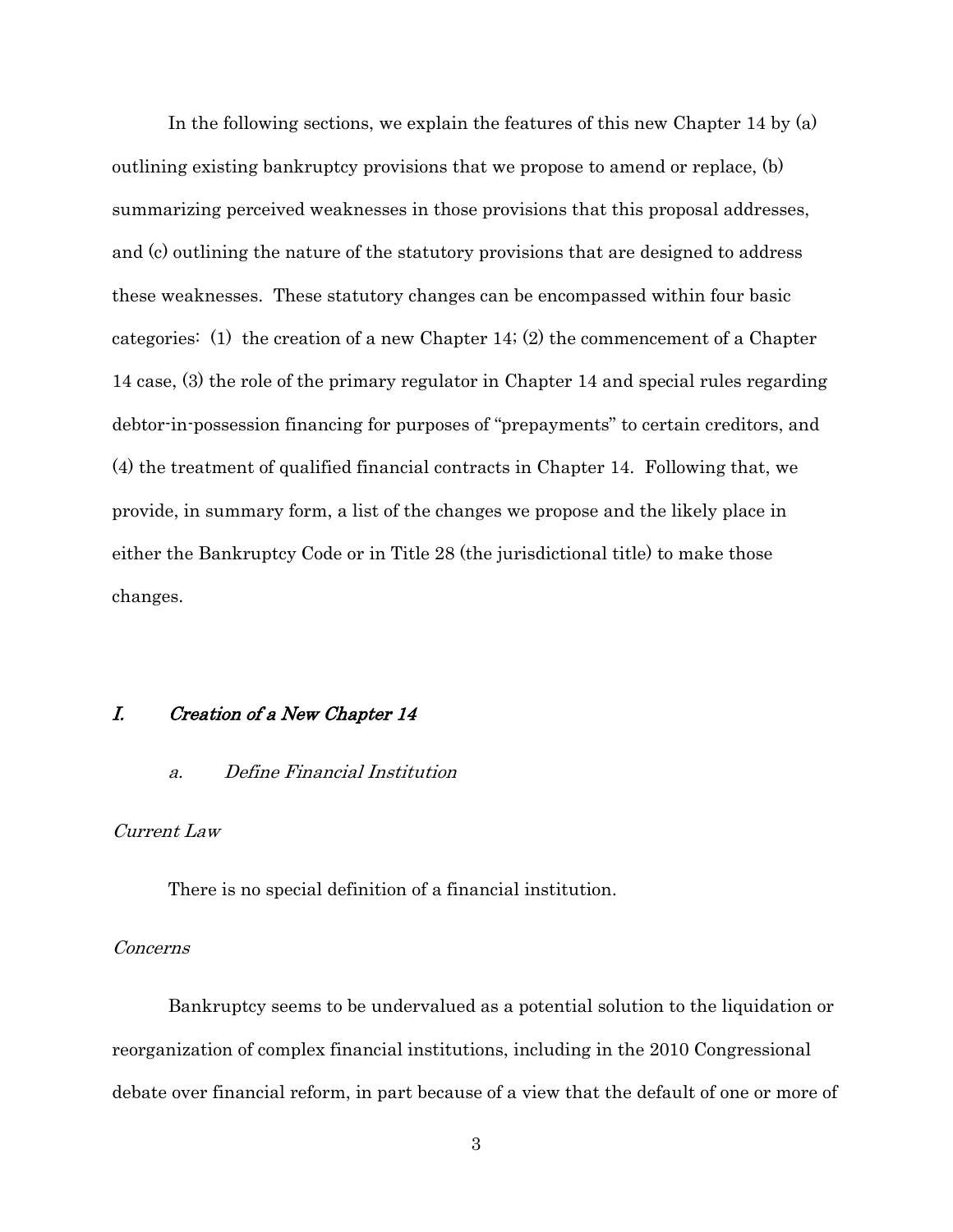the nation's largest and most complex financial institutions is (a) outside the competence of the bankruptcy system, (b) unable to be resolved in a timely fashion in a judicial proceeding, and (c) likely to have systemic consequences that an adversarial system, which depends on parties-in-interest with standing before the court, is illequipped to respond to.

### Proposal

In order to craft a bankruptcy process that is responsive to the special needs of the nation's largest financial institutions, it is necessary to create a special set of procedures and rules for such financial institutions. This starts, most fundamentally, with a need to provide, in the Bankruptcy Code, a definition of the financial institutions that would be covered by these special procedures and rules. Because many of the concerns focus on the nation's largest institutions, with no strong sense that existing procedures are insufficient for other financial institutions, the definition should not only define what is a "financial institution" but it should also set a threshold for the size of the institution before invoking the special rules and procedures we propose. The definition we propose would define a "financial institution" for bankruptcy (and hence Chapter  $14$  $14$ ) purposes as an institution<sup>1</sup> "that is substantially engaged in providing financial services or financial products," and includes "any subsidiaries of any such institution." To eliminate purely "local" financial institutions, the definition would

<span id="page-3-0"></span><sup>&</sup>lt;sup>1</sup> The Bankruptcy Code would use the word "person," which is defined in  $\S 101(41)$  as including an "individual, partnership, and corporation." For convenience, this paper will often use the word "institution."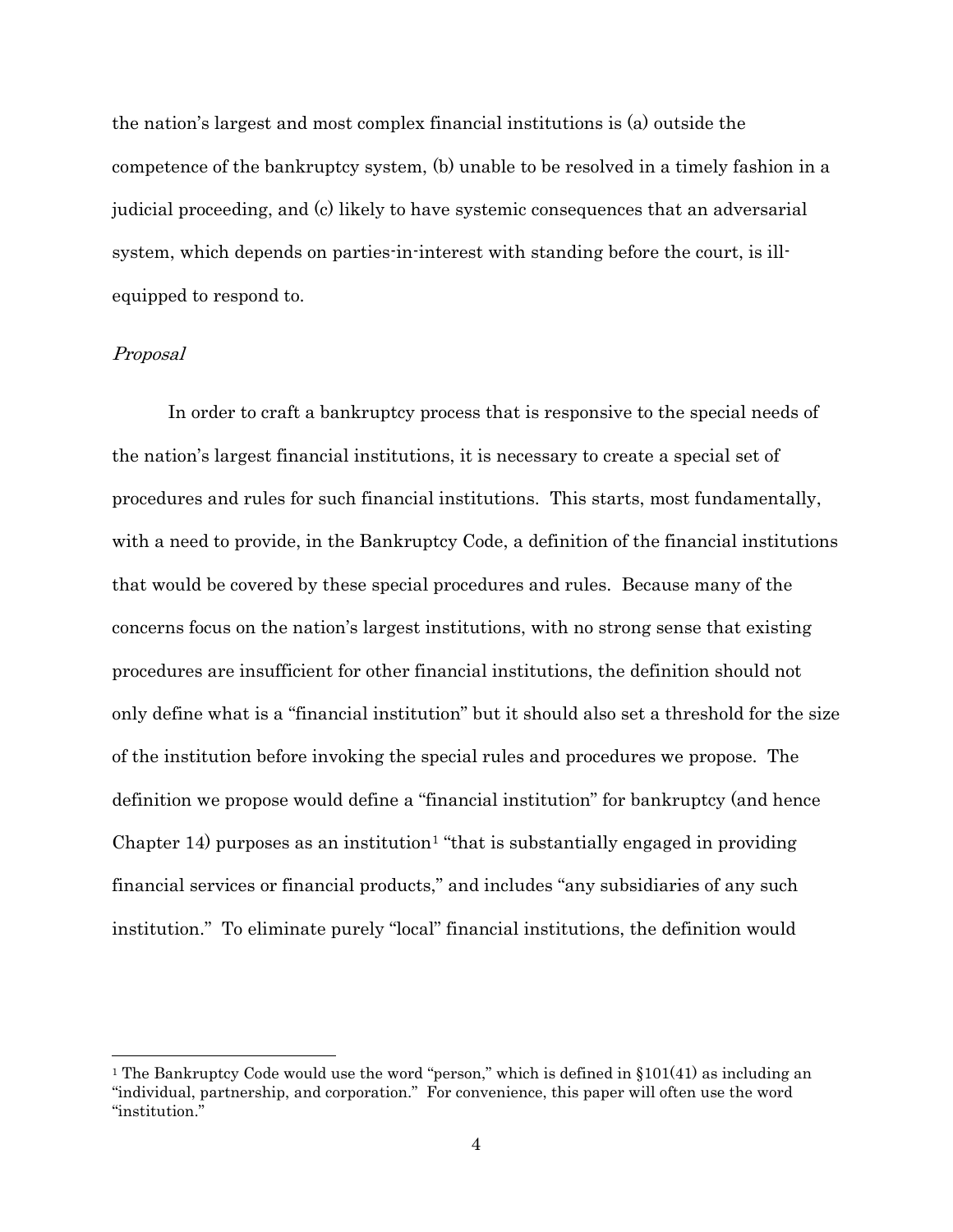include a minimum asset size of \$100 billion for the combined enterprise—a figure that should have a mechanism for adjustment with changes in the financial system.<sup>[2](#page-4-0)</sup>

### b. Create Chapter 14

### Current Law

No such chapter exists.

### Concern

Because of the special procedural and substantive rules that are perceived to be needed to make bankruptcy a robust alternative to government agency resolution for the nation's largest financial institutions, there needs to be a mechanism, within the Bankruptcy Code, for (a) incorporating the vast majority of common Bankruptcy Code provisions in Chapters 1 (general provisions), 3 (case administration and administrative powers [such as the automatic stay, the use,sale, or lease of property, obtaining credit, and the treatment of executory contracts]), and 5 (determining assets and claims, priorities, and provisions such as set-offs, and the recovery of preferences and fraudulent conveyances), as well as the "outcome" Chapters 7 (liquidation) and 11 (reorganization), while (b) ensuring that those special procedural and substantive rules for covered financial institutions govern—and amend or override certain common Bankruptcy Code provisions.

<span id="page-4-0"></span> <sup>2</sup> Unlike Title II of Dodd-Frank, where a "covered financial company" can be determined after-thefact (the category includes both firms that derive 85 percent of their revenues from activities that are financial in nature as well as any financial company designated as systemically important through an elaborate executive branch determination regarding systemic consequences), we propose using a pre-determined size threshold, so as to remove uncertainty in terms of whether a particular institution (on either a voluntary or involuntary petition) is appropriate for our proposed Chapter 14.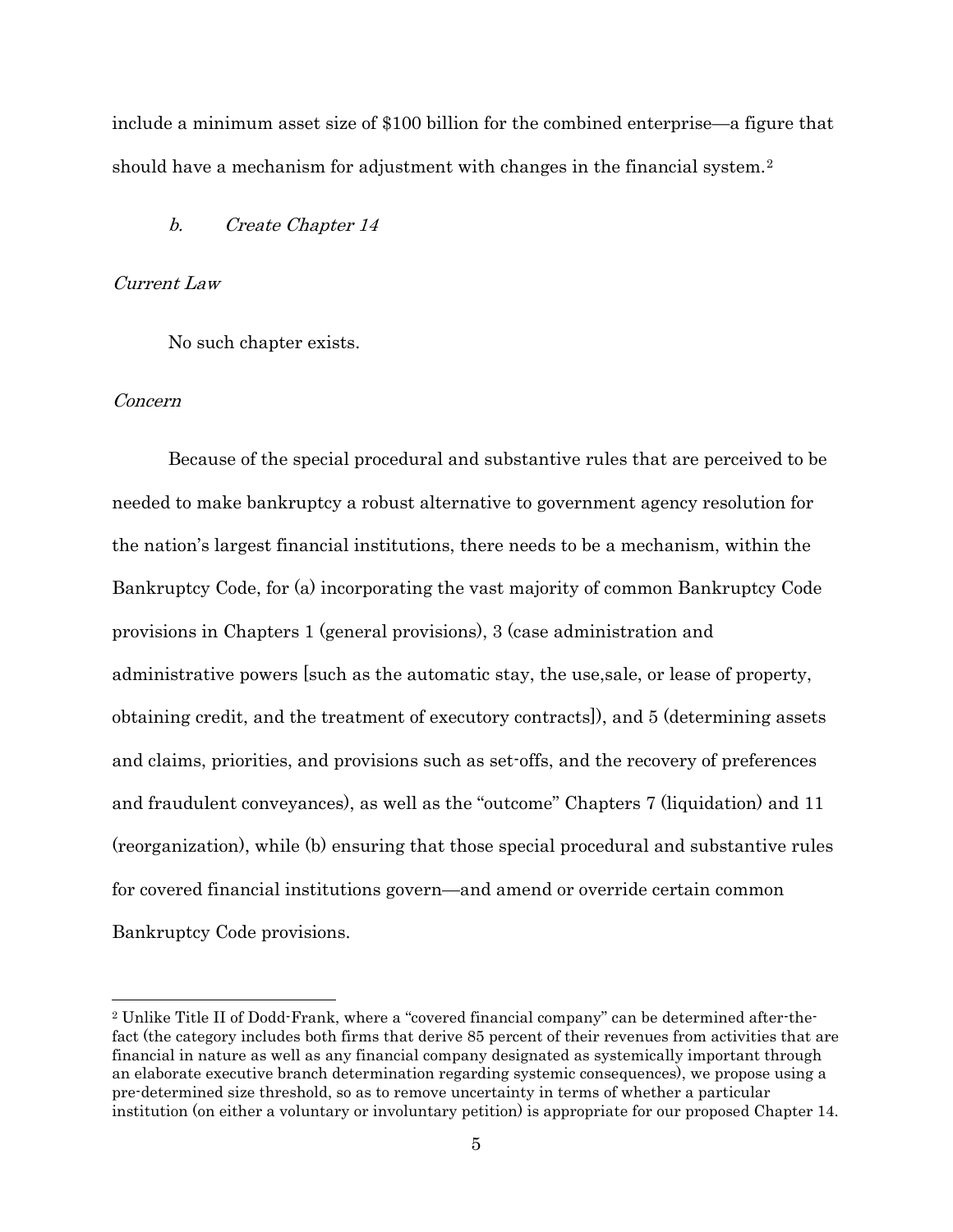#### Proposal

In essence, our proposal provides a new bankruptcy process (including certain new substantive rules) for financial institutions for the liquidation or reorganization of these defined financial institutions. At the same time, the Bankruptcy Code's structure and rules for a liquidation proceeding, in Chapter 7, and for a reorganization proceeding, in Chapter 11, provide a solid starting place, with a wealth of important judicial gloss on statutory terminology, that would be usefully applied in many situations involving a covered financial institution. To accomplish both goals simultaneously, we propose that the proceeding (or "case") when a covered financial institution invokes (or is placed in) bankruptcy follow the rules of the existing Bankruptcy Code *except* where we propose to change those rules. Particularly because our proposal envisions a different judicial "path," as we describe below (involving district judges in lieu of bankruptcy judges), to use the existing Bankruptcy Code structure, and attempt to amend various provisions in Chapter 7 and 11 to accommodate our proposal, would be cumbersome. Thus, our proposal is to create a new Chapter 14 in the Bankruptcy Code and require covered financial institutions to concurrently file for Chapter 14 and Chapter 7 or Chapter 11 (that is, covered financial institutions cannot file for Chapter 7 or Chapter 11 without also filing for Chapter 14), and requiring the resulting liquidation (Chapter 7) or reorganization (Chapter 11) proceeding to be conducted according to the rules, and under the special court supervision, of Chapter 14.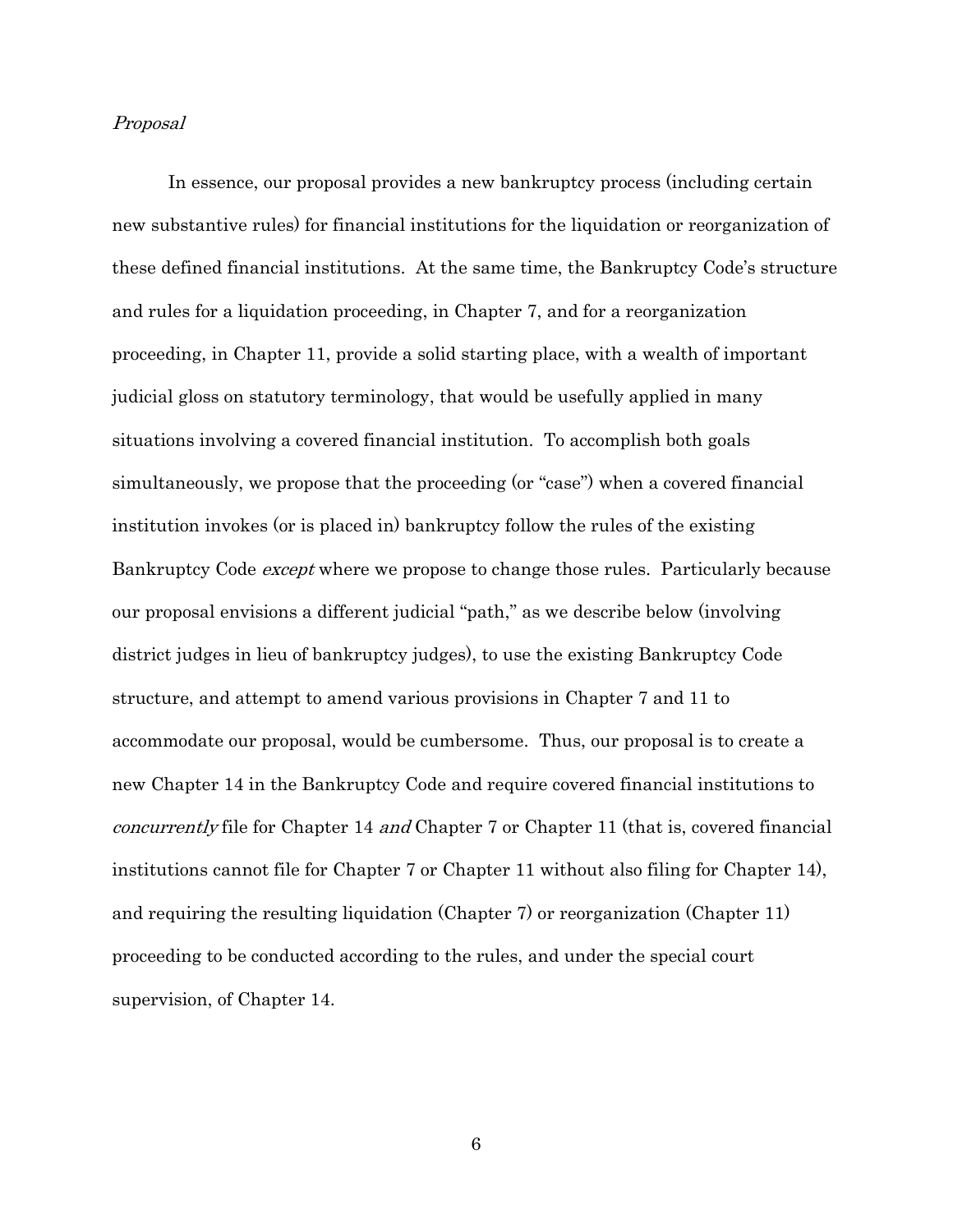The essence, then, of this change would be to insert a new subsection into  $§1093$  $§1093$ that (a) limits Chapter 14 to financial institutions (as defined), (b) provides that a financial institution "may not be a debtor under chapter 7 or chapter 11 without first (or concurrently) commencing a case under chapter 14," and  $(c)$ provides that all proceedings under this simultaneous chapter 7 or chapter 11 "shall be conducted pursuant to the provisions of chapter 14."

# c. Assign Chapter 14 Cases and Proceedings to Designated Article III District Judges

### Current Law

(i) Judges. Because bankruptcy judges are not "Article III" judges (primarily because they do not enjoy life-time tenure, which is a constitutional requirement for Article III judges), the Supreme Court, in Northern Pipeline Constr. Co. v. Marathon Pipe Line Co. 458 U.S. 50 (1982), struck down certain features of the original jurisdictional grant in the Bankruptcy Code of 1978 to bankruptcy judges to hear and decide various cases and controversies that arise in connection with a bankruptcy proceeding. In response to Northern Pipeline, Congress enacted the current jurisdictional structure in 28 U.S.C. §157. It provides that bankruptcy cases are "filed" in the district court (comprised of Article III judges), but that a district court may provide (as all have) that "cases under title 11 [the Bankruptcy Code]" and "proceedings arising under title 11," "shall be referred to the bankruptcy judges for the district." Those judges may then hear "cases under title 11" and "core proceedings arising under

<span id="page-6-0"></span> <sup>3</sup> All section numbers, unless explicitly indicated otherwise, refer to Title 11, US Code.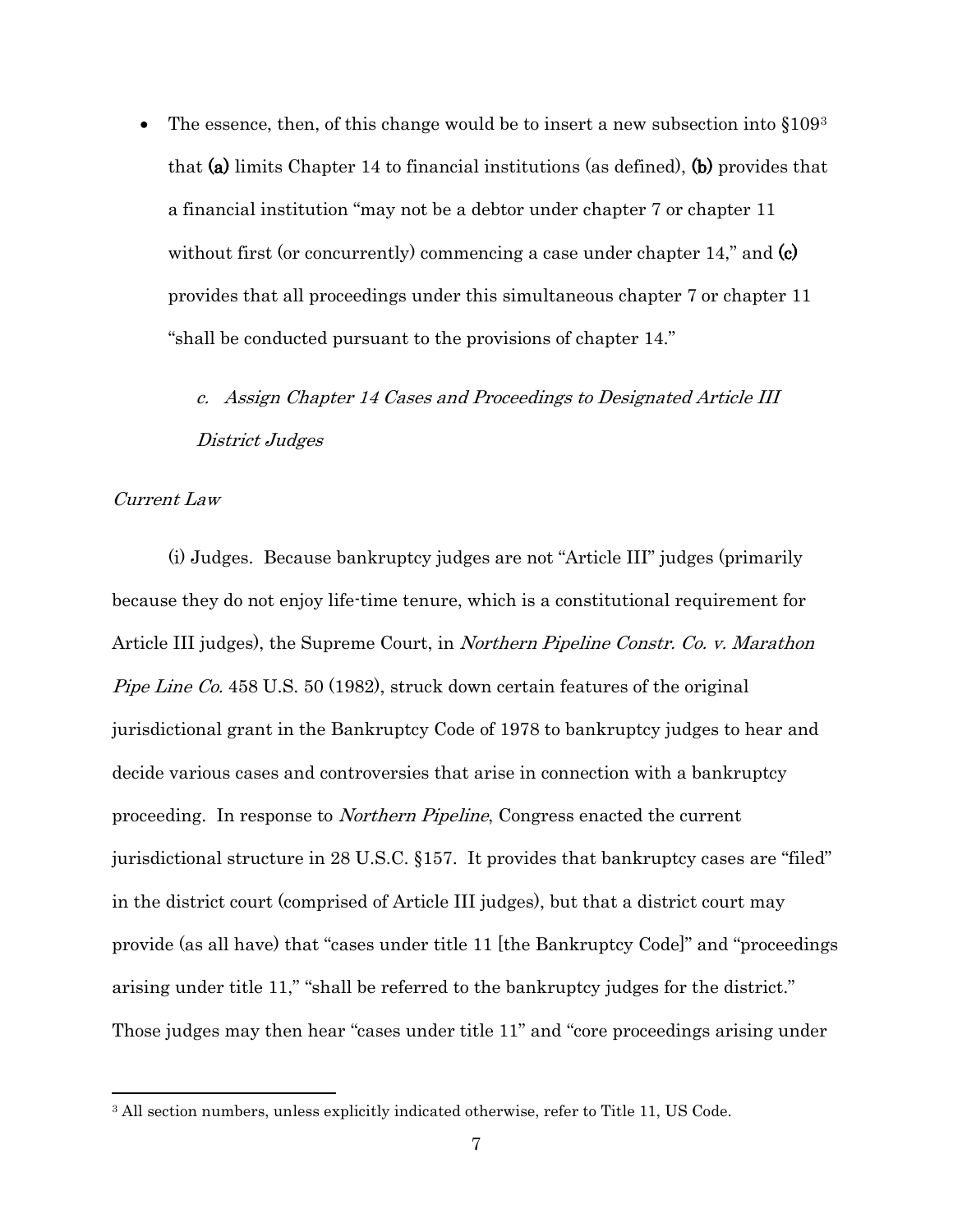title 11," with 28 U.S.C. §157(b)(2) attempting to define "core proceedings" in a way that is consistent with what the Supreme Court, in *Northern Pipeline*, said that non-Article III judges could "hear and determine." Things that are not core proceedings, but are otherwise related to a bankruptcy case, can be heard by a bankruptcy judge, but that judge can only "submit proposed findings of fact and conclusions of law to the district court," and the district court must issue "any final order or judgment," 28 U.S.C.  $§157(c)(1)$ .

(ii) Venue. Bankruptcy cases can be commenced in the district court for the district which is the debtor's domicile: Its "principal place of business in the United States;" where the "principal assets [of the debtor] in the United States are located;" or in which an affiliate of the debtor has already filed, 28 U.S.C. §1408, although cases can be transferred by a district court to another district "in the interest of justice or for the convenience of the parties," 28 U.S.C. §1412.

#### Concerns

The current system ultimately depends on venue, and within venue, essentially random assignment of cases to bankruptcy judges for the district in which the bankruptcy case has been filed. While this is appropriate for the vast majority of business (and individual) bankruptcy cases that, numerically, dominate the system, it is unlikely that the nation's several hundred bankruptcy judges—all of whom can be presumed to have important knowledge of the Bankruptcy Code itself—will have the requisite financial expertise to deal, in real time, with the nation's largest financial institutions. To be sure, these institutions are clustered in a few venues, and one could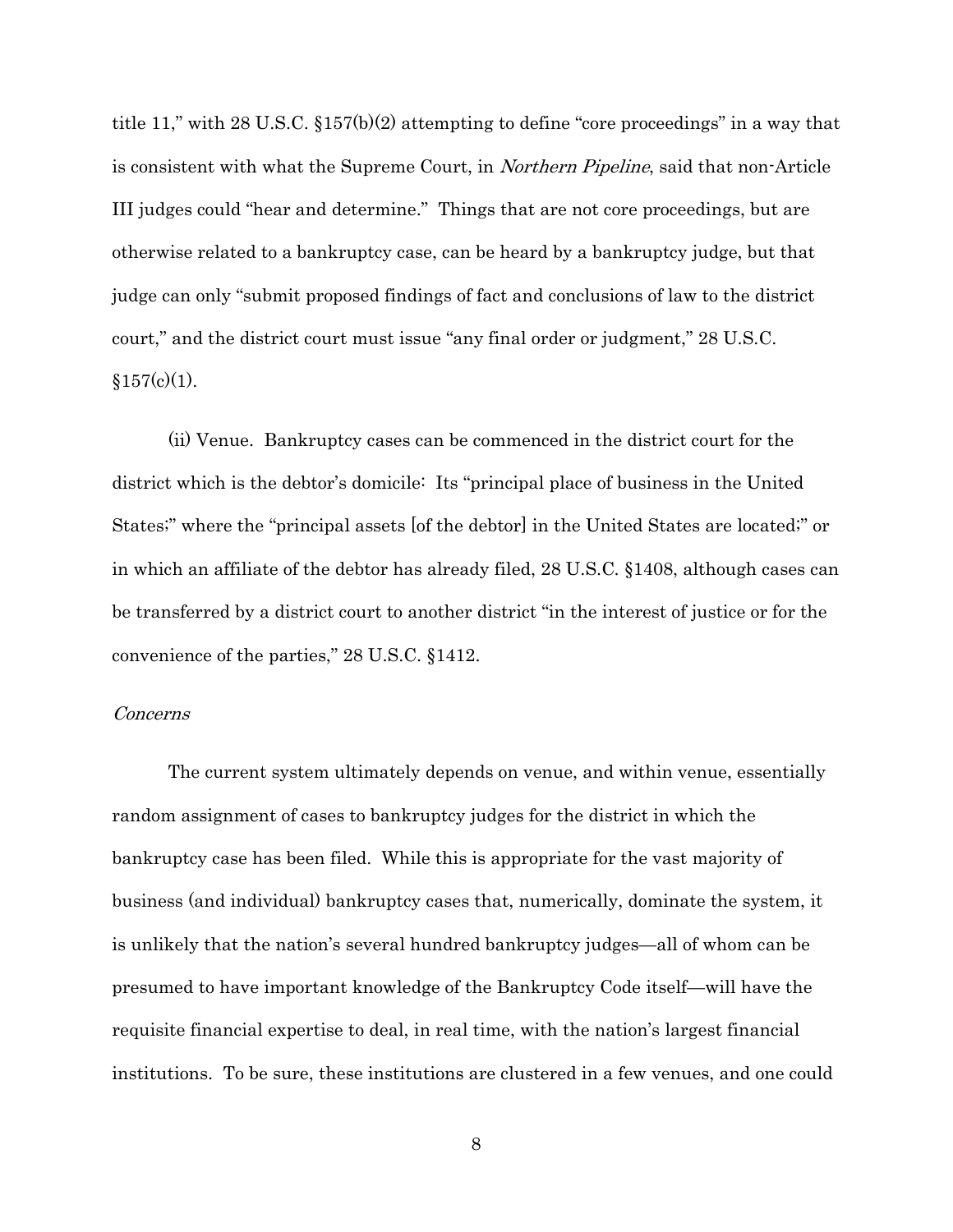envision (similar to our proposal) a designated panel of bankruptcy judges with requisite expertise, but there is a second concern as well that leads us to make a different proposal. In addition to the question of financial mastery necessary for complex financial institutions, the general bankruptcy procedure of automatically delegating bankruptcy cases from the district court to a bankruptcy court places the cases before non-Article III judges. While this is not troubling in the vast majority of bankruptcy cases, the essential need for complete independence from any perception of influence by the financial institution, the government, or a particularly significant creditor, suggests that any bankruptcy system designed for the nation's largest financial institutions would want those institutions to have their cases and ancillary proceedings heard before an Article III judge. In our system, there is no more 'goldplated" standard of independence from government.[4](#page-8-0)

### Proposal

Given the limited number of covered financial institutions, and the even more limited number that will be in bankruptcy at any given time, there is considerable merit to "funneling" such cases before a limited set of pre-picked Article III district judges. Our proposal is to funnel cases to the Second and DC Circuits and, there, have a panel of pre-designated district court judges, who have been designated to oversee Chapter 14 cases by the Chief Justice of the United States. These designated district

<span id="page-8-0"></span> <sup>4</sup> In "The Going Concern Value of a Failed SIFI," Tom Jackson and Ken Scott discuss more fully the advantages of, and limitations of, Article III status, through the lens of Chrysler's bankruptcy, which we believe was an abuse of the absolute priority rule of bankruptcy, in part through a "rigged" sale of most of Chrysler's assets under Section 363, driven by the government. For present purposes, our point is that while no system can eliminate various government pressures on players and participants, an Article III judge is the least likely to "bend" the rules of the bankruptcy process to facilitate governmental favoritism or political forces.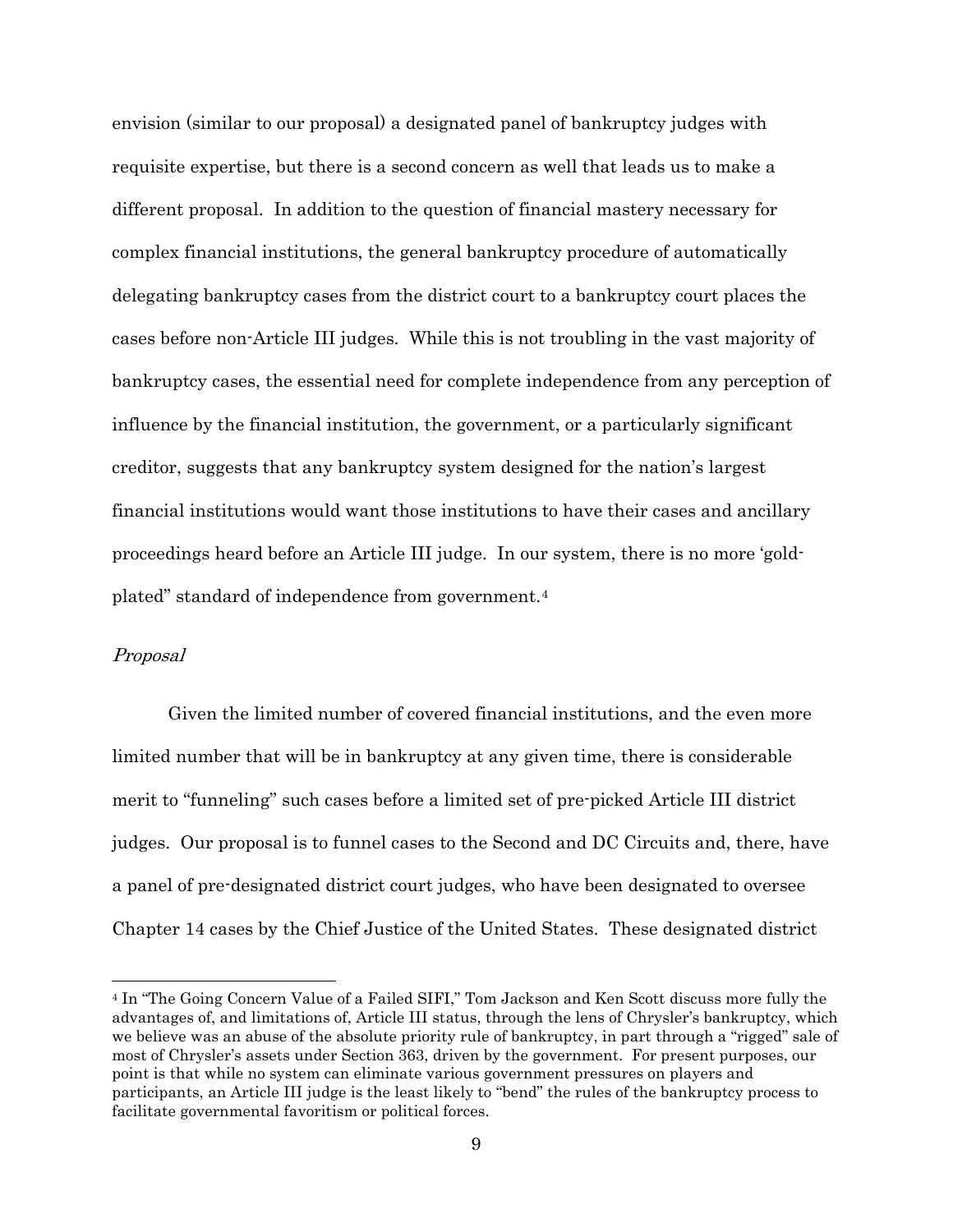judges would then have the same (and to that extent exclusive) jurisdiction over Chapter 14 cases as district judges currently have over other bankruptcy cases, with the case being assigned to one of the designated judges in the Second or DC Circuit. These judges would be precluded from referring cases and proceedings to bankruptcy judges pursuant to 28 U.S.C. §157(a), but they would have the power, by amendment to Title 28, to appoint a special master from a pre-designated panel of special masters to hear the case and all proceedings under the case that could be heard by a bankruptcy judge. In addition, the district judge could similarly designate a bankruptcy judge, as well as experts, to provide necessary advice and input to the district judge or to the special master.

### II. Commencing a Chapter 14 Case

a. Allow the Entire Covered Financial Institution (Including Subsidiaries) to be Resolved in Bankruptcy.

While most entities with a place of business or property in the United States are eligible for bankruptcy, there are exclusions for:

- a domestic insurance company,  $$109(b)(2)$ , and a foreign insurance company engaged in business in the United States, §109(b)(3)(A)
- a bank, savings bank, cooperative bank, savings and loan association, credit union, and similar entities "which is an insured bank as defined in section 3(h) of the Federal Deposit Insurance Act (collectively, consider these "depository banks")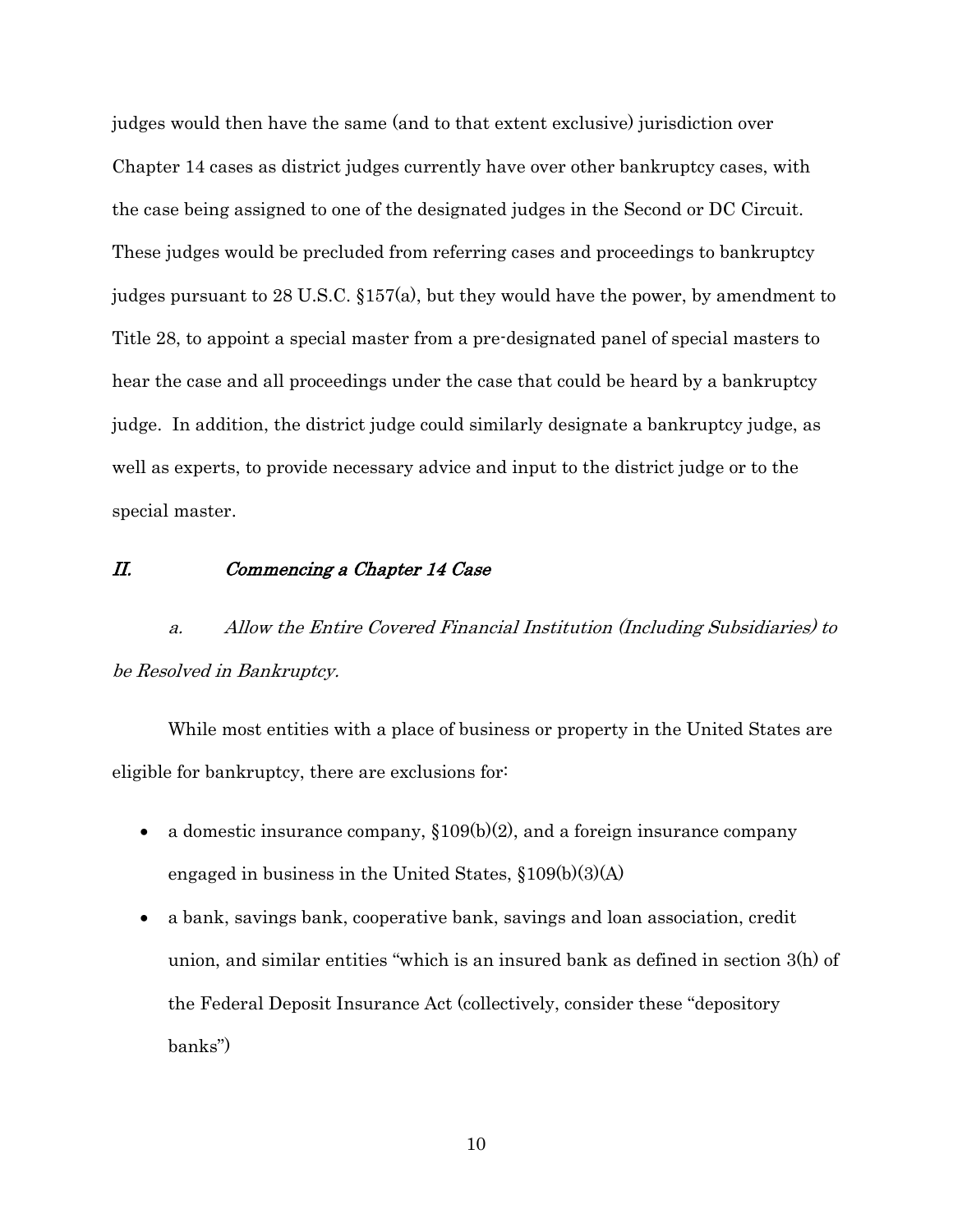• a foreign bank, savings bank, cooperative bank, savings and loan association, credit union (or similar entitles) with a branch or agency (as defined in section 1(b) of the International Banking Act of 1978) in the United States

In addition, there is an exclusion from eligibility for Chapter 11 (reorganization) but not for Chapter 7 for stockbroker and commodity brokers, §109(d), as defined in §101(6) and §101(53A). In essence, this forces stockbrokers and commodity brokers into special subchapters of Chapter 7. The important part of the stockbroker subchapter is that the Chapter 7 proceeding can be stayed, and then dismissed, upon the filing of "an application for a protective decree under the Securities Investor Protection Act of 1970." ("If SIPC completes the liquidation of the debtor, then the court shall dismiss the case.") For commodity brokers, the Commodity Futures Trading Commission is given a right to be heard, §762(b), and there are special rules for treating customer accounts "separately," §763, §766. (There is also a subchapter, commencing with §781, for the liquidation of clearing banks, which makes the FRB-designated conservator or receiver the trustee and provides for various methods for the "disposition" of the clearing bank.)

### Concerns

Large financial institutions are oftentimes structurally complex, and operate subsidiaries in a number of different areas, including those that are excluded from bankruptcy or are shunted to a special bankruptcy procedure. While the exclusion of depository banks has worked reasonably well for special reasons intimately related to the nature of the guaranteed deposit system, other exclusions, such as those for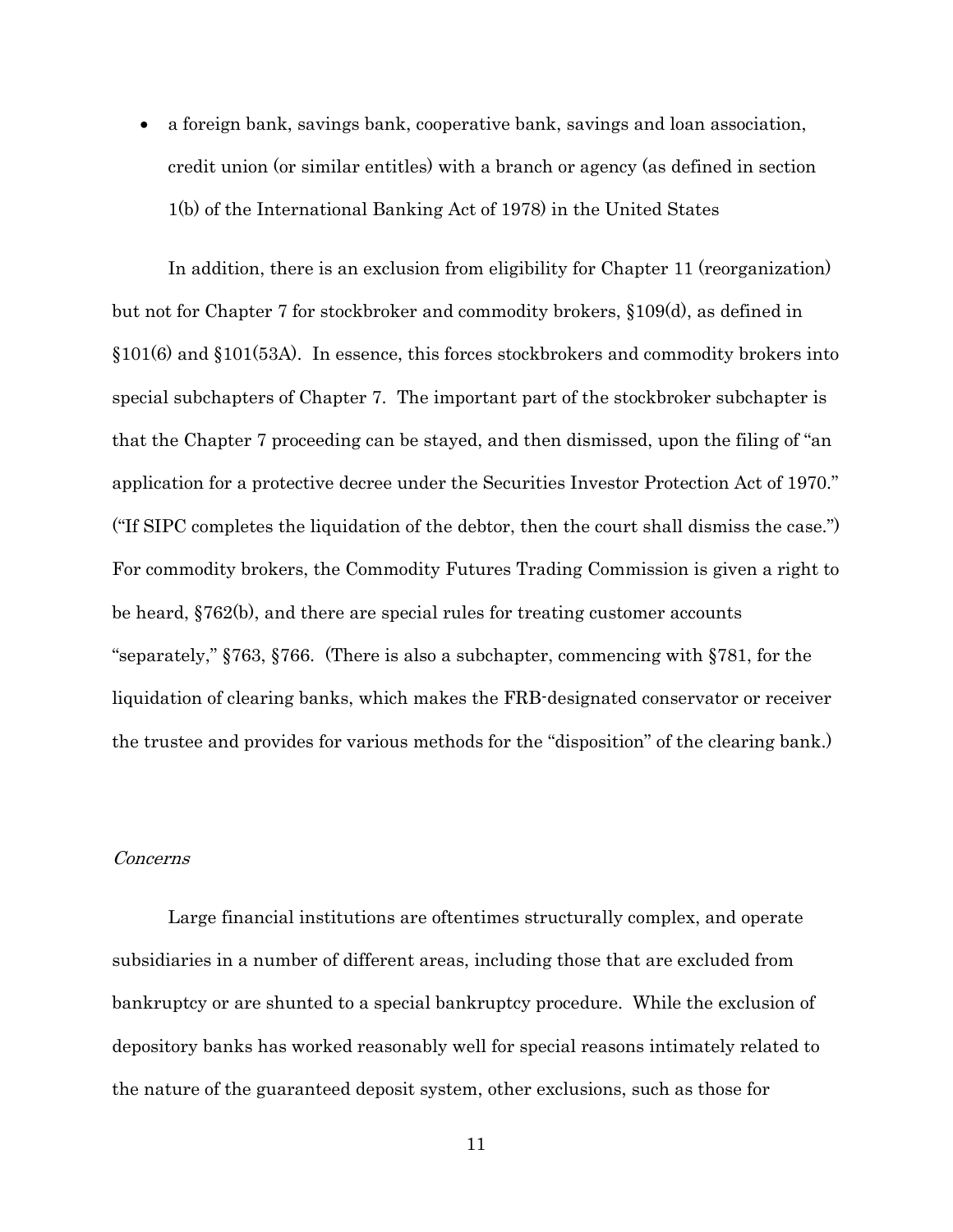insurance companies, designed to leave their insolvency to state insurance agencies, never achieved that level of agreement or success and seem strangely disconnected with the broad scope of modern, large-scale, insurance companies. Whatever their intent, these exclusions and special rules significantly complicate the resolution of a major financial institution, in which bankruptcy is only able to deal with pieces of the (often integrated) whole and needs to coordinate, sometimes in awkward fashion, with nonbankruptcy resolution authorities that also have only a piece of the whole to work with.

### Proposal

The Bankruptcy Code would be amended to:

- Eliminate the exclusion in  $$109(b)(2)$  and  $(b)(3)(A)$  for domestic and foreign insurance companies when Chapter 14 applies, but provide for treatment, to the extent consistent with the broader bankruptcy process for the covered financial institution, of insurance subsidiaries (and those they insure) with nonbankruptcy resolution processes.
- Eliminate the exclusion of stockbrokers and commodity brokers from Chapter 11 when Chapter 14 applies by revising §109(d). In doing this, the special subchapters for stockbrokers (§§741 et seq.) and commodity brokers (§§761 et seq.) in Chapter 7 would be eliminated as well when Chapter 14 applies, the kinds of rules currently existing for the treatment of customer accounts in the commodity broker subchapter (particularly §763 & §766) would be generalized and made applicable to bankruptcy proceedings (whether liquidations or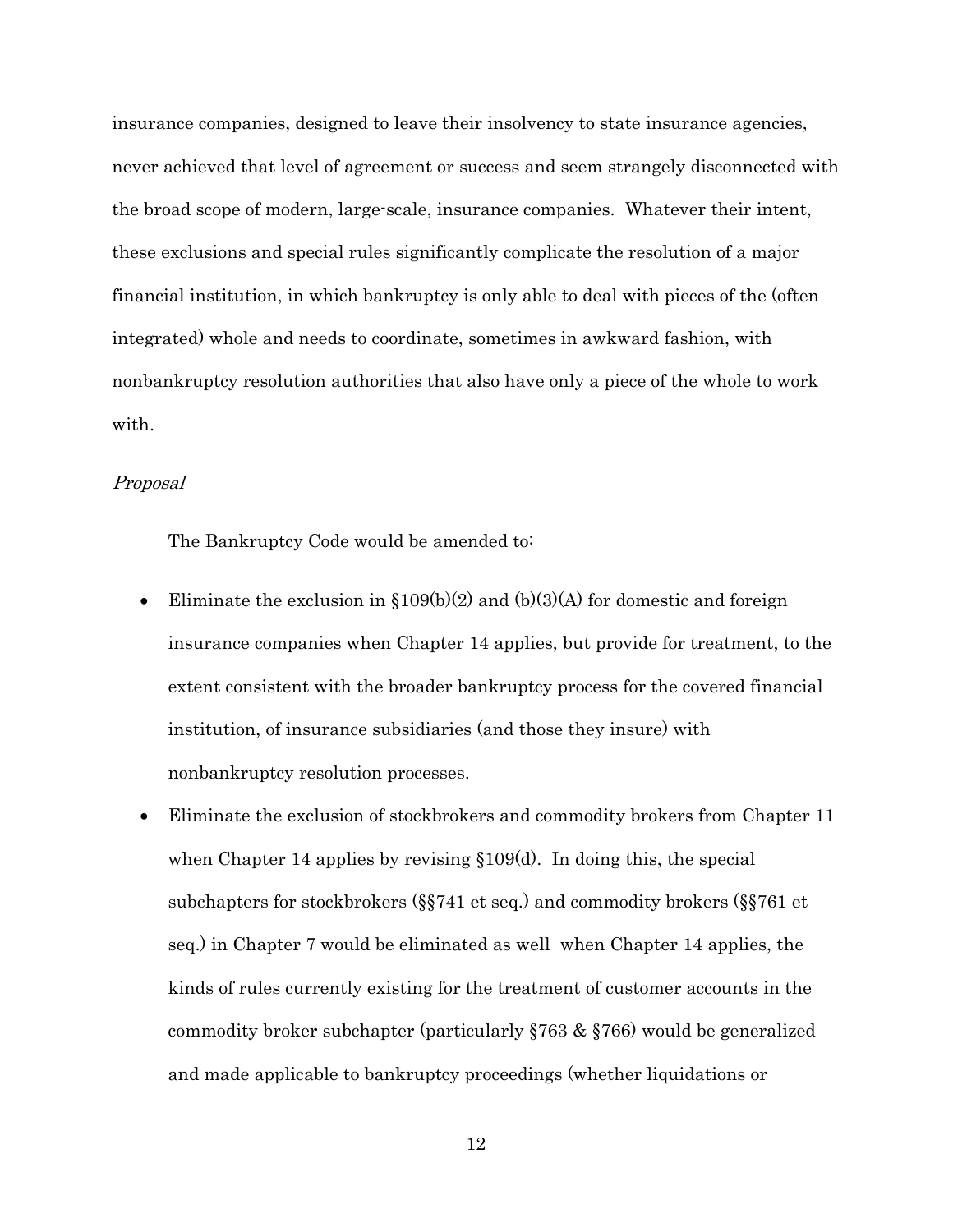reorganizations) of stockbrokers and commodity brokers, and SIPC (for stockbrokers) and CFTC (for commodity brokers) would be given a right to be a party to the proceeding.

The proposal does not change the current resolution practice of the FDIC over depository banks.

b. Give the Primary Regulator the Power to File an Involuntary Petition

### Current Law

There is no limitation on the commencement of a "voluntary" case—that is, a case begun by the filing of a petition by the debtor,  $\S 301(a)$ . "The commencement of a voluntary case under a chapter of this title constitutes an order of relief under such chapter," §303(b).

Involuntary cases can be "commenced" by the filing by three or more creditors (some largely irrelevant exceptions exist), §303(b).

### Concern

Bankruptcy responds to the parties in a direct relationship with the debtor, such as creditors. Again, while this is appropriate for the vast majority of firms, financial or otherwise, there is a legitimate concern, for the nation's largest financial institutions, that "systemic" consequences that go far beyond those direct relationships and affect the functioning of the financial system need to be addressed as well.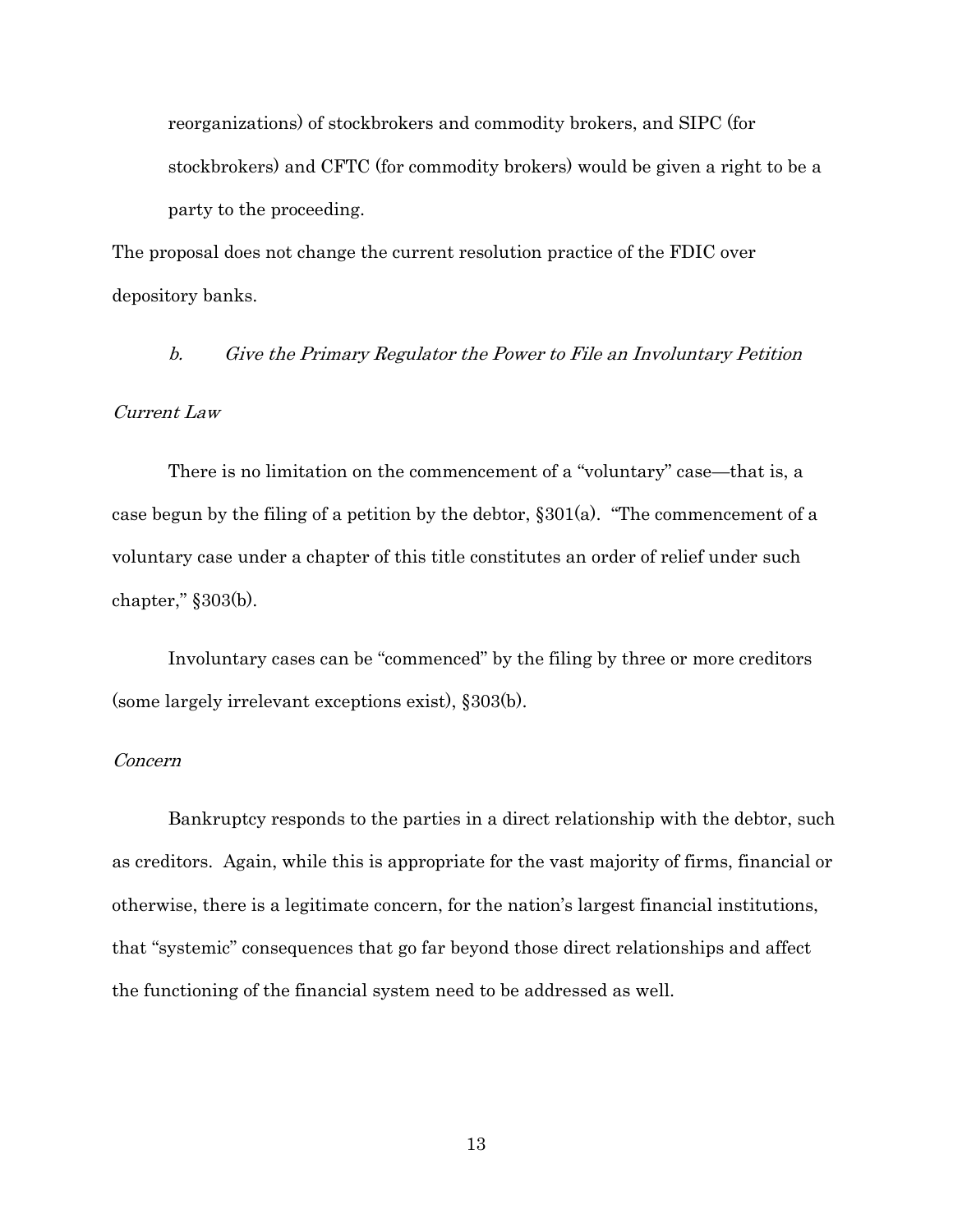#### Proposal

The existing provisions for the commencement of voluntary and involuntary cases would remain in place. There would be added to these provisions, by amending §303(b) and (h), the ability of the primary regulator to commence an involuntary case against a financial institution for the same reasons as currently exist for three or more creditors.

c. Allow the Primary Regulator to File Based on "Balance Sheet" Insolvency

### Current Law

If an involuntary case is contested, there is a "trial," and the court "shall order relief against the debtor" only if  $(a)$  "the debtor is generally not paying such debtor's debts as such debts become due" (unless the debts are subject to a bona fide dispute),  $\S 303(h)(1)$  or (b) a custodian had been appointed or took possession within 120 days of the date of the filing of the petition,  $\S 303(h)(2)$ .

#### Concern

The Bankruptcy Code eliminated various forms of "balance sheet" insolvency as a ground for the commencement of an involuntary case, believing them (among other reasons) to be too subjective. While that concern has some validity, we believe that it is outweighed in cases of major financial institutions. In those cases, where there is a special concern of a financial "melt-down" leading to possible systemic consequences,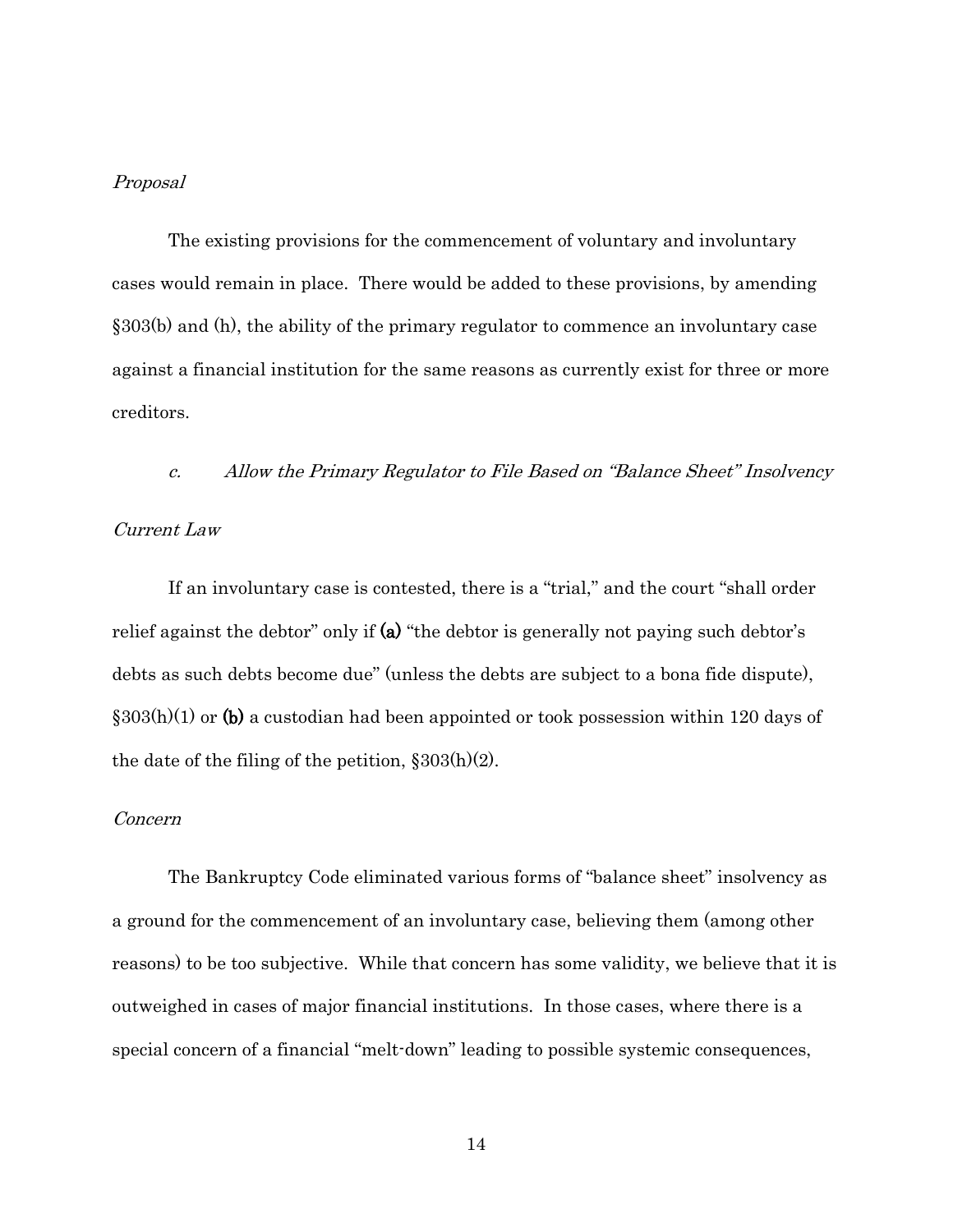limiting involuntary petitions to situations where the debtor is already failing to pay debts as they become due may be woefully late.

#### Proposal

Amend §303(h) to provide that the primary regulator would be given the power to commence an involuntary case against a financial institution on the ground that either the financial institution's assets are less than its liabilities, at fair valuation, or the financial institution has an unreasonably small capital.[5](#page-14-0) The financial institution could contest this (as it can any involuntary petition), although the likelihood that the filing wouldn't, in essence, create a self-fulfilling prophesy is small.<sup>[6](#page-14-1)</sup>

# III. Role of the Primary Regulator in Chapter 14; DIP Funding

#### a. Regulator Standing

### Current Law

There is no provision for such standing, apart from the situation of stockbrokers and commodity brokers in Chapter 7.

<span id="page-14-0"></span> <sup>5</sup> Since this is a change from the ordinary involuntary petition rules, added particularly because of a concern about systemic consequences, we have limited this expansion to the primary regulator, not to three or more creditors. If the "balance sheet" insolvency test for involuntary bankruptcy filings was to include unsecured creditors as petitioners, we would suggest a substantially higher aggregate threshold than the current \$14,425 amount in Bankruptcy Code § 303(b).

<span id="page-14-1"></span><sup>6</sup> Even without this power, it is probably the case that the primary regulator has many ways of "forcing" a weak financial institution to file a voluntary petition. Even so, it is important to make the regulator's power de jure as well as de facto, and this is the cleanest way to do that.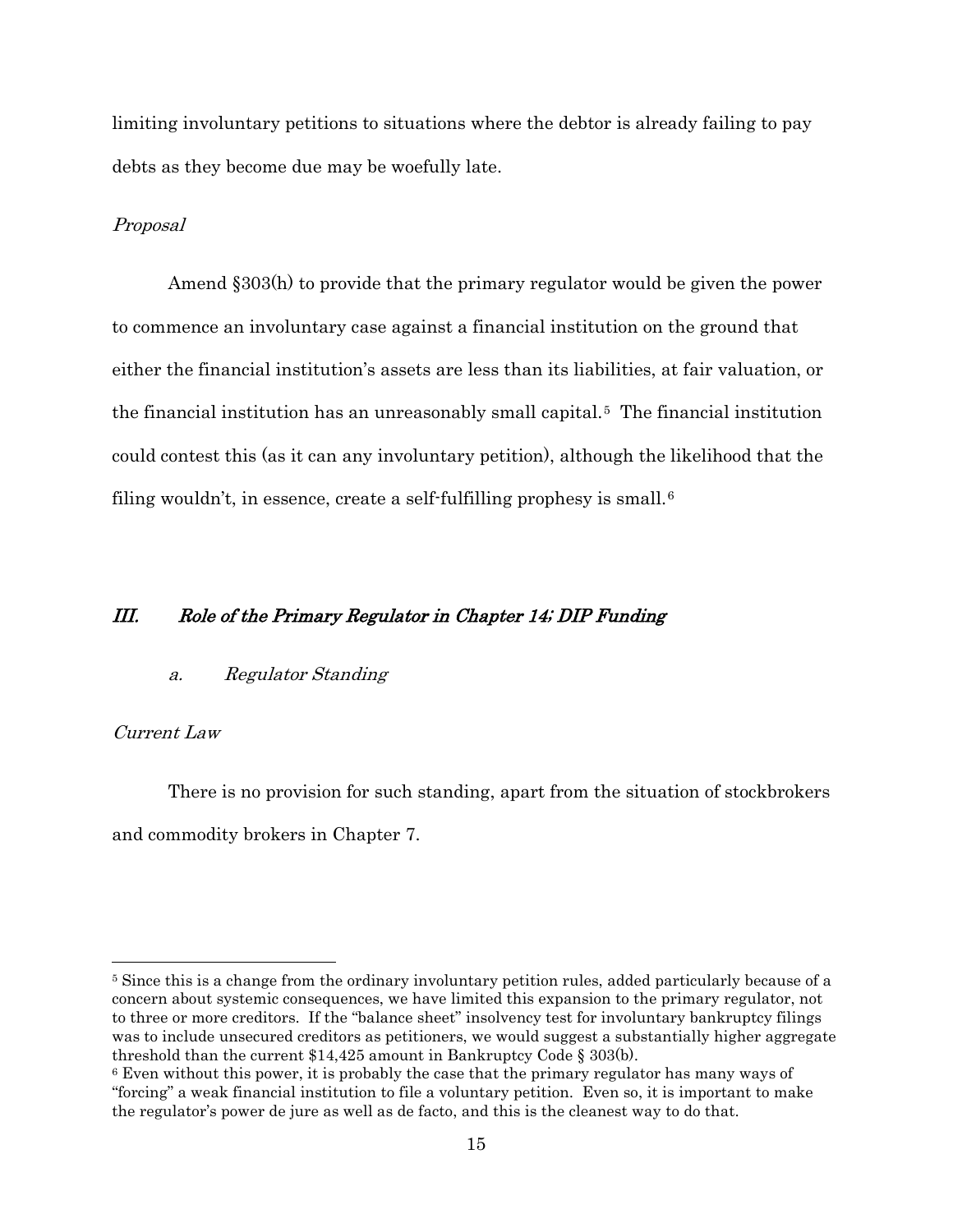### Concern

Under the current system, as exists today, certain parts of a complex financial institution cannot be resolved in bankruptcy. The regulators, instead, are tasked with the responsibility of dealing with financial distress for those parts outside of the bankruptcy process. This approach is needlessly complex and fraught with territorial conflicts and disputes as compared with a framework that encompasses the liquidation or reorganization of a covered financial institution "in total" in bankruptcy. But to gain those advantages, it is important not to lose the expertise and perspective of the primary regulators.

# Proposal

The regulators of the business of a covered financial institution, or any subsidiary thereof, would have standing with respect to the financial institution or the particular subsidiary, to be heard as parties or to raise motions relevant to their regulation with the Chapter 14 court.

### b. Motions for the Use, Sale, or Lease of Property

### Current Law

Under §363, motions to use, sell, or lease property of the estate (except in the ordinary course of business) are to be filed by the trustee (or, pursuant to §1107, the debtor in possession).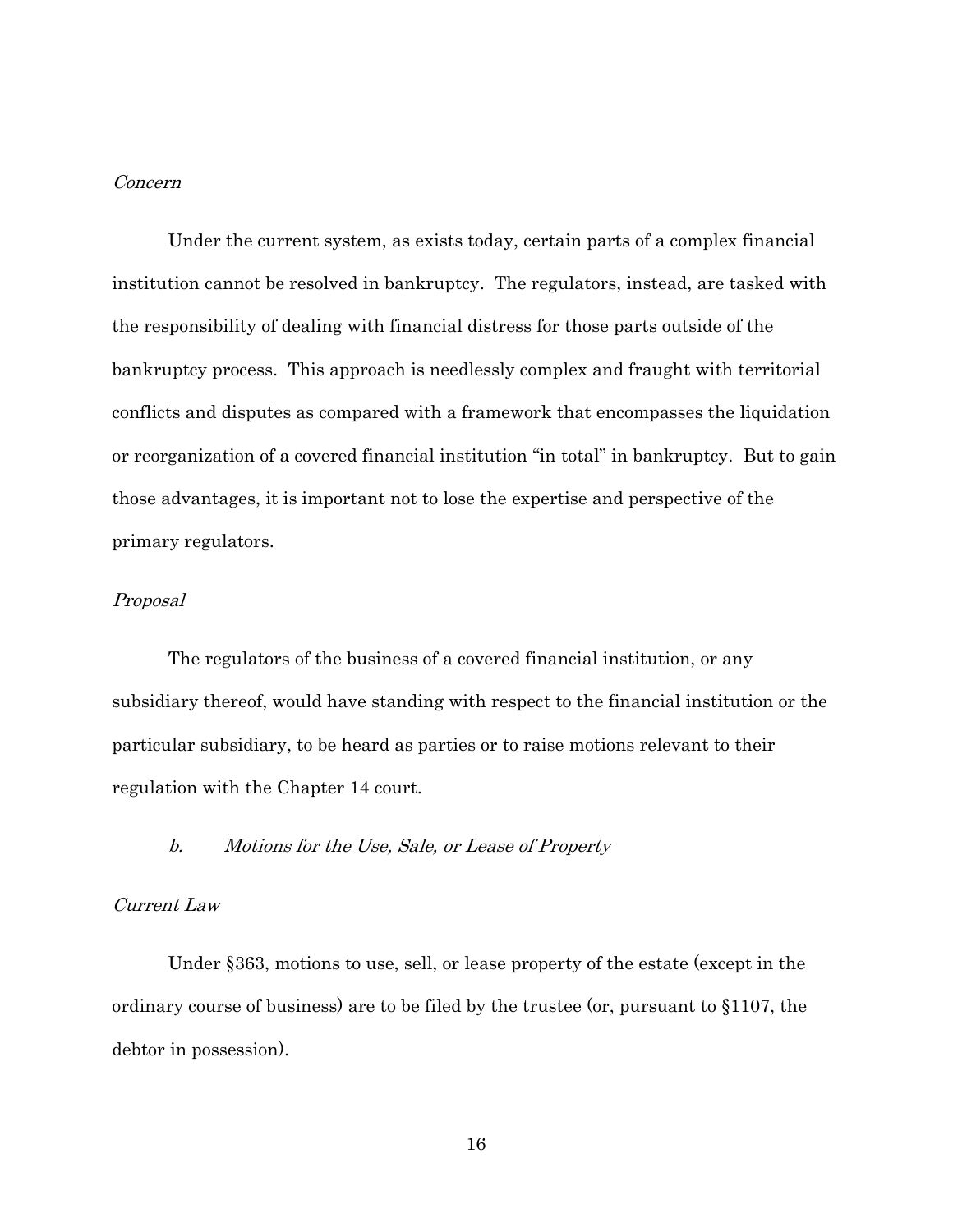### Concern

Because of the importance of preventing systemic consequences, there may be situations in which the government is the only appropriate party to determine that the use, sale, or lease of property of the estate is important and proper; even so, the government's determination must be subject to court review, to ensure that it is not likely to harm or favor certain creditors of the financial institution that is in bankruptcy.

#### Proposal

Section 363 should be amended to provide that the primary regulator has the power, in parallel with the trustee or debtor in possession, to file motions for the use, sale, or lease of property of the estate. As is currently the case, approval of such a motion would be subject to the safeguards provided in §363.

### c. Debtor in Possession (DIP) Financing

### Current Law

If the business is continuing in operation (which is the ordinary course in Chapter 11, but is also plausibly involved in a Chapter 7 for at least a while), the debtor-in-possession, §1107(a), or a trustee appointed in lieu of a debtor-in-possession, §1108, is authorized to obtain unsecured credit and incur unsecured debt, in the ordinary course of business (and without court approval), with such credit/debt having "administrative expense" priority, §364(a). (Administrative expense priorities are the expenses of running the bankruptcy proceeding which (simplifying somewhat)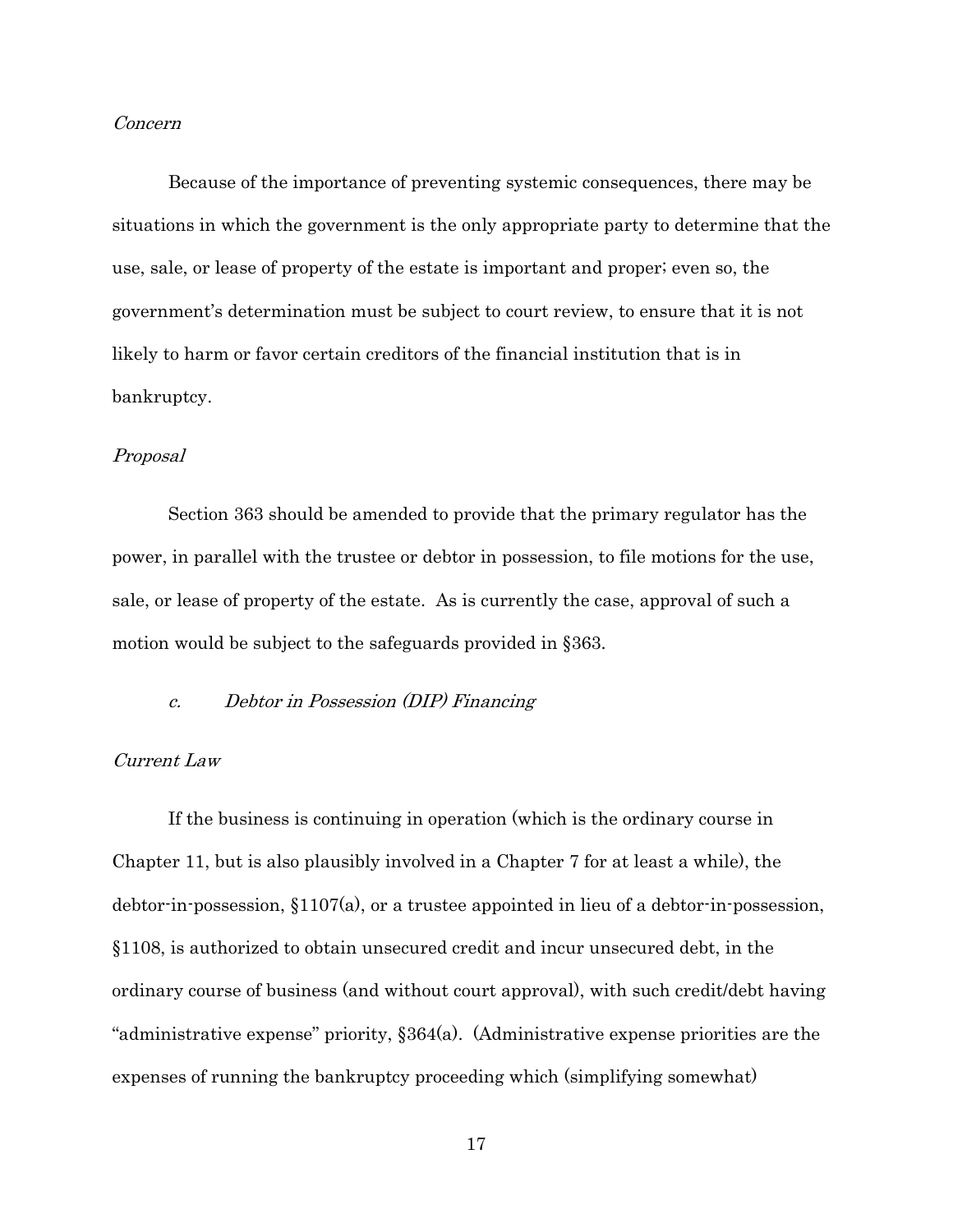essentially rank *before* pre-bankruptcy unsecured claims but *after* pre-bankruptcy secured claims in priority, §507(a)(2), §725, §726.) Under §364(b), administrative expense priority can also be given to other funding that doesn't qualify as being in the "ordinary course of business," but now only upon court approval, after notice and a hearing. If administrative expense priority is insufficient to obtain credit, the court becomes involved and priority can be increased, subject to increasingly rigorous requirements. (a) It may be authorized, after notice and a hearing, with priority over other administrative expenses, or with a security interest on property that isn't already subject to a security interest, or with a junior security interest on property that is already subject to a security interest, §364(c). (b) It may be authorized, after notice and a hearing, with a senior or equal security interest on property already subject to a security interest, but the court must now find not only that the financing is not otherwise available but also that the existing secured creditors receive "adequate protection" under §361 of their security interest, §364(d). (The latter is very difficult to establish, because it basically requires a showing that no one is willing to lend without priority over (or parity with) an existing secured credit *and* the debtor can demonstrate that the existing secured creditor is no worse off than it was before.)

#### Concerns

There may be situations where liquidity, or other systemic concerns, suggest that the appropriate action—without involving a government bailout of any sort would be for certain liquidity-sensitive creditors to be "advanced" a portion of their likely bankruptcy distribution, which would be accomplished through DIP financing. It is unlikely that §364, which focuses on funding on-going operations, not prepayments to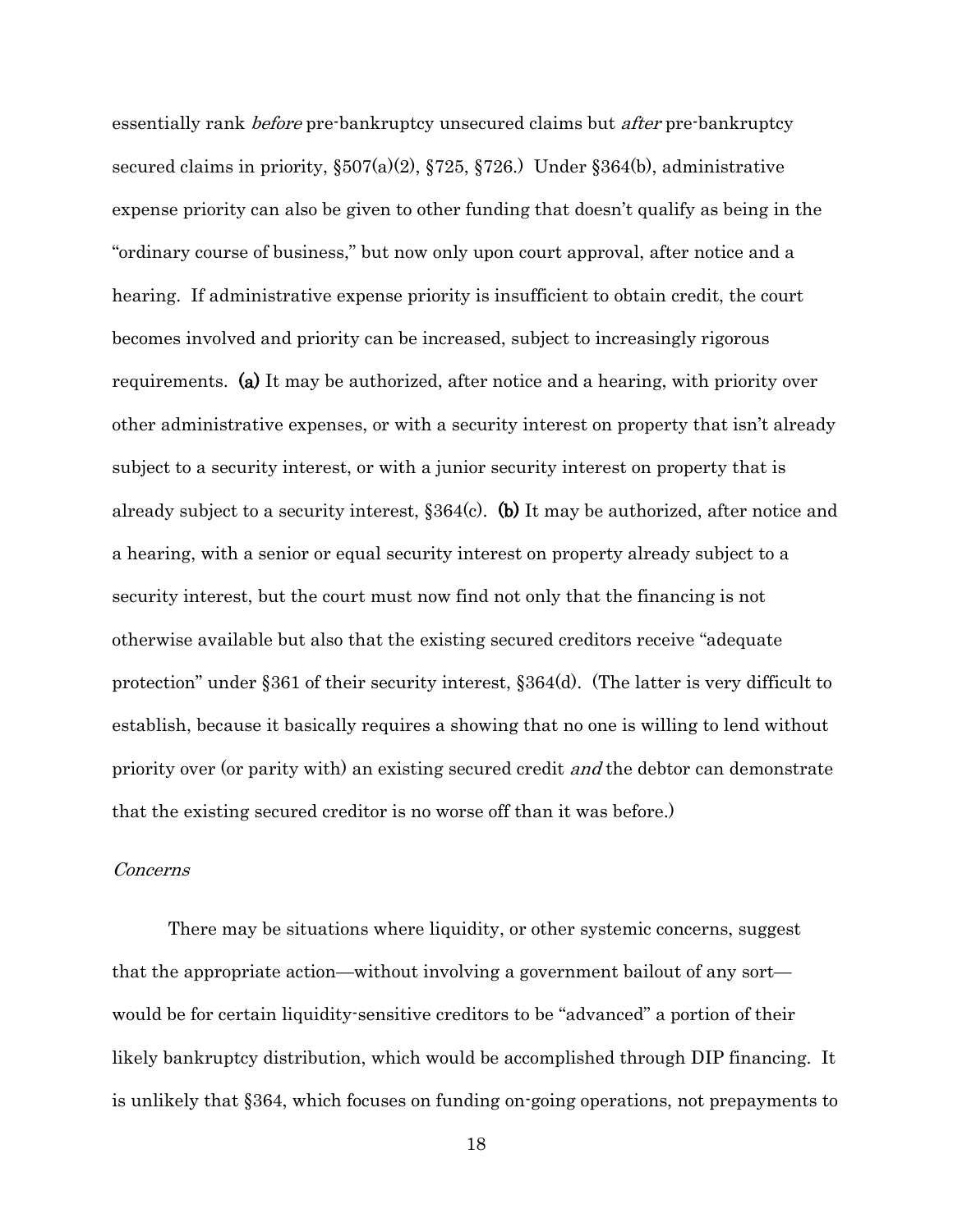existing creditors, currently would allow such as result. Because of the necessity of an estimation of final distribution, this possibility needs to be carefully circumscribed, however.

Because of the importance of the principle, it is perhaps worth outlining the concern with a numerical example. Assume Debtor has assets of \$100 million and unsecured claims of \$300 million. Without any prepayments, the expected distribution, at the end of the bankruptcy proceeding, would be \$0.33 cents on the dollar to the unsecured creditors. If, however, there is a determination that "liquidity-sensitive creditors" (the "LS creditors"), with unsecured claims of \$100 million, should receive advanced payments, and those advanced payments come from funding under §364, the problem of "aggressive" prepayment manifests itself in this way. Assume that the debtor (or the government) persuades the court that a "conservative" payout to the LS creditors would be \$50 million (or \$0.50 cents on the dollar), and the government will provide that funding pursuant to §364. The following changes occur: (a) the LS creditors receive \$50 million (instead of \$33 1/3 million), (b) the government has an administrative expense (or higher priority) claim for \$50 million, §364(b). Because of these two changes, Debtor still has assets of \$100 million (the government's money came and went, leaving the assets as before), but now has an administrative expense claim (held by the government) of \$50 million and \$200 million of remaining unsecured claims (i.e., claims that didn't receive an advance payment). Following ordinary bankruptcy distribution rules, the government would get the first \$50 million of Debtor's assets, leaving \$50 million for the remaining \$200 million of unsecured creditors. In short, because of the "aggressive" prepayment, the LS creditors receive a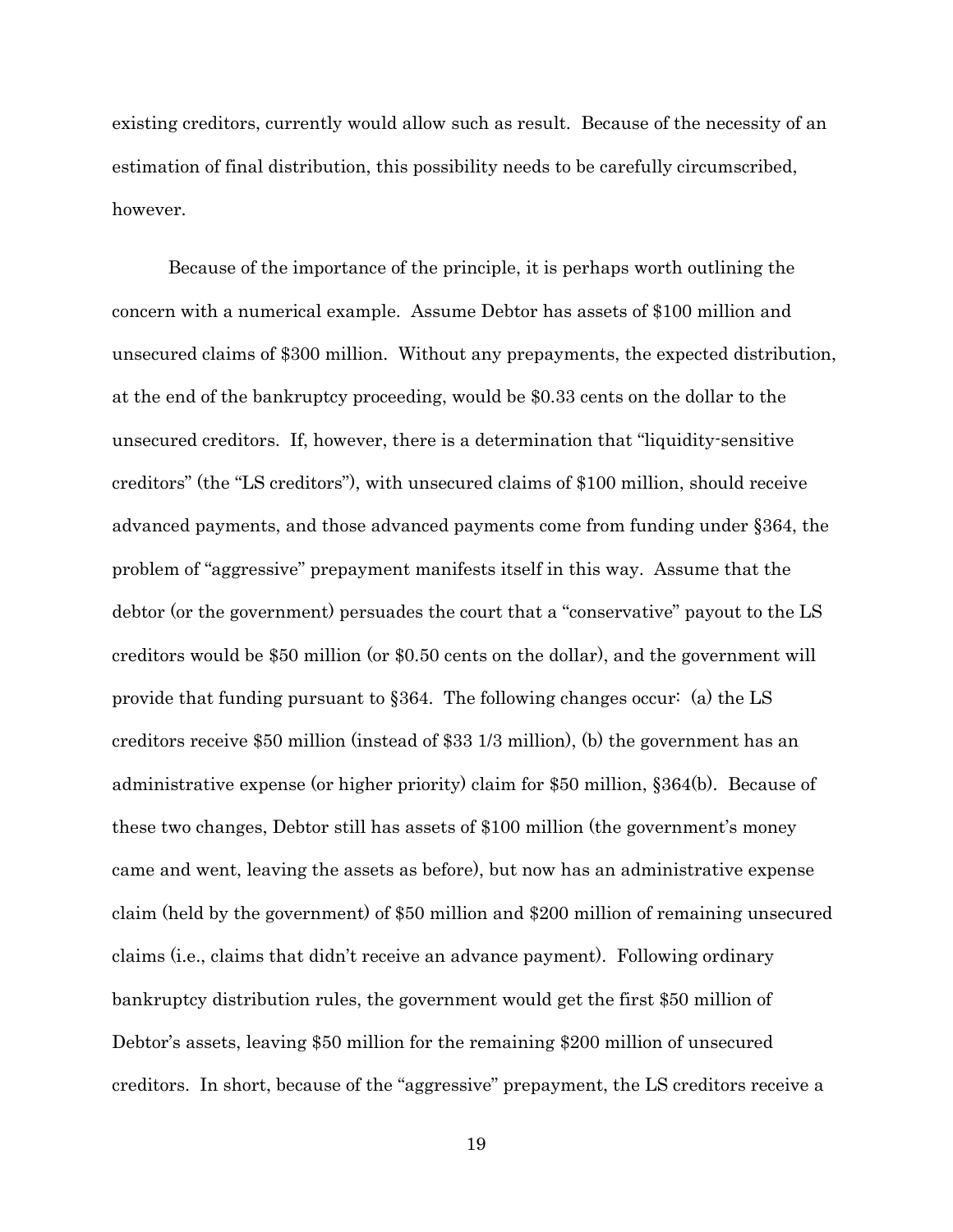distribution of \$0.50 on the dollar rather than \$0.33 cents on the dollar, and the remaining unsecured creditors receive a distribution of \$0.25 cents on the dollar, rather than \$0.33 cents on the dollar. The LS creditors are better off and the remaining creditors are worse off. The government is, financially, indifferent, but it has—through this—accomplished a partial bail-out of the LS creditors. The innocent parties (beyond the taxpayers) in this are the remaining unsecured creditors, whose share of the bankruptcy estate went from \$0.33 on the dollar to \$0.25 on the dollar. To undo this, it is necessary either to "claw back" the difference between \$0.33 and \$0.50 on the dollar from the LS creditors or to require the government's \$50 million claim to be subordinated to the remaining unsecured creditors to the tune of \$16 2/3 million dollars (one-third of the total)—so the government would receive \$33 1/3 million, and there would be \$66 2/3 million left for distribution to the remaining \$200 million of unsecured creditors. (While this has focused on the government as funder, because the innocent "victims" are the remaining unsecured creditors, a similar concern would arise even if the \$50 million funding to the LS creditors came from a private source.)

#### Proposal

The proposal would add a provision making it clear that DIP financing is available in Chapter 14 pursuant to §364(b) (non-ordinary-course financing, as well as §364(c) and (d))—all of which require court approval after notice and a hearing—for financing that will permit partial or complete payouts to some or all creditors, where liquidity of those creditors is a concern, and the payments are intended as "advances" for the likely payouts such creditors would receive in a liquidation or a reorganization at the end of the bankruptcy process. To prevent unfair treatment of creditors entitled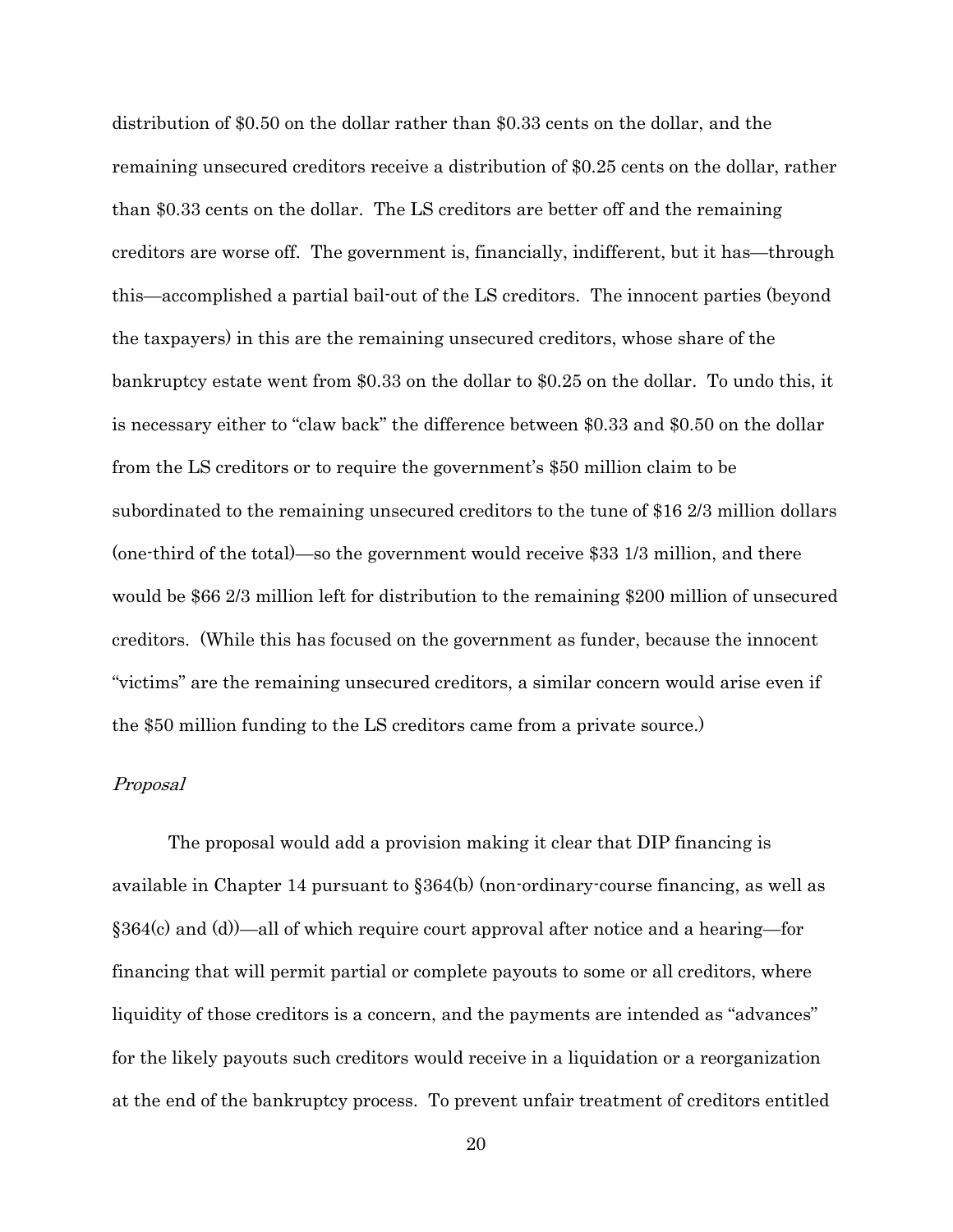to particular distributions under the Bankruptcy Code, approval of any such request would be subject to several burden of proof requirements. First, the movant would be required to show the necessity (for liquidity or other systemic reasons) of the payout (including its amount) to particular creditors.[7](#page-20-0) Second, the movant would be required to show that such payout is less than a conservative estimate of the amount those creditors would receive in bankruptcy without such prepayment. Third (and logically following from the second), the movant would be required to show that any such prepayment was not likely to favor particular creditors, or classes of creditors, or otherwise undermine the operation of the absolute priority rule embodied in §725, §726, and the plan confirmation requirements of §1129. If the government is the entity providing the funding, it will additionally be required to show that no private funding on reasonably comparable terms is available. Those provisions on burden of proof should be written into the statute, in an analogous fashion to the burden of proof on issues of adequate protection of secured creditors in §364(d)(2).

In addition, it shall be a provision of any such funding that, should the payout exceed the amount that the creditors would have received in the bankruptcy proceeding in the absence of such funding, the entity providing the funding, in clear and explicit fashion, agrees to subordinate its §364 funding claim to the claims of the remaining creditors to the extent of that excess.

### d. Filing Plans of Reorganization

<span id="page-20-0"></span> <sup>7</sup> Any creditors receiving such advanced payout, at least in the case of a reorganization, would necessarily constitute a separate "class" under §1122(a) for purposes of voting on the plan.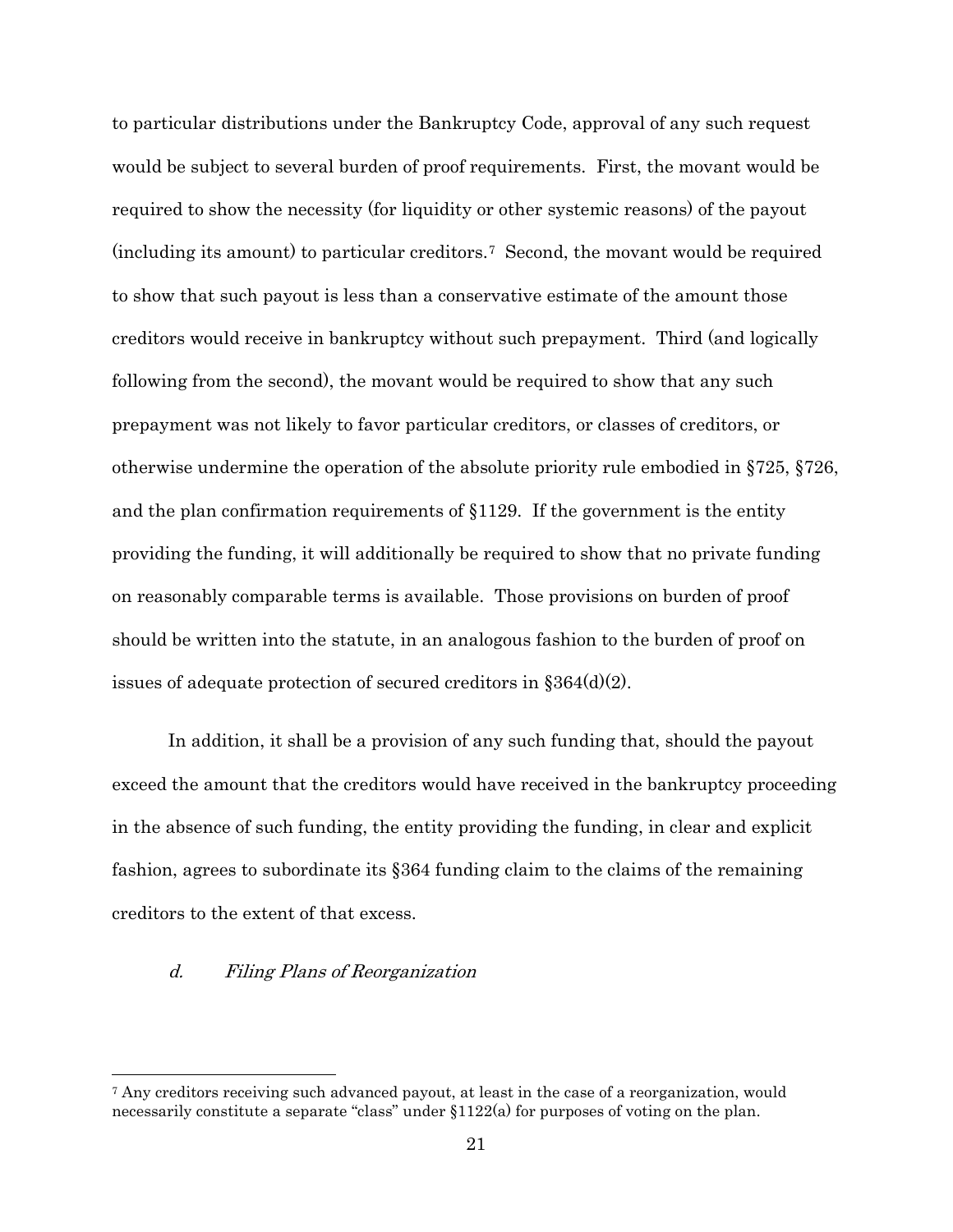### Current Law

In Chapter 11, the debtor may file a plan at any time, including at the time of its voluntary petition (a "prepack"), §1121(a). Any other party in interest (including a creditor or a creditor's committee), can usually file a plan (there are a couple of largely unimportant exceptions) only if the debtor has not filed a plan within the first 120 days,  $\S1121(c)(2)$ , unless, upon request and after notice and hearing, the court reduces (or increases) that period (which is known as the debtor's "exclusivity" period).

#### Concerns

Given the concerns with systemic consequences, as well as speed, a presumptive 120-day exclusivity period for plan formulation and filing given to the debtor in possession (i.e., existing management, usually selected by the former shareholders, who are now presumably "out of the money") is cumbersome and potentially destructive of significant value that depends on rapid resolution.

### Proposal

In addition to the debtor, in the case of a Chapter 14 proceeding, allow the primary regulator or a creditors' committee to file a plan of reorganization at any time after the order for relief (which occurs upon filing, in a voluntary case, §301(b), and after a court order, in the case of a contested involuntary petition, §303(h)). This would be accomplished either through an amendment to §1121 ("Who may file a plan") or through a provision in Chapter 14 that provided "notwithstanding  $$1121(c)$ ," the entities listed above could file a plan of reorganization at any time after the order for relief.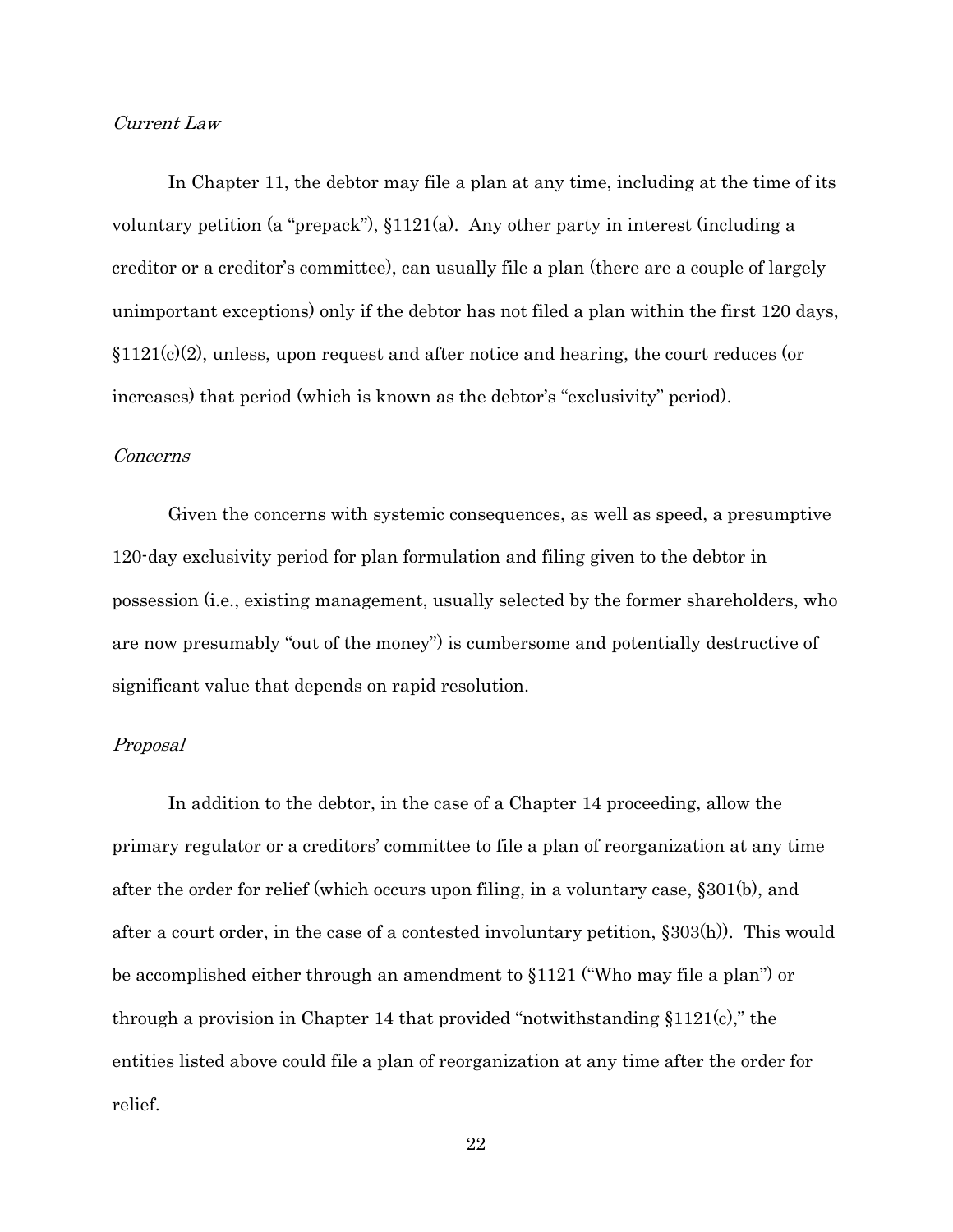### IV. Qualified Financial Contracts in Chapter 148

### **Introduction**

The current—like our proposed—treatment of various forms of qualified financial contracts ("QFCs") is complex and easily misunderstood. In essence, our proposal has three major parts, two of which focus on the automatic stay and one of which focuses on the trustee's avoiding powers (preference law in particular). The first part, which concerns repos, proposes modest changes in current bankruptcy law, mostly to clarify that, for purposes of Chapter 14 (and hence for covered financial institutions), the automatic stay does not apply to repos (which will be treated as a form of secured loans that are automatically "breached" by the debtor upon the commencement of a bankruptcy case) in terms of netting, set-off, or collateral sales by the counterparty of cash-like collateral that is in its possession. The second part, which concerns derivatives, proposes short-term, more significant changes in current bankruptcy law. For three days, the counterparty will be subject to bankruptcy's automatic stay and therefore stayed from exercising any right under an "ipso facto" clause (unless the debtor first explicitly rejects the derivative contract) to enable the debtor to exercise its choice between assumption and rejection of this form of executory contract. After three days, and unless the debtor has previously assumed the derivative, the counterparty

 <sup>8</sup> While our focus is on QFCs in Chapter 14, we believe that these changes are not tied in any specific way to financial institutions covered by Chapter 14. Thus, in our view incorporating these proposals so as to be applicable to any bankruptcy proceeding, whether or not dealing with a covered financial institution in Chapter 14, would be desirable. For a fuller analysis of these issues, see both Darrell Duffie and David Skeel's contribution to this volume, as well as David Skeel & Thomas Jackson, Transaction Consistency and the New Finance in Bankruptcy, Colum. L. Rev. (2012).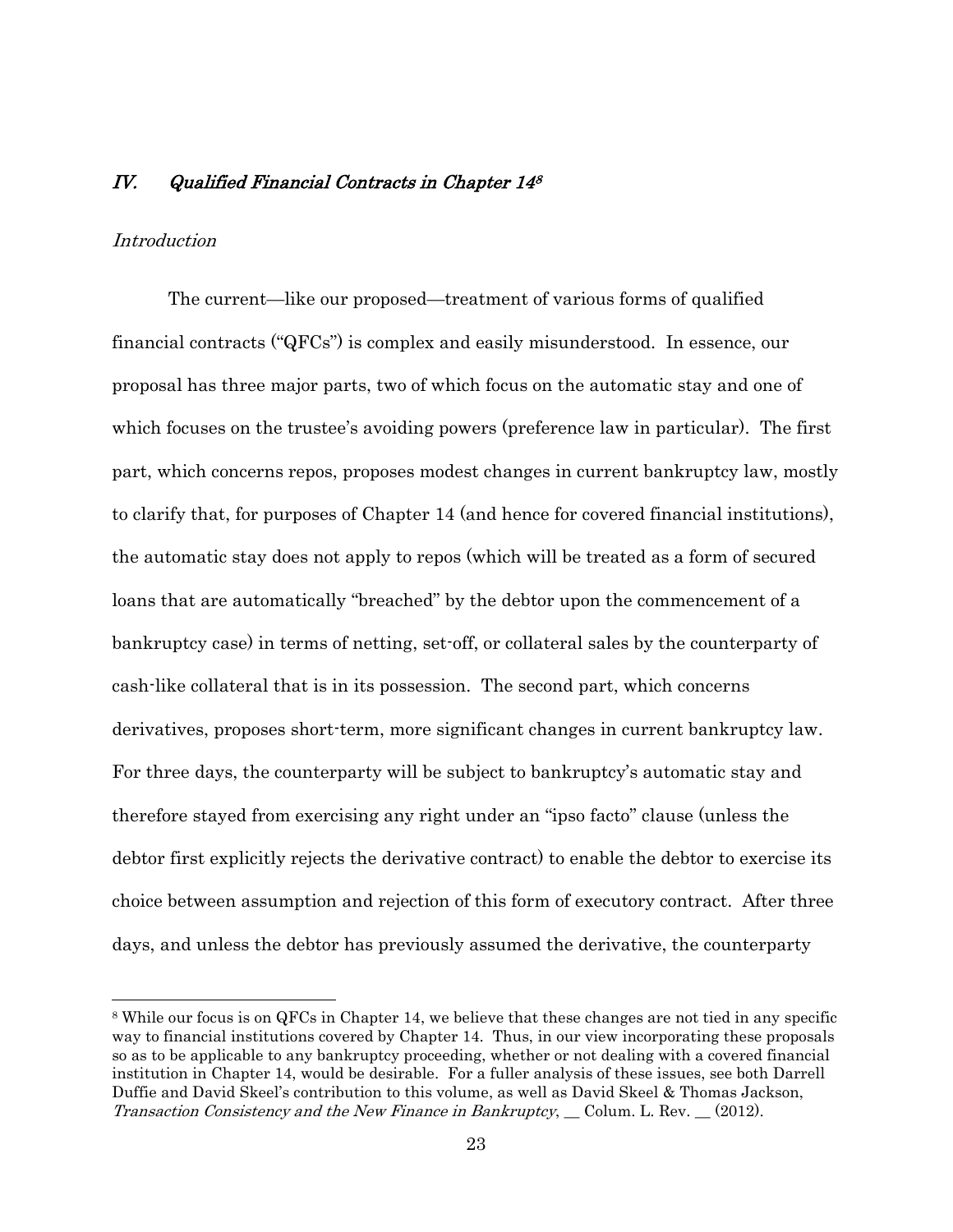will be free to exercise any rights it may have under "ipso facto" clauses (or otherwise) to terminate the derivative and, upon termination (either by action of the counterparty or by rejection by the debtor), the counterparty will have the netting, set-off, and collateral sale rights of a repo counterparty in bankruptcy. The third part, which concerns both repos and derivatives, applies trustee avoiding powers, including preference law, to such transactions, but also provides a "two point net improvement test" safe-harbor for certain payments and collateral transfers that otherwise would be subject to preference attack. These three parts are only briefly summarized here; more detailed consideration of each—such as provisions dealing with the sale of other types of collateral or the enforceability of master agreements—is developed below.

### a. Repos and the Automatic Stay

#### Background

Before looking at current law, or at the proposal, it is useful to have some background information about the treatment of loans in bankruptcy, and the likely treatment of repos under normal bankruptcy rules (rather than the special rules that have been added governing their treatment).

Loans—situations where a creditor has loaned money to a debtor and awaits a repayment—are considered "claims" in bankruptcy of the debtor. The essence of a "claim" is that it is a liability from the perspective of the debtor. Since the debtor has already received the funds, and the only obligation remaining is the debtor's repayment, it is a classic liability. The filing of a bankruptcy petition effectively "breaches" (or, to use language we'll see later, "rejects") this repayment obligation. This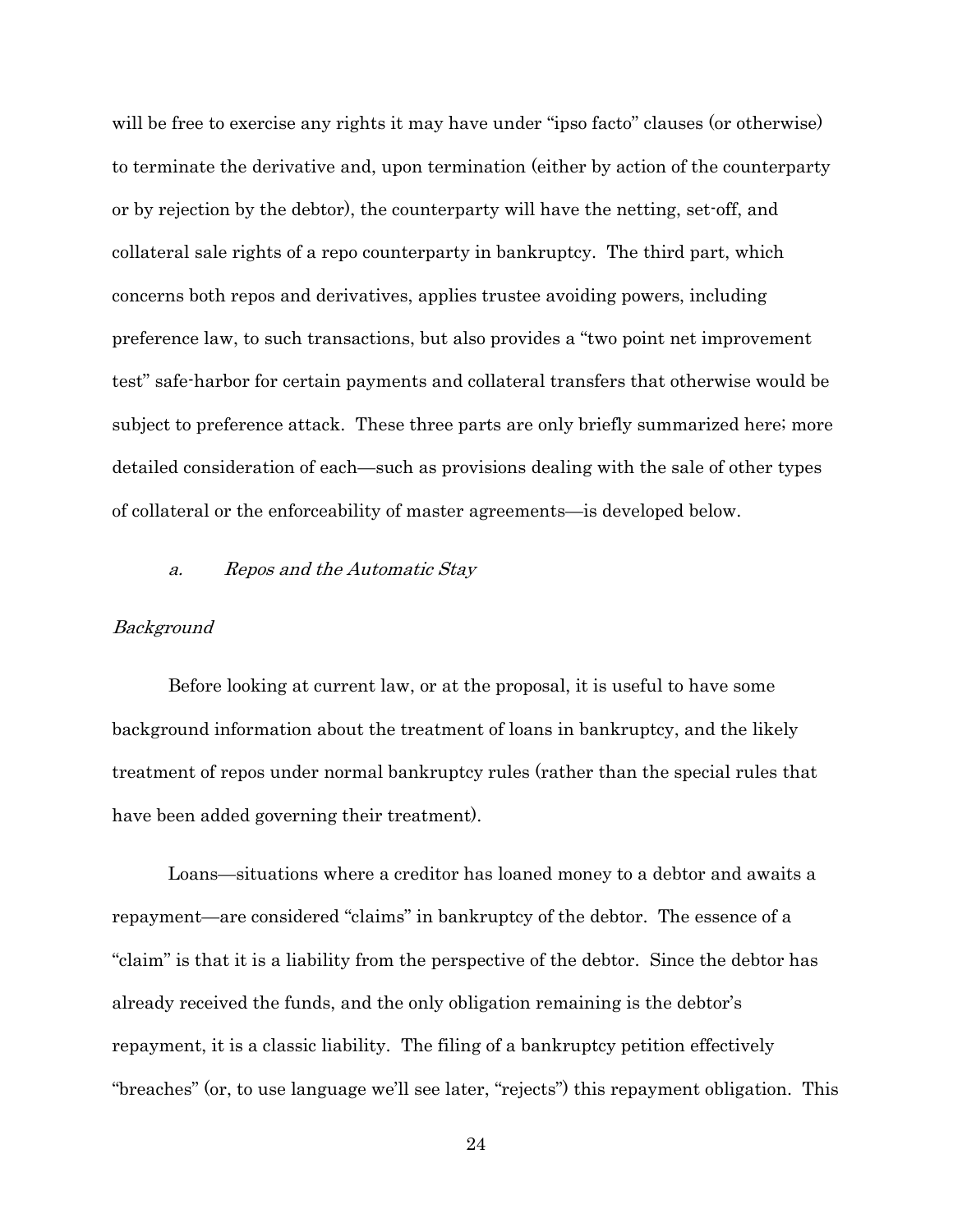occurs automatically. The creditor does not need to take any action and the debtor is not permitted to "assume" the obligation. The claim is "accelerated" and valued as of the date of the filing of the petition; interest accruing after that date is disallowed unless the debtor has a security interest and is "oversecured." Thus, if the debtor borrowed \$10,000 from creditor on February 1<sup>st</sup> with repayment on June 1<sup>st</sup> and files for bankruptcy on April  $1^{st}$ , the claim would be for \$10,000 plus accrued but unpaid interest to that date.

The creditor is stopped by the essential nature of bankruptcy as a collective proceeding from taking any steps to collect this claim. The "automatic stay" of §362 prohibits "any act to collect, assess, or recover a claim against the debtor that arose before the commencement of the case under this title," §362(a)(6). This includes any setoff of a prepetition claim against a prepetition obligation that the debtor may owe the creditor,  $\S 362(a)(8)$ . [The *right* of setoff is recognized by bankruptcy law,  $\S 553$ , but exercising it is prohibited by the automatic stay without first seeking court permission.

If the loan is secured by collateral, the automatic stay extends to any effort to seize, use, or sell, that collateral,  $\S 362(a)(3)$ ,  $(4)$ ,  $(5)$ ; this would include collateral in the possession of the creditor. (Indeed, pursuant to §542(a), the secured party may need to turn over the collateral to the debtor if it is the type of property that the debtor may "use, sell, or lease" under §363.) The debtor is relieved of any obligation to post additional collateral. If there is a danger that the existing collateral will decline in value during the bankruptcy proceeding (traditionally, because the debtor is using the collateral, but it would extend to market fluctuations as well), the secured creditor may ask the court for "adequate protection" of its security interest under §361. Under a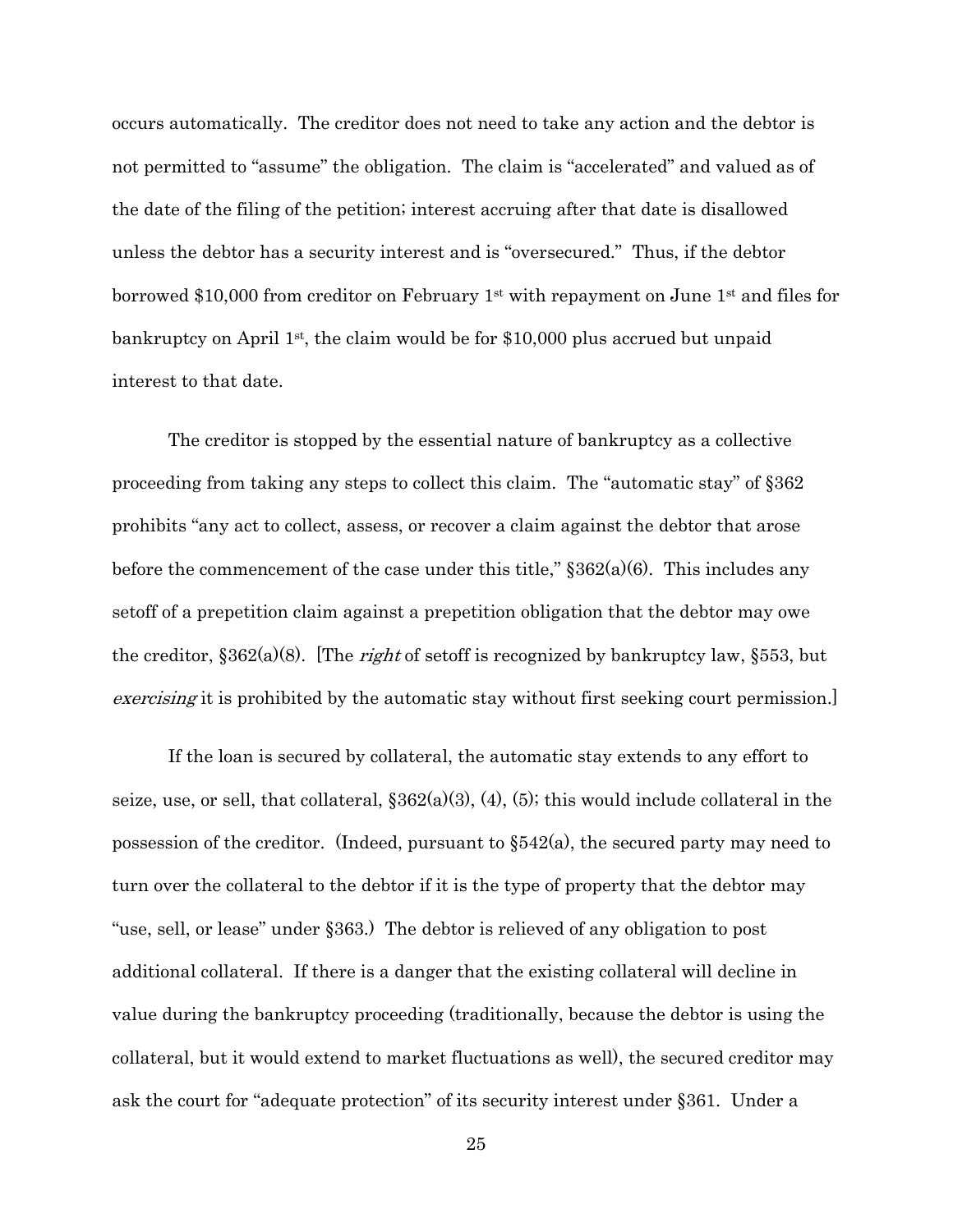Supreme Court interpretation of the Bankruptcy Code, the secured party is not compensated for the delay itself—for the "time value" of money—unless the secured party's collateral is worth more than the amount of the loan outstanding.

In short, in the case, of a secured loan, upon the filing of a petition in bankruptcy (a) the loan is "breached" and valued as of that date, (b) the collateral is similarly valued as of that date and further decreases in its value are protected, upon request, by "adequate protection," (c) the debtor is relieved of any obligation to post additional collateral, and (d) the secured creditor cannot take steps to collect the debt, including by self-help (setoff or selling collateral in its possession), without first getting bankruptcy court permission.

Most repos, despite their form (a sale and repurchase), are in fact considered by practitioners to be secured loans, and it is very probable that virtually all repos would be recharacterized to be secured loans by Article 9 of the Uniform Commercial Code. (Article 9 applies to "a transaction, regardless of its form, that creates a security interest in personal property,"  $\S 9 \cdot 109(a)(1)$ .) Thus, their *probable* treatment in bankruptcy, apart from "special" rules, would likely be identical to what has been described above in terms of secured loans.

With this as background, we can turn to the current and proposed treatment of repos vis-à-vis the automatic stay in bankruptcy.

### Current Law

Under §559, a repo counterparty can terminate a repo notwithstanding a "condition" of the sort that is invalidated by  $\S 365(e)(1)$ . Unlike ordinary contract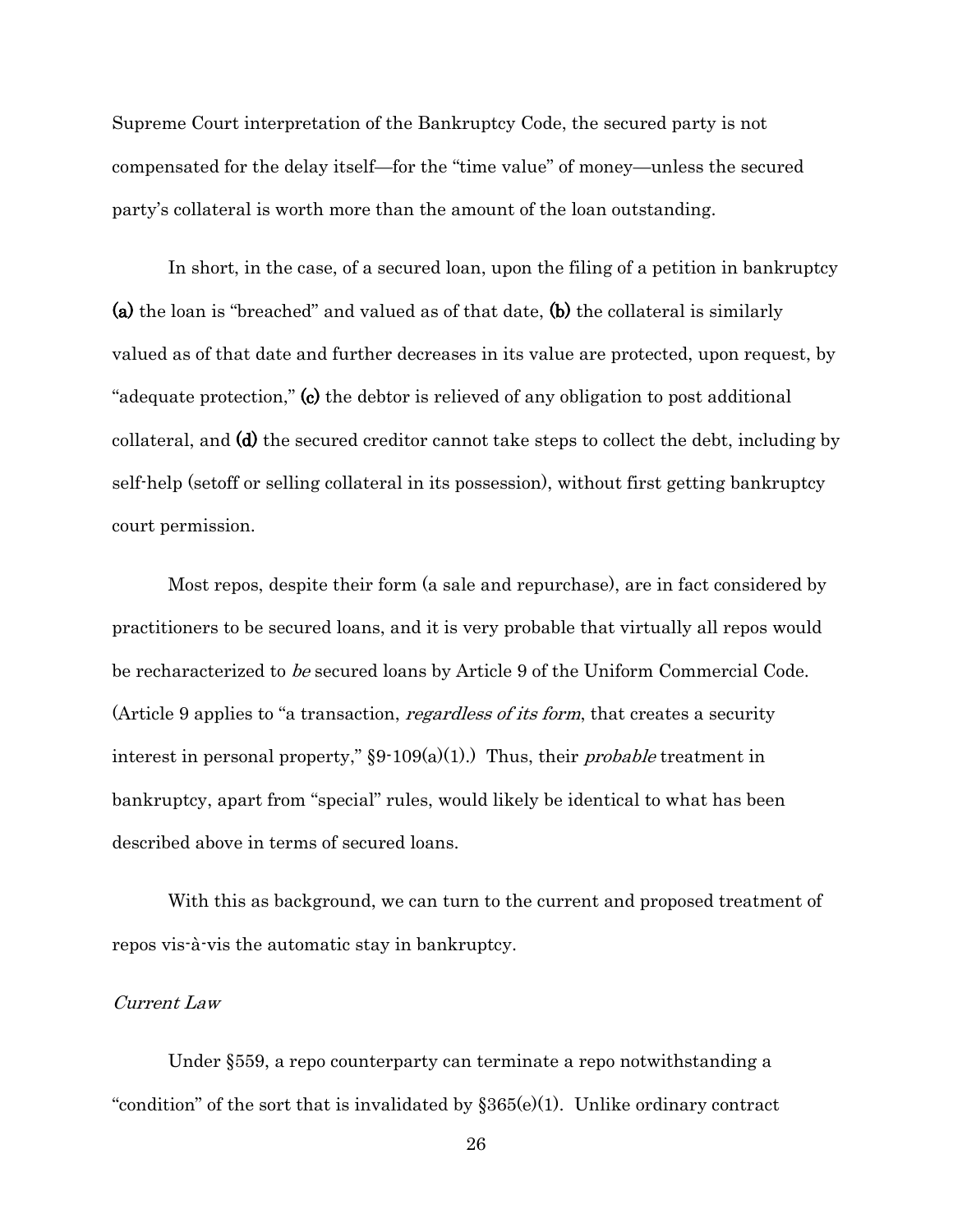creditors, who cannot enforce so-called "ipso facto" clauses, which allow termination at the event of the commencement of a bankruptcy case or the debtor's insolvency, repo counterparties are permitted to invoke these provisions, §559. Under §362(b)(7), a repo counterparty also can offset or net out obligations (including transfer obligations) under one or more repo agreements, including a master agreement, notwithstanding the automatic stay. (Although this language, added in 2006, is not crystal-clear, it is clear from prior language and intent that this includes the repo counterparty's ability to sell the "collateral" (the property that is the subject of the repo) that is in its—or its agent's—possession.)

#### Concerns

Current law suggests "special" treatment vis-à-vis the automatic stay for repos when, in fact, ordinary bankruptcy principles would lead to much the same result. At the same time, because of the complete exemption of current law, there is no attention paid to types of collateral. And, even with the special repo rules in bankruptcy, the right of a repo counterparty to marketable securities that are in the possession of the debtor, even upon motion, is unclear.

#### Proposal

Very little would change, because of two overarching principles. First, repos, as a matter of non-bankruptcy law, are forms of secured loans (see above). Second, because the property that is the subject of repos is usually marketable securities or other cash-like instruments, there is no "firm specific" value to the assets and there is little subjectivity regarding their market value. Putting together these two principles,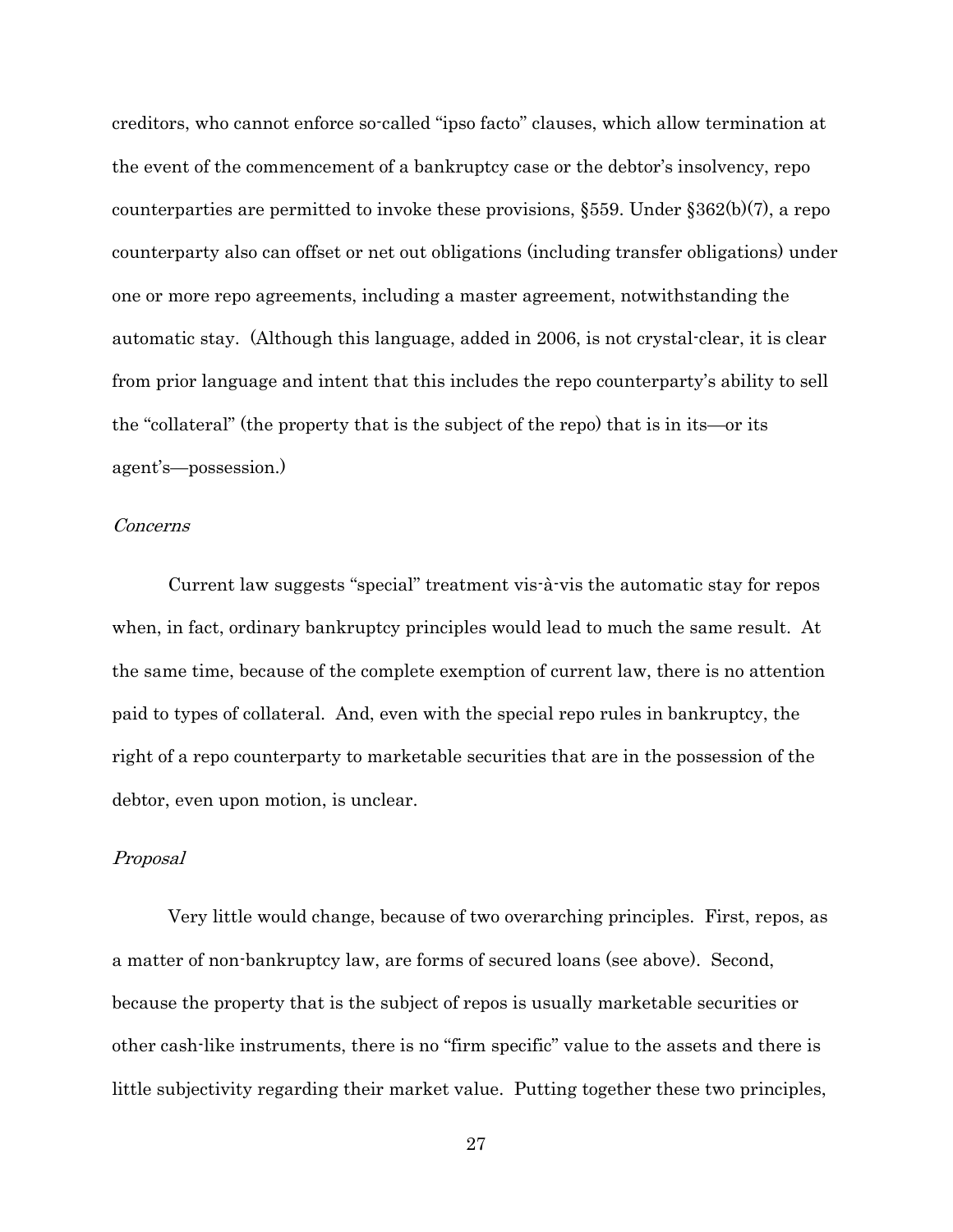the following emerges. First, repos are automatically breached upon the filing of a bankruptcy petition. Second, because all repos are breached, no such provision in a master agreement that cross-links repos is necessary to ensure that the breach of one is considered a ground to terminate all (since all have been terminated automatically upon the filing of a bankruptcy petition). Third, because of the highly-marketable attributes of the property that is oftentimes the subject of repos—the "secured property" in the recharacterization of repos as secured loans—there is little reason to prohibit the sale of such property, if it is in the possession of the counterparty, by the automatic stay. Since all the repos are breached by the filing of the bankruptcy petition, the setting off, or netting out, across repos, invades no bankruptcy norm and should also be allowed—although master agreements that allow netting of repos against derivatives or other qualified financial contracts would be limited to netting across repos. These results are all consistent with the current Bankruptcy Code "special rules" involving repos, and thus—despite their linguistic awkwardness—no change in either  $\S 559$  or  $\S 362(b)(7)$  is necessary. The changes we propose are threefold:

First, our proposal would ensure that the right of collateral sales by counterparties of repos, without court permission, where the debtor is in bankruptcy, is limited to cash-like, or otherwise highly-marketable, securities. (Arguments that the debtor "needs" access to the cash-like assets [by definition, in possession or control of the counterparty], conflates DIP financing, discussed above, with firm-specific collateral, which cash-like collateral is not. Requiring the counterparty to be a DIP financer, with "adequate protection" of its secured interest given in return, is both coercive and defaults to the highest level of DIP financing priority because of the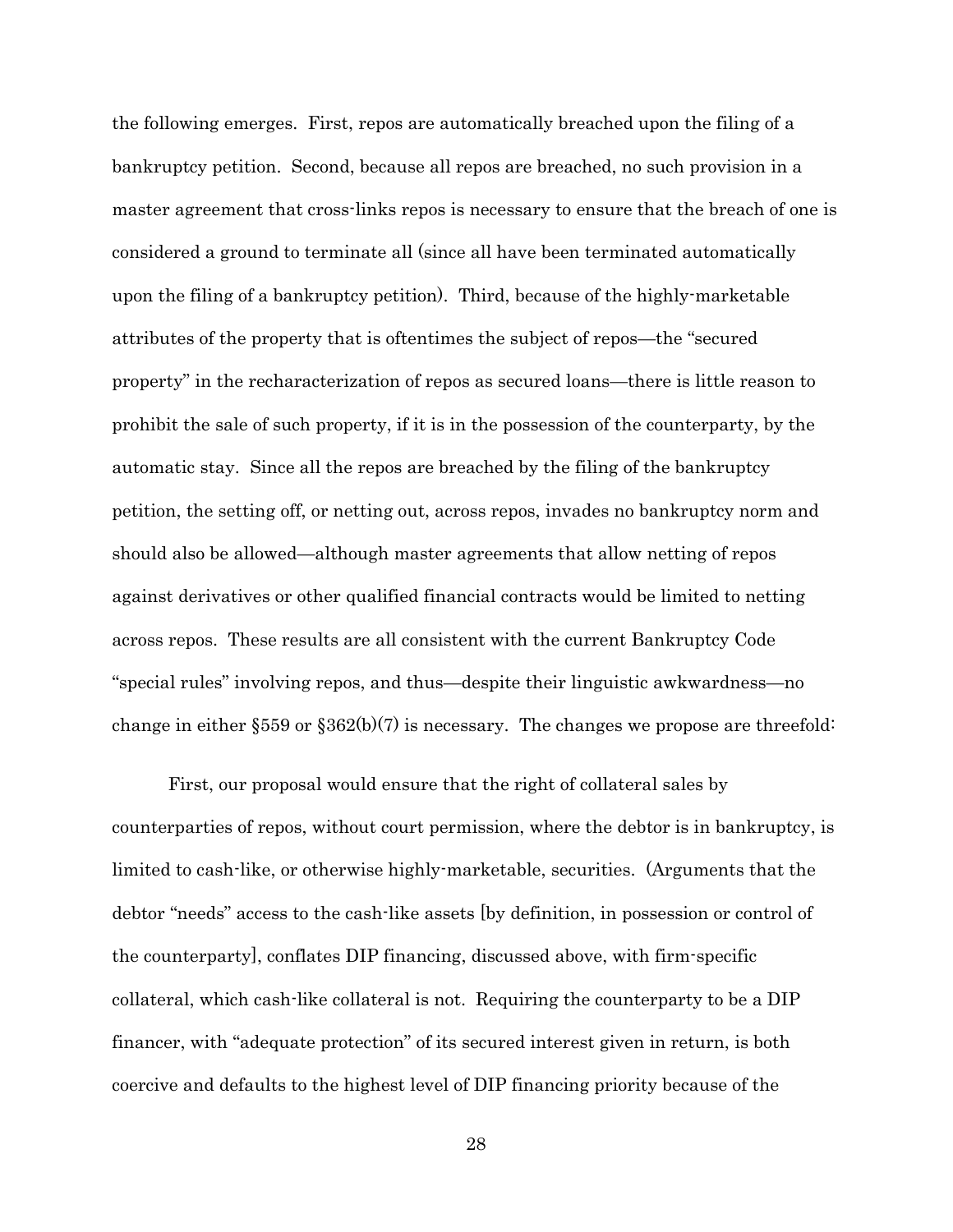requirement of providing the counterparty with adequate protection. The issue of DIP financing, which our Chapter 14 proposal addresses, should not be conflated with the idea that a secured creditor holding cash-like collateral should be able to sell it because it is neither (a) firm-specific nor (b) subject to valuation manipulations.) Precisely because of the lack of firm-specific value and the ease of valuation, our proposal is limited to cash-like, or otherwise highly-marketable, securities. If a repo involved (for example) a drill press, that repo's counterparty wouldn't be automatically exempted from the automatic stay (on selling the collateral).

Second, our proposal would give the repo counterparty the right to sell other, non-firm-specific, collateral in its possession upon motion to the court and the court's determination of the collateral's reasonable value.

Third, for situations where the collateral is in the hands of the debtor, not the repo counterparty, we propose to amend §362, for Chapter 14 purposes, to give a right of relief upon petition by a counterparty seeking to sell collateral backing the repos in the possession of the debtor to the extent that collateral consists of highly-marketable securities or other cash-like collateral (which can be easily valued and does not have "firm specific" value) as well as other non-firm-specific collateral upon the court's determination of the collateral's reasonable value.

### b. Derivatives/Swaps and the Automatic Stay

### Background

Before turning to current law or our proposals, it is useful, as for repos, to discuss the background treatment of "executory contracts" in bankruptcy, and what the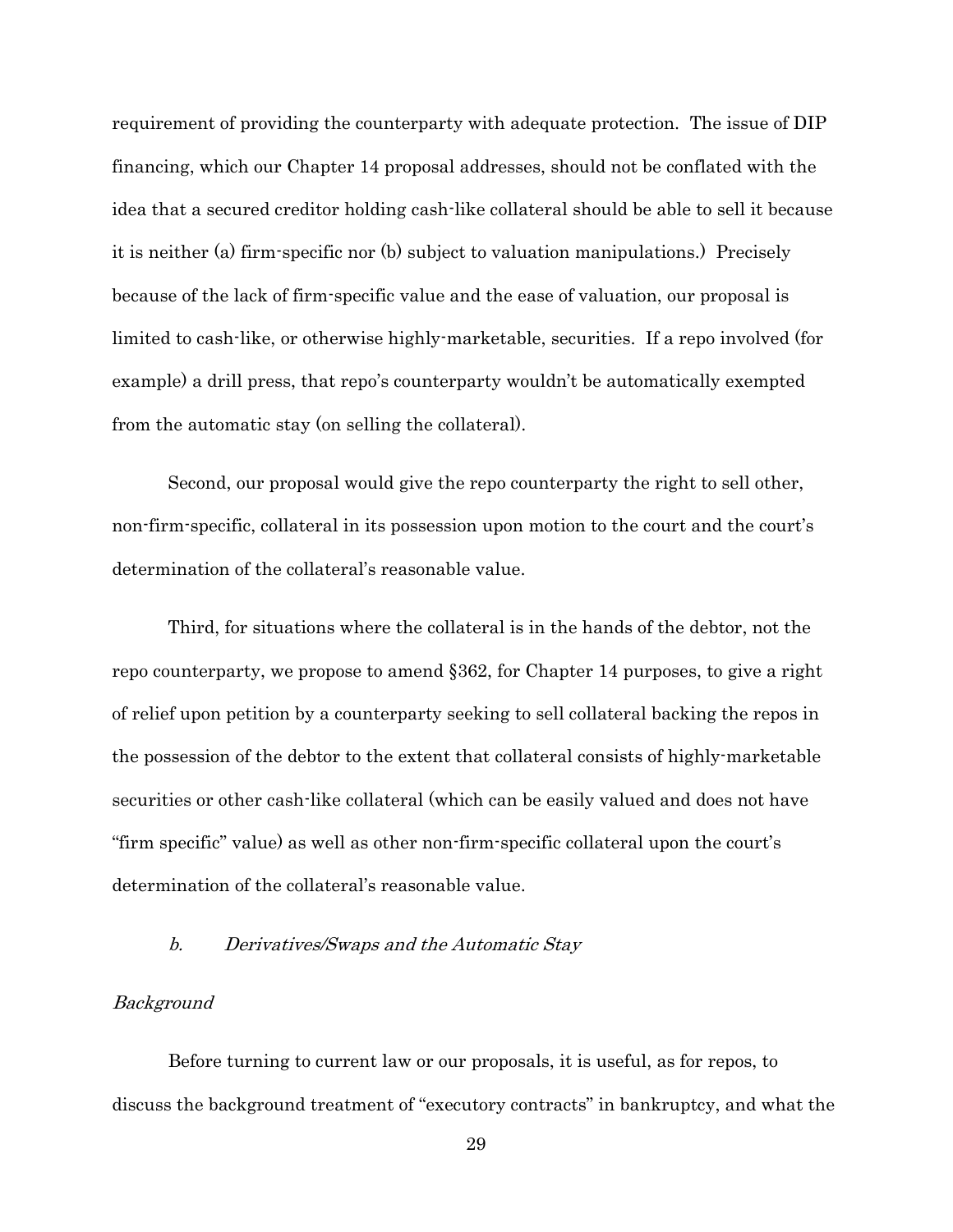likely treatment of derivatives/swaps in bankruptcy would be vis-à-vis the automatic stay under normal bankruptcy rules.

Derivatives/swaps, analytically, come in two different (but closely-related) forms. In one form, they set (or guarantee) a price on a certain date. As such, they are (as a matter of form) analogous to a contract, entered into on February  $1<sup>st</sup>$ , for the debtor to buy widgets on June 1st for \$1,000. A simple future or forward contract—such as a contract to buy oil at a specified price on June  $1<sup>st</sup>$ , takes this form. The second is a protection (against default, a price change, or whatever) over time. An interest rate or currency swap is a familiar example, as are credit default swaps. As such, these contracts are analogous (as a matter of form) to a fire insurance policy on a building. As a matter of bankruptcy law, the widget contract is considered an "executory contract" under §365, since it consists of materially unperformed obligations on both sides (the buyer needs to pay and the seller needs to deliver). The same would be true of an insurance contract where the debtor had not already paid for the insurance. The fundamental notion of an executory contract is that the debtor has a right to "assume" (i.e., determine that the contract is a net asset) or "reject" (i.e., determine that the contract is a net liability). Upon assumption, the contract is treated as if it was one entered into by the debtor in bankruptcy, and thus the debtor is expected to perform, with any damages resulting from a failure to perform treated as an administrative expense claim, rather than a prepetition claim. Upon assumption, the debtor must comply with the terms of the contract, including the posting of additional collateral (although the debtor may "assign" the contract to another party upon the provision of adequate assurance of performance by the assignee, notwithstanding contractual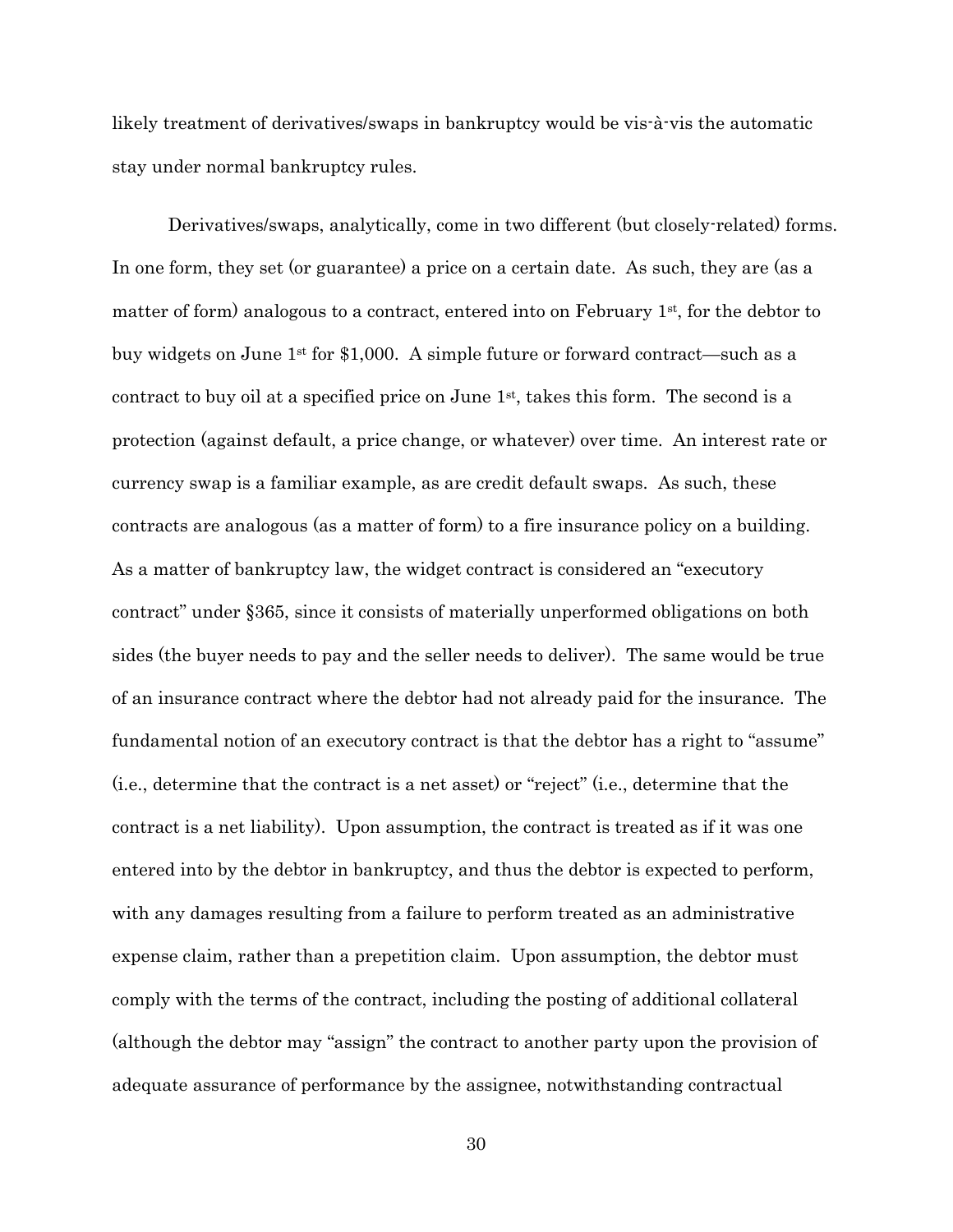provisions prohibiting such assignment,  $\S 365(f)$ . On the other hand, if the debtor decides that the contract is a net liability, the debtor may "reject" the contract, in which case any resulting damage claim is treated as a pre-petition claim whose value is determined as of the filing of bankruptcy, just as in the case of ordinary loans (or repos). This right of the debtor to choose between assumption and rejection cannot be circumvented by a term in the contract that permits the non-debtor party to terminate because of bankruptcy or the financial condition of the debtor. As discussed under repos, clauses that permit this are called "ipso facto" clauses in bankruptcy and are normally unenforceable, see  $$365(e)(1)$ . The effect of a termination by the non-debtor party pursuant to an ipso facto clause would be to remove the choice of the debtor to "assume" the contract—that is, determine (from the perspective of the bankruptcy estate) that the contract was a net asset. That is prohibited by bankruptcy, as is any setoff right or collateral disposition, because of the operation of the automatic stay, as was discussed under repos.

In short, in the case of executory contracts, in bankruptcy (a) the debtor has a right to decide whether to "assume" or to "reject" the contract, (b) this right cannot be eliminated by any right of the other party to terminate based on an "ipso facto" clause, (c) the automatic stay applies during this interregnum to prohibit the other party to setoff, sell collateral, or otherwise attempt to collect on the underlying obligation, (d) if the debtor "rejects," then analytically the contract is treated just as would be a loan or repo, discussed above, (e) if the debtor "assumes," then the contract is treated as one "created by" the debtor in bankruptcy, and thus one for which it needs to perform (including additional collateral postings); any breach of that obligation would be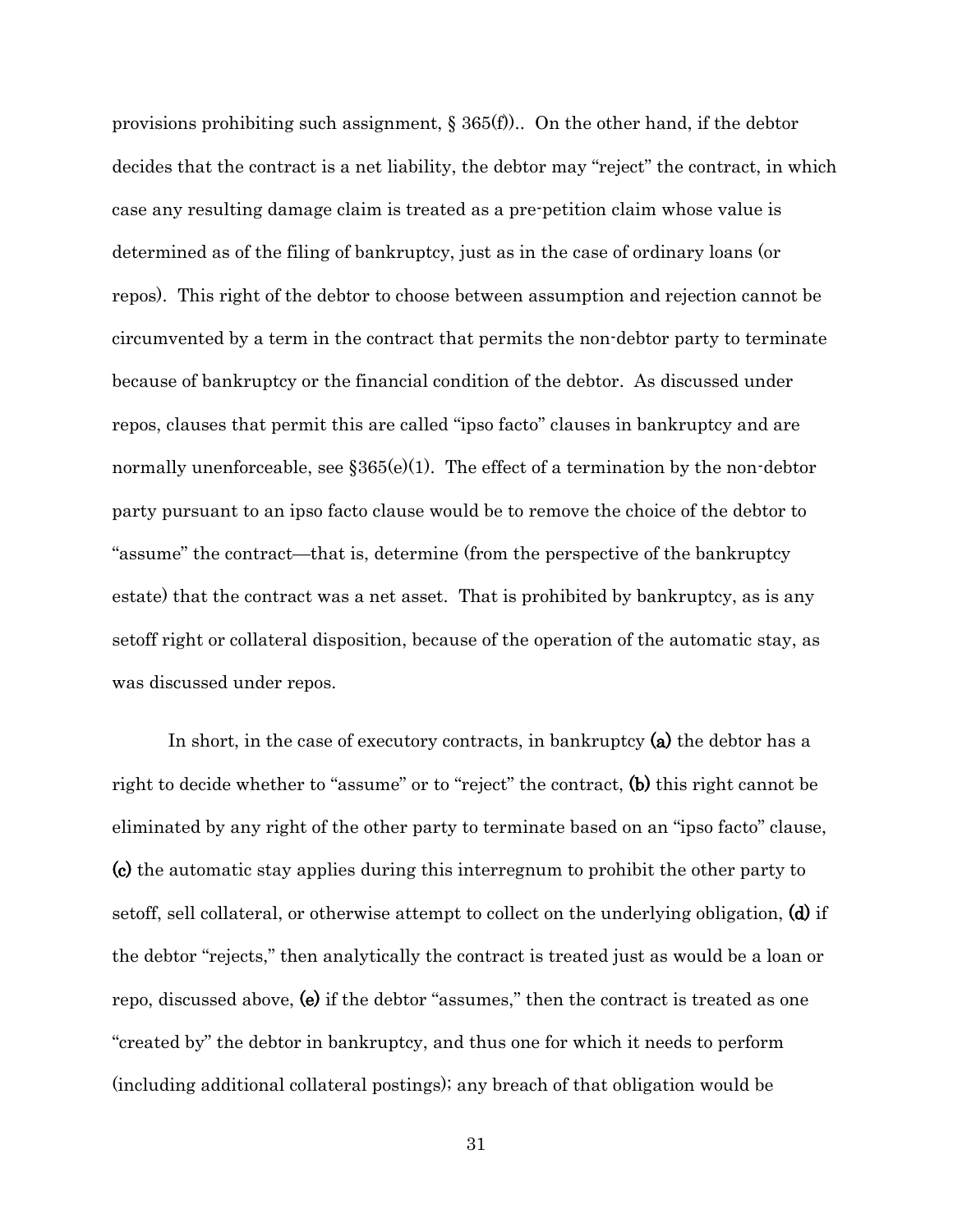equivalent to a breach of a post-petition "administrative expense priority" contract, and (f) the debtor may, following assumption, "assign" the contract.

There is little doubt that, apart from the special provisions governing derivatives/swaps, they would be considered to be executory contracts, treated as are other executory contracts as described above. With this as background, we can turn to the current and proposed treatment of swaps and derivatives vis-à-vis the automatic stay in bankruptcy.

### Current Law

Here, unlike the case with respect to repos, the special rules for derivatives/swaps do, in fact, significantly change the rights of a derivatives/swap counterparty in bankruptcy vis-à-vis the rights of an ordinary secured creditor. Section 560 calls off the application of  $\S 365(e)(1)$ —and thus permits the counterparty to terminate based on an ipso facto clause. The effect of a termination by the counterparty pursuant to an ipso facto clause is to remove the choice of the debtor to "assume" the contract. And, upon termination, a parallel exception, built into §362(b)(17), allows the counterparty "to offset or net out any termination value, payment amount, or other transfer obligation arising under or in connection with 1 or more such agreements . . . ." This permits "self help" by the counterparty, including selling any collateral that might be in its possession. [If the collateral is not in its possession, there is no comparable exception to the automatic stay that would allow the counterparty to pursue collateral in the possession of the debtor without first gaining court permission, so that is not an issue.] Because of the master agreement provisions,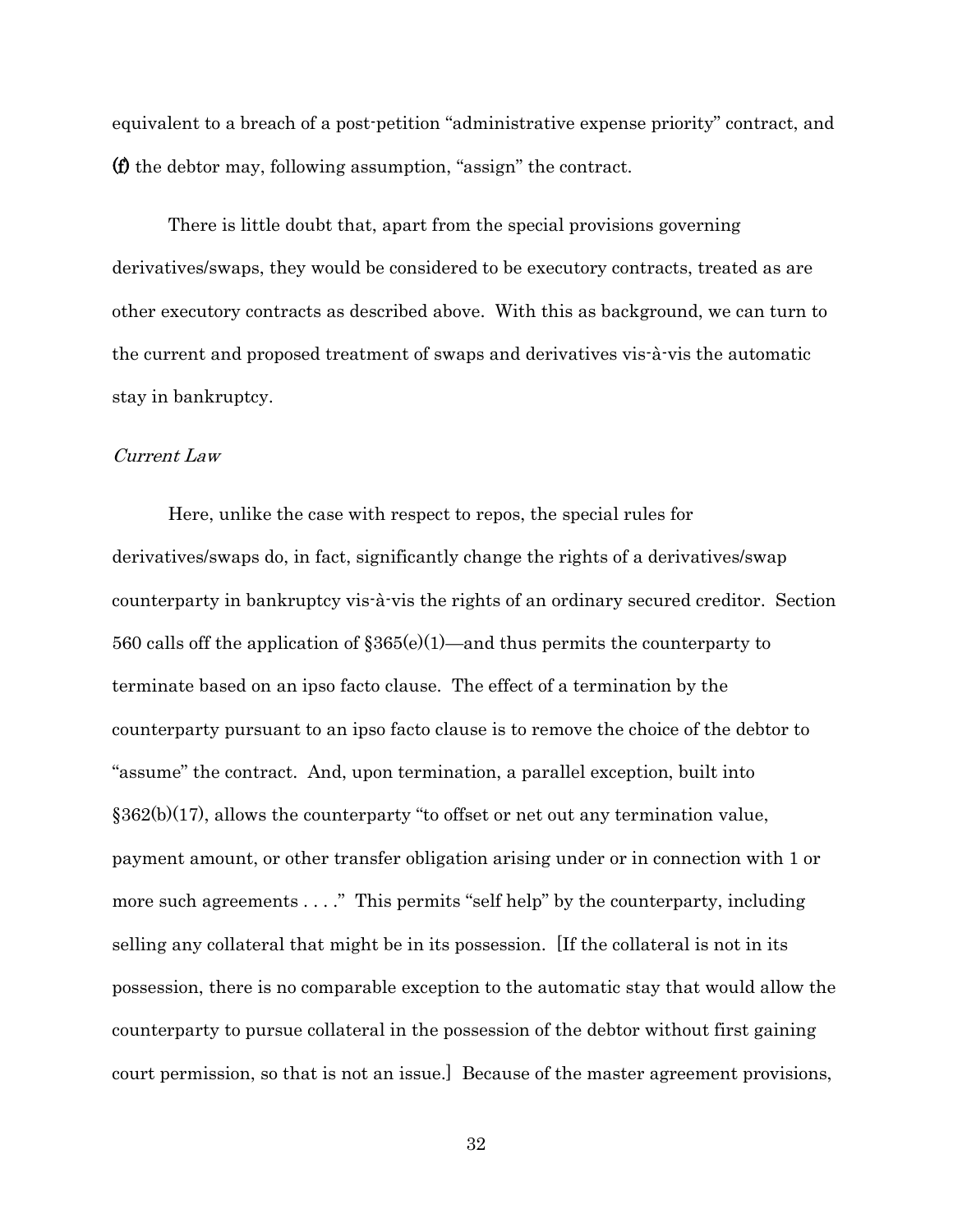any rejection or termination of any one derivative/swap with a counterparty is grounds for the counterparty's termination of all the derivatives within the same master agreement, thus precluding the debtor "cherry-picking" which derivatives/swaps with a counterparty to assume (because a net asset) or reject (because a net liability). A provision determining that "breach of one is a ground for the termination of all" is enforceable.

The provisions do seem to require the counterparty, in order to terminate, to take some concrete step towards that (such as notifying the debtor that it is terminating the contract). In the interim, the debtor remains free to assume or reject under §365. (Indeed, *Metavante* suggests that unless the counterparty terminates a derivate/swap in a rather quick time-frame, it loses the right to avoid assumption under §365 by the debtor.)

### Concerns

By removing derivatives completely from the automatic stay, a debtor may be precluded from assuming valuable derivatives (subject to a master agreement that may, functionally, require an "all or nothing" determination). Both the FDIC resolution model for depository banks, and the recently-enacted government agency resolution procedures for financial institutions under the Dodd-Frank Act, provide a one-day window in which the debtor (or the government agency) may decide to assume and assign derivatives, which place bankruptcy in a significant disadvantage (from the perspective of the financial institution) as an alternative.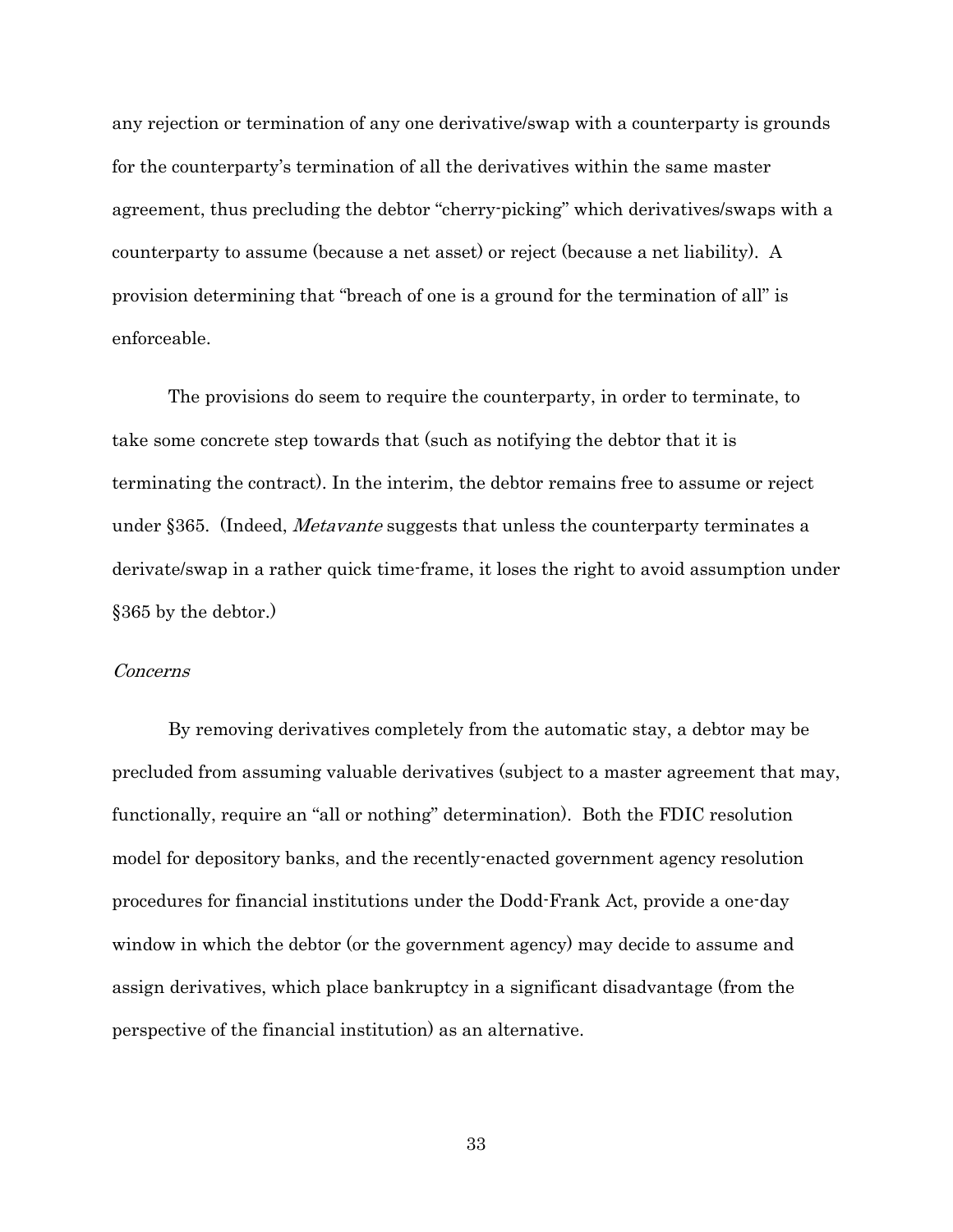#### Proposal

Although the debtor should be on a tight time-leash with respect to the decision whether to assume or reject, the fundamental nature of derivatives/swaps as forms of executory contracts suggest that the debtor should have the right to determine whether to assume or to reject them. This means that, during this period, the counterparty should be subject to the automatic stay, as well as precluded from terminating any derivative/swap because of an ipso facto clause. At the same time, whether as a matter of a "vested" provision of a master agreement (that cannot be undone by the debtor rejecting the master agreement itself) or the consequences of a right of set-off that is not excluded from the stay, the counterparty should retain the right to terminate any or all derivatives/swaps with the debtor should the debtor decide to reject, under §365, any derivative/swap with the counterparty. Because of that, the debtor cannot "cherry pick"—picking the derivatives/swaps with a particular counterparty that it views as net assets, and assuming them, while rejecting all derivative/swaps that it views as net liabilities. The interplay of the right of the debtor to assume or reject and the counterparty to treat the rejection of one as the rejection of all, leads to a global decision of the debtor (vis-à-vis any single counterparty) to assume all, or to reject all, derivatives/swaps with that counterparty. In addition, should the debtor assume derivatives/swaps, the ordinary rules of § 365 should allow the debtor to assign those derivatives/swaps as well, upon the provision of adequate assurance of performance by the assignee. (This is essential to allowing bankruptcy to have going-concern salues of large financial institutions, and mirrors, in that respect, the "bridge" institution ability of FDIC resolution and Title II of Dodd-Frank.)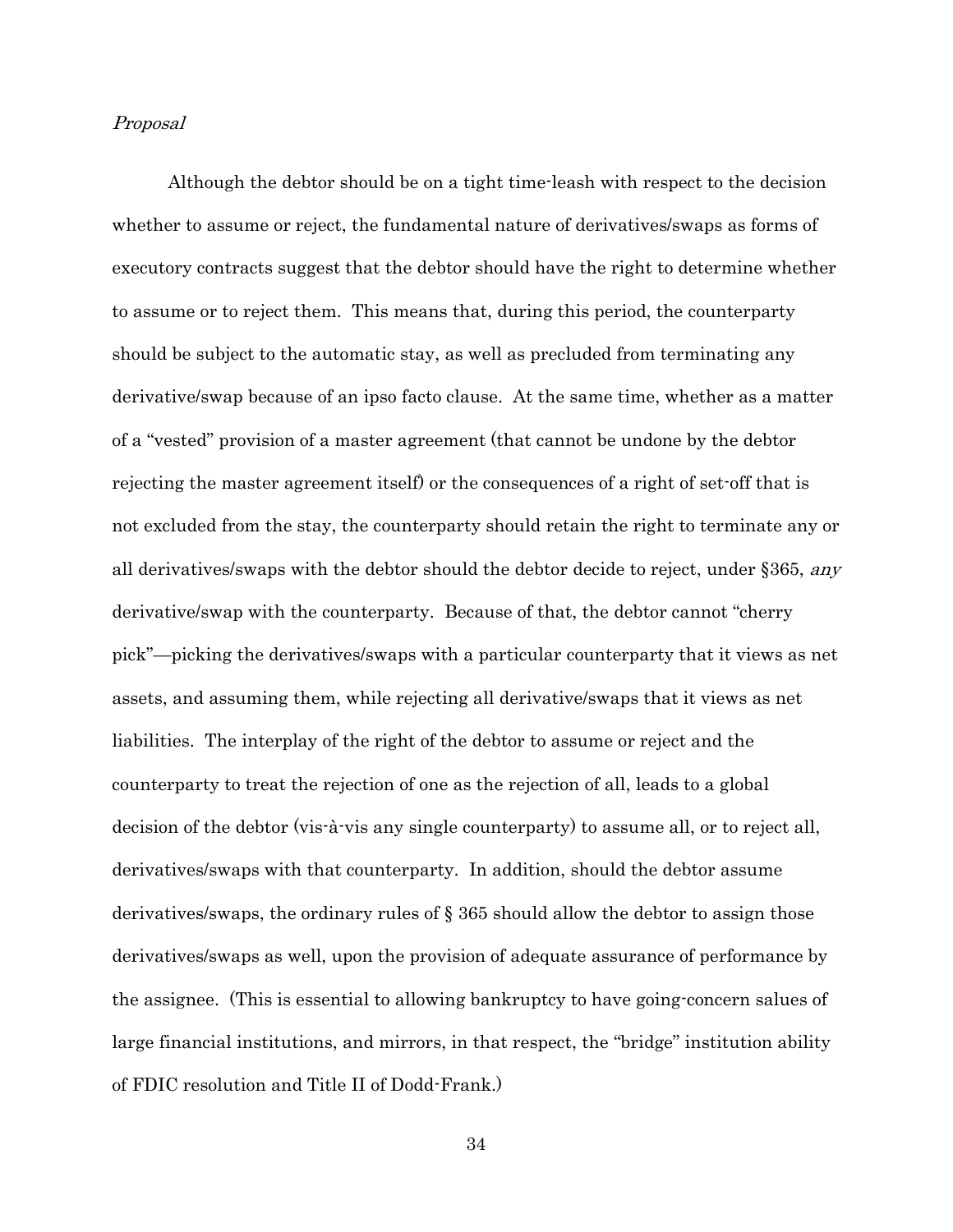With pre-bankruptcy planning and wind-down plans, and with recognition of the right (currently one that can be circumvented by a counterparty by the special QFC bankruptcy rules) of the debtor to decide whether to assume or reject, the automatic stay, as well as the normal rules prohibiting termination based on ipso facto clauses, should apply for a period of three days from the time of the filing of the bankruptcy petition. After that, the debtor's right to assume the derivatives/swaps can be terminated by the counterparty (pursuant to the agreement's termination provisions; until termination by the counterparty has occurred, the debtor continues to have the right to assume). Upon termination, the counterparty enjoys all the rights described above under repos vis-à-vis set-off and collateral sales: E.g., the right of collateral sales (without going to court) in the case of marketable securities and other cash-like collateral in the counterparty's possession, with both recognized market values and no "firm specific" value, the right of collateral sales, upon motion, for other collateral without firm-specific value and upon court determination of the fair value of the collateral, and the right, upon motion, to access collateral of the categories just identified, still in the possession of the debtor

There are concerns that no such short stay, such as our proposal of three days, could possibly allow a debtor to "net out" the value of potentially thousands of related swaps. Whether or not true under the existing procedures—and we note that an even more aggressive abbreviated time-table exists for depository banks under the FDIC resolution procedure and in Title II of Dodd-Frank—it is also the case that recent requirements, including Dodd-Frank's insistence on "living wills" as well as its push to have swaps traded on exchanges—will go far to make "net out" valuations much more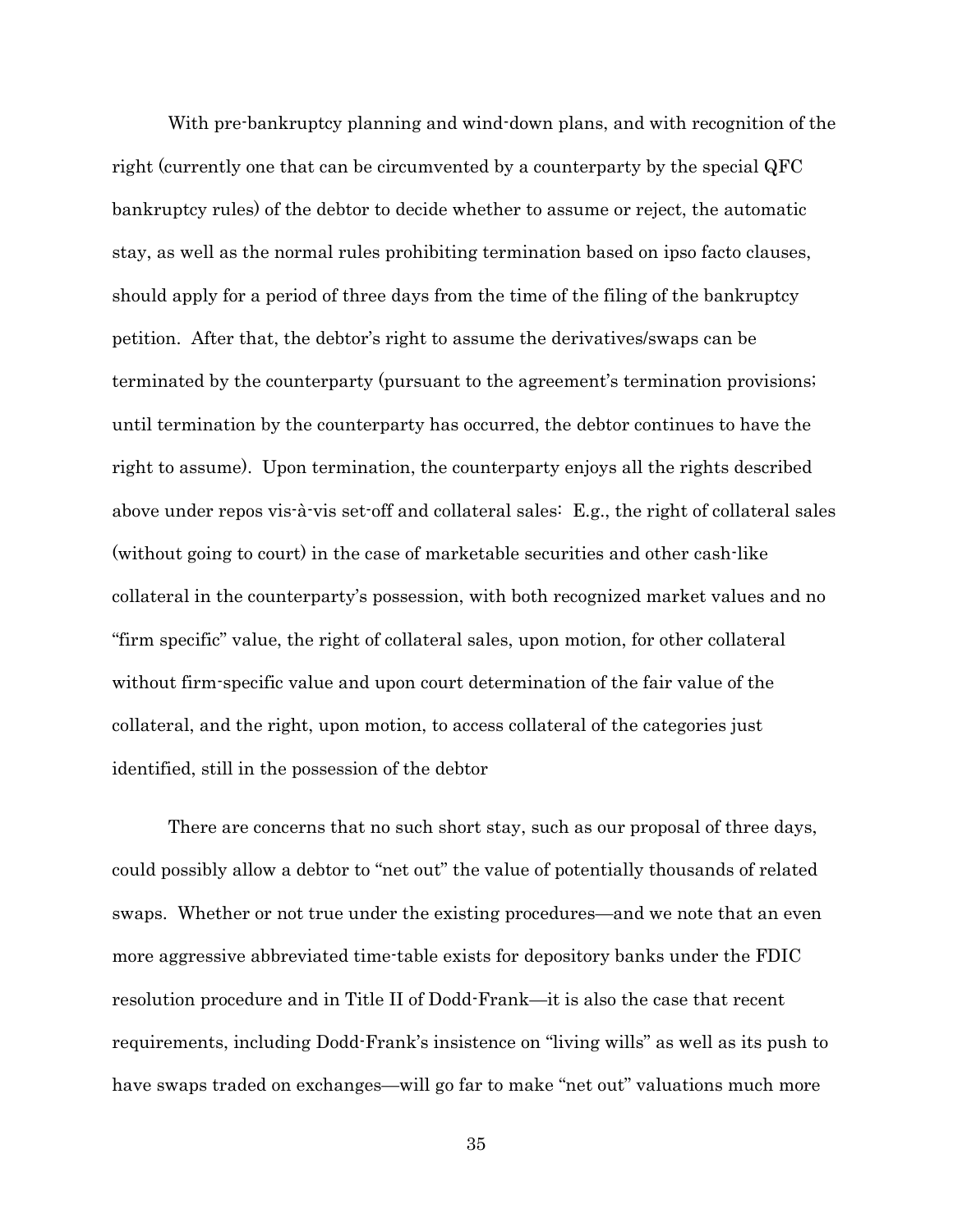instantaneous, and thus potentially consistent in terms of quick valuation and evaluation with the brief stay we favor.

Operationally, this would be accomplished through the following changes, applicable to Chapter 14, of current bankruptcy provisions. The single most important "fix" would be to condition the application of §560 on the expiration of three days from the filing of a petition in bankruptcy by a financial institution.[9](#page-35-0) Prior to the termination of that period, the derivative/swap counterparty (like a party to any other comparable executory contract) would not have the right to terminate the contract without going to court first. And the debtor would have, as it does with other comparable executory contracts, the right to decide to assume (and, if appropriate, assign) or reject the derivative contract (although a master agreement or the setoff right might make that exercise be an "all or nothing" affair).

This change (i.e., the limitation that would be written into §560) would mean that the counterparty could not offset, net out, or sell collateral unless and until (a) the debtor decides to reject the contract and it is (by that action) terminated or  $(b)$  the three-day time period for the debtor to decide whether to assume or reject expires. Upon termination (either by the counterparty, upon the expiration of the three-day time period, or by the debtor when it rejects the contract), the existing  $\S 362(b)(17)$ rights (which are opaquely worded and should be clarified) would remain—that is, a right to set-off one contract against another without first going to court and, ancillary to

<span id="page-35-0"></span> <sup>9</sup> Although not the current focus (which is on derivatives/swaps), §§555 &556, which deal with securities contracts and forward contracts in an analogous manner to §560, should likewise be conditioned on the expiration of three days from the filing of a petition in bankruptcy by a financial institution.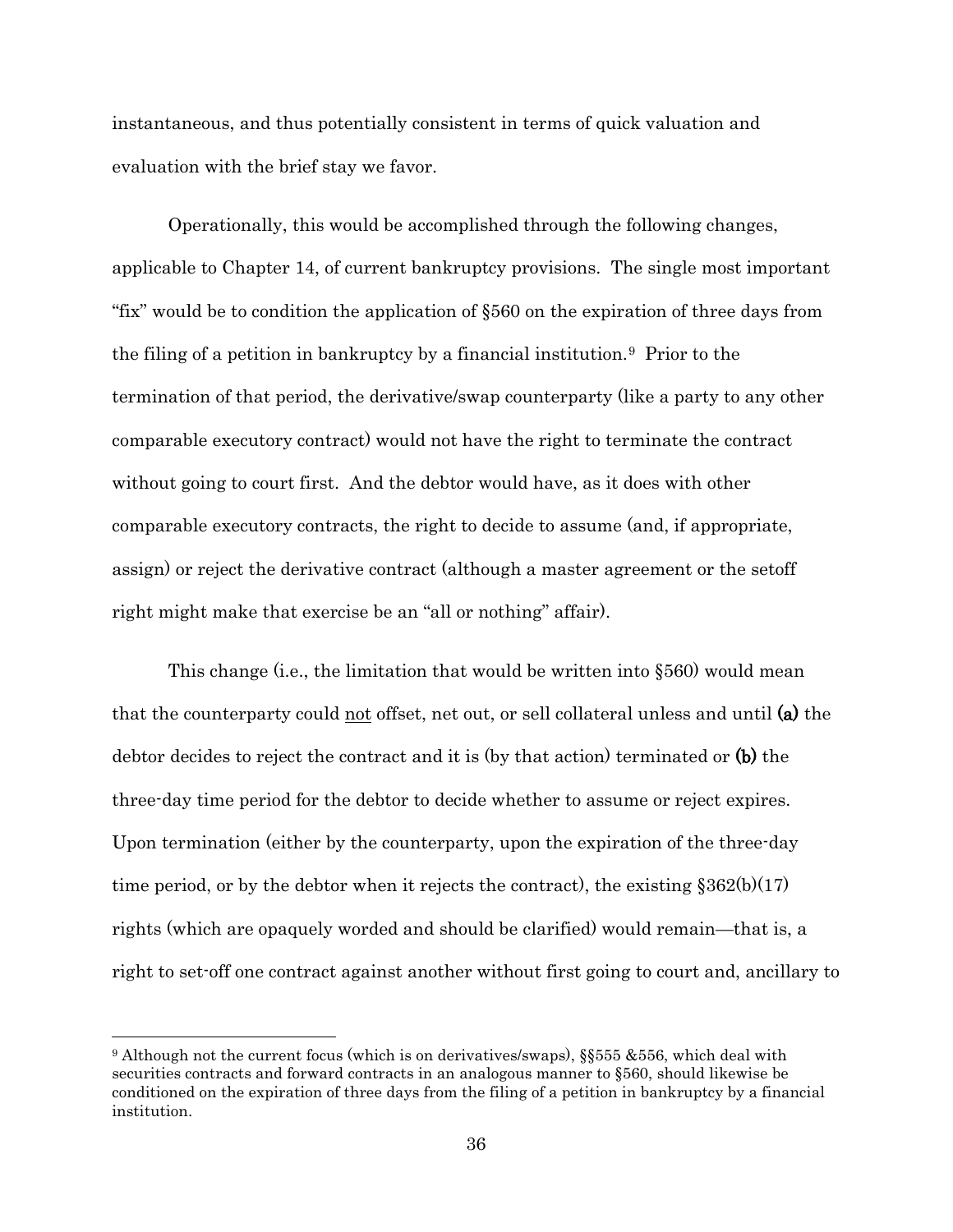that, sell collateral in the possession of the counterparty without first going to court. With the understanding, that should be made the basis of statutory distinction, that most of that collateral will be financial instruments—or "cash-like" collateral (with recognized market values)—the ability of a counterparty to "self-help" by selling collateral (in its possession) or netting out need not be a major disruption to the ongoing operations of the debtor and would not need to be repealed.

The right of a counterparty, under a master agreement, to "cross link" derivatives/swaps so that the rejection of one by the debtor would permit the counterparty to treat all of the derivatives/swaps as terminated (thus precluding the debtor's assumption of any of them), would remain in force[.10](#page-36-0) Section 362 should also be amended, for Chapter 14 purposes, to give a right of relief upon petition by a counterparty seeking to sell collateral backing the derivatives/swaps (a) in the possession of the counterparty that, while not highly-marketable, has no "firm specific" value, upon the determination of its fair market value, (b) in the possession of the debtor to the extent that collateral consists of highly-marketable securities or other cash-like collateral (which can be easily valued and does not have "firm specific" value), and (c) in the possession of the debtor to the extent that the collateral consists of other non-firm-specific collateral, upon the determination of its fair market value.

<span id="page-36-0"></span> <sup>10</sup> This right, however, would be limited to cross-linking derivatives/swaps pursuant to a master agreement. The master agreement would not be enforceable to the extent it attempted to cross-link repos and derivatives/swaps. Since repos are automatically "terminated" upon the filing of a bankruptcy petition, cross-linking across these categories would allow a counterparty with one (small) repo to avoid the debtor's ability to assume all derivatives/swaps under §365. The master agreement provisions in the Bankruptcy Code should be amended to make this clear.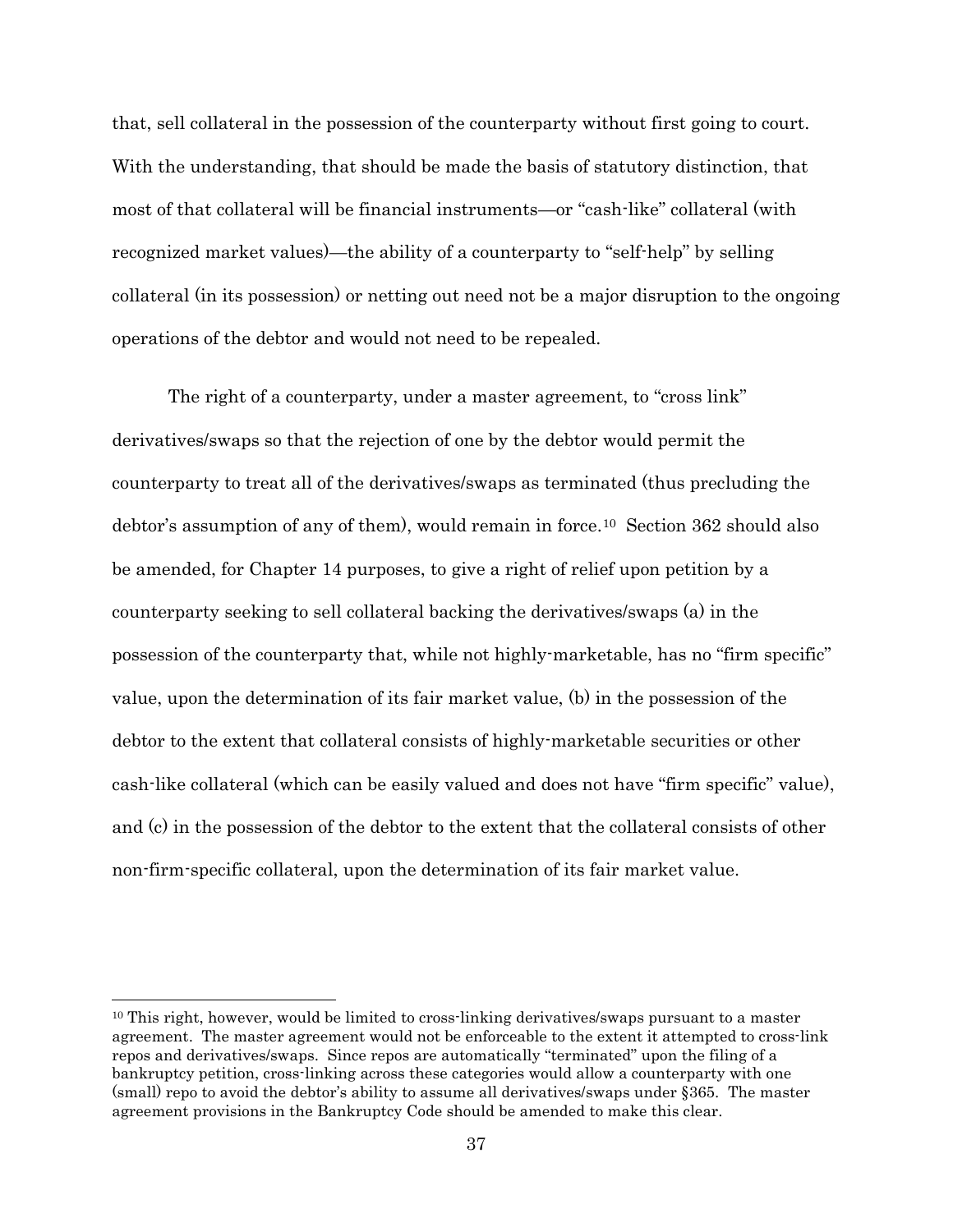#### c. Repos, Derivatives/Swaps, and Trustee Avoiding Powers

### Background

Bankruptcy has several devices, usually lumped together under the rubric of "trustee avoiding powers" to protect dismemberment of the estate, either through actions of the debtor or through actions of creditors to seek to protect themselves, after making a loan or entering into a contract, from the consequences of an imminent bankruptcy proceeding. The most important of these "reach back" avoiding powers are (a) fraudulent transfers, §548, and (b) preferences, §547.

Under  $\S 548$ , the fraudulent transfer provision,<sup>[11](#page-37-0)</sup> the trustee (or debtor-inpossession) may avoid two types of transfers as fraudulent. The first, in  $\S 548(a)(1)(A)$ , are transfers made within two years of bankruptcy "with actual intent to hinder, delay, or defraud any entity"—this is known as the actual fraud provision. The second, in  $\S 548(a)(1)(B)$ , known as the constructive fraud provision, reaches pre-bankruptcy transfers within two years of bankruptcy where the debtor "received less than a reasonably equivalent value" at a time when the debtor was insolvent, had unreasonably small capital, or believed that it would incur debts beyond its ability to pay.

Under §547, the preference section, the trustee may avoid a transfer "on account of an antecedent debt," made within 90 days of bankruptcy [12](#page-37-1) and while the debtor was

<span id="page-37-0"></span> <sup>11</sup> The trustee also has access to state fraudulent transfer provisions pursuant to his §544 "lien creditor" powers, which oftentimes have a longer reach-back period than the two year period provided by §548.

<span id="page-37-1"></span><sup>&</sup>lt;sup>12</sup> One year if the transfer is to or benefits an "insider" of the debtor.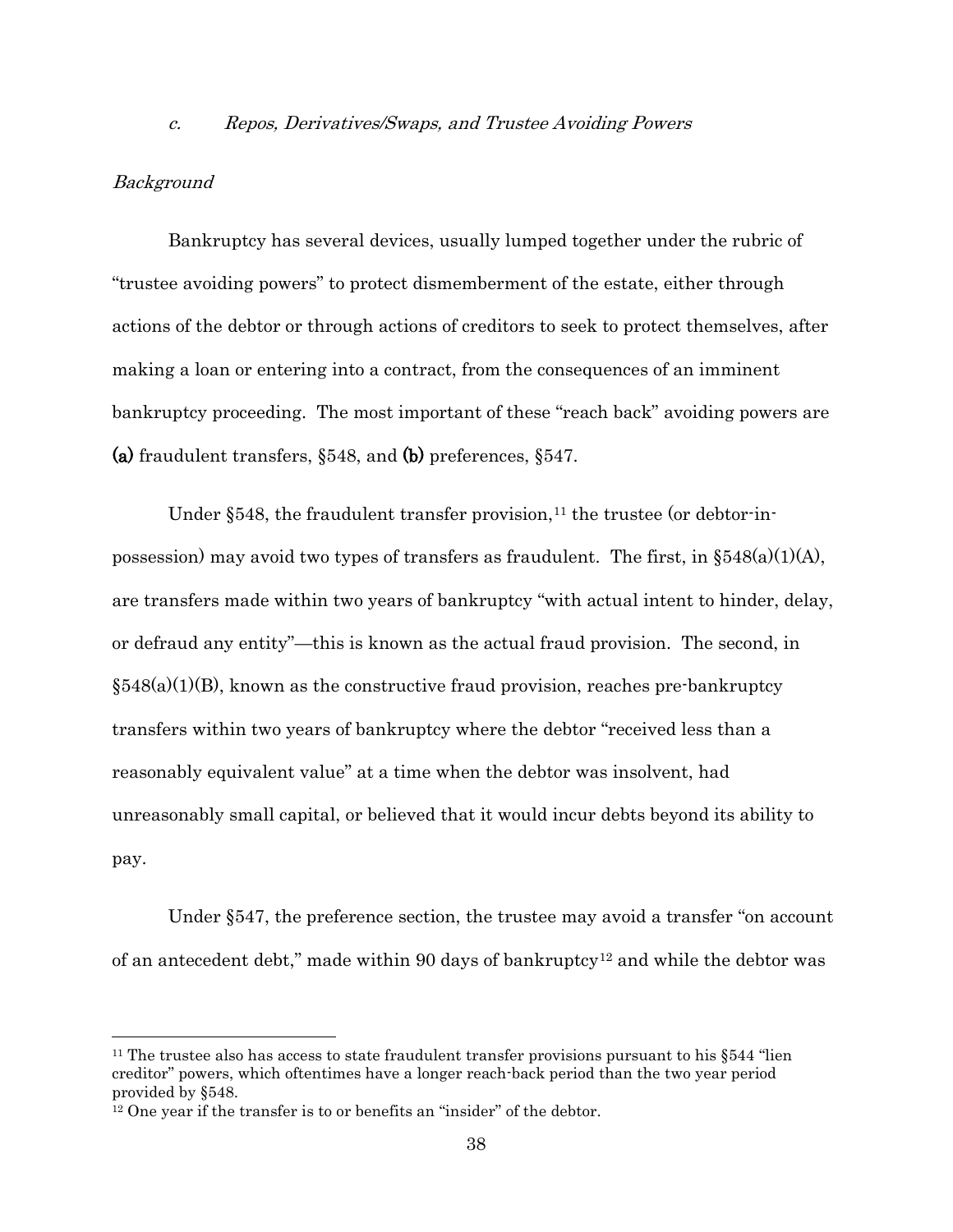insolvent[,13](#page-38-0) that enables a creditor to receive more than it would have received, in bankruptcy, had the transfer not been made. Thus, transfers are not just payments, but would include things such as the posting of additional collateral on an existing contract ("on account of an antecedent debt"). There is an exception for transfers that are both intended, and are in fact, "a contemporaneous exchange for new value given to the debtor," although it is essential to note that "new value" is defined as excluding "an obligation substituted for an existing obligation,"  $\S547(a)(2)$ . There is also, for security interests in inventory or receivables, what is known as a "two-point net improvement" test, which looks at whether "the aggregate of all such transfers caused a reduction," on the commencement of bankruptcy, of the creditor's claim 90 days before bankruptcy (or the date on which new value was first given),  $\S547(c)(5)$ . (Thus, the fact that the inventory went down in value and then went back up in value would be ignored, unless the inventory value on the date of bankruptcy was greater than the inventory value 90 days before bankruptcy.)

### Current Law

Under §546(e), (f), (g), and (j), the trustee's avoiding powers (with the exception of the actual fraud provision of §548) are not enforceable against the holder of qualified financial contracts. This started with what is now §546(e), exempting the transfers of margin and settlement payments by or to brokers (an exemption that makes some sense since these payments usually don't have the hallmarks of "opt out" activity on the eve of bankruptcy). From this narrow beginning, the Bankruptcy Code has been

<span id="page-38-0"></span><sup>&</sup>lt;sup>13</sup> "Insolvent" is defined in §101(32) as having debts greater than assets, at fair valuation.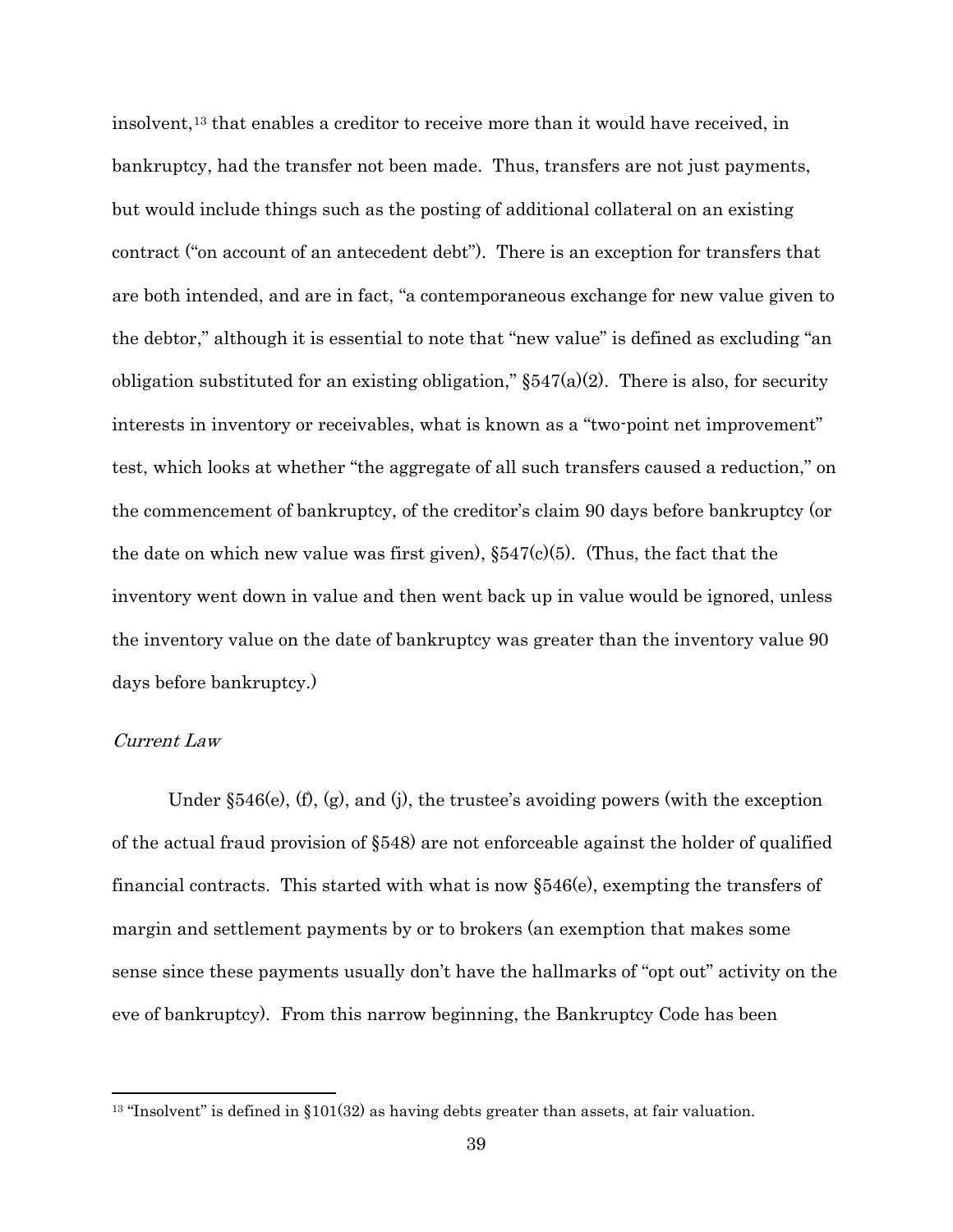amended to provide similar protection for all qualified financial contracts, including repos, §546(f), and derivatives/swaps, §546(g).

#### Concerns

QFC counterparties tend to be among the most sophisticated creditors of a financial institution. Providing a safe-harbor from preference law (and other trustee avoiding powers), when "regular" creditors are subject to such powers, seems perverse, in that it protects the parties most likely to "see" bankruptcy coming and take steps to protect themselves or, alternatively, take steps that lead to a bankruptcy case being commenced in a more timely fashion. While there are special features of various QFCs that do not fit comfortably into existing preference law, a blanket exemption seems overbroad.

#### Proposal

With respect to repos and derivatives/swaps, and subject to an amendment to  $§547(c)(5)$  regarding an extension of a "two point net improvement" safe harbor that is discussed below, remove the current exemption from trustee avoiding powers by amending  $\S 546(f)$  and (g) (as well as  $\S 546(j)$ , which repeats the protection for transfers made pursuant to a master netting agreement) to provide that these provisions do not apply in a Chapter 14 proceeding.

It is important to understand what this does, and does not, do (here, focusing on the preference provisions of §547. Because of the nature of preference law—did a creditor improve his position at the expense of other creditors via a transfer within the preference period?—"improvements in position" by a creditor that are due to market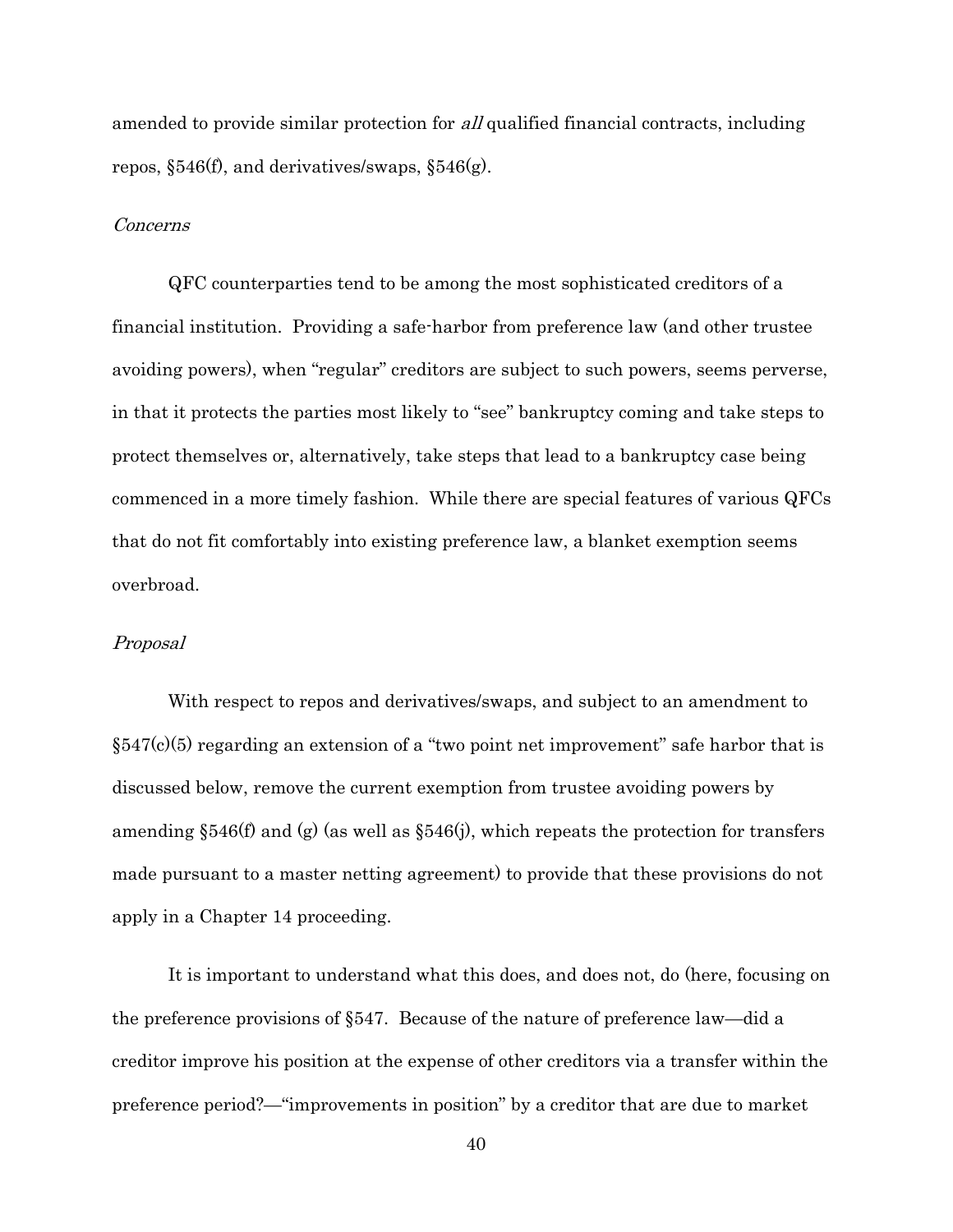increases in value of collateral are not subject to preference attack. Say a security, posted as collateral, is worth \$70,000 on 90 days before bankruptcy and is worth \$90,000 at the time of bankruptcy. The \$20,000 "improvement in position" is not a voidable preference because it involves no "transfer of property of the debtor" (and, conceptually, does not diminish the returns to the other creditors). Because of this feature, and the nature of repos, most repos will not be subject to attack under §547. With a typical repo, in which the debtor promises to buy back property that had been previously sold to a counterparty, fluctuations in the value of that property due to market forces between the sale and repurchase are not preferences under §547; recharacterizing the transaction as a secured loan does not change the underlying preference analysis. The case where preference law would matter would be cases in which, notwithstanding the sale/repurchase form, the property subject to the repo declines in value and the repurchaser (the failed financial institution) posts additional property. Treated as a secured loan, this is equivalent to the posting of collateral with an original value of \$70,000 that declines, within the preference period, to \$60,000, leading to a requirement that the debtor post an additional \$10,000 of collateral. Preference law would treat this additional posting as a voidable preference.

Preference law, however, looms larger for swaps and other derivatives, where collateral is in fact used to secure an underlying obligation. Here, however, it is still the case that increases in the value of collateral due to market forces are not themselves preferential. And there is a second, important, situation in which "new" collateral would not be preferential, which we will call "roll over" derivatives. To see this, consider the following reasoning. While the definition of "new value" in  $\S547(a)(2)$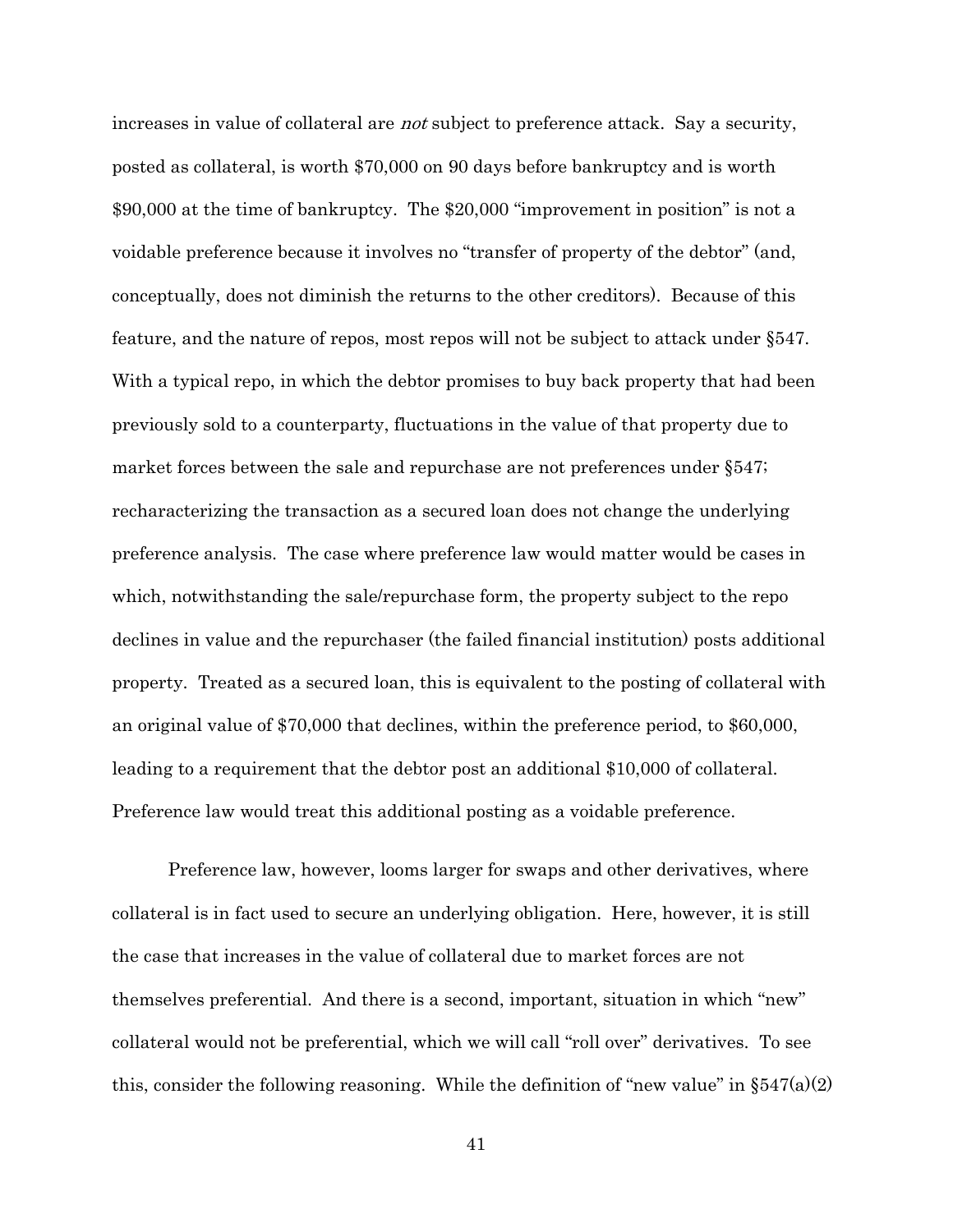excludes "an obligation substituted for an existing obligation," that definition would not exclude treating "rolled over" derivatives as constituting new value, as long as the "roll over" occurs upon the maturing of one derivative. That is to say, if derivative #1, with \$20,000 of collateral securing a \$15,000 obligation matures, is paid off (which involves no preference, as the counterparty is fully secured), and is replaced by derivative #2, with \$40,000 of collateral securing a \$15,000 obligation, there is no preference issue, even if the collateral (in both cases) declines by 50% by the time a bankruptcy case is commenced. Thus, even if a predictable response to subjecting derivatives to preference law would be to shorten the maturity of derivatives, and rely on "roll over" derivatives, there is a world of difference between "opting out" of bankruptcy concerns with an existing transaction, and a series of shorter, but independent, transactions that run their ordinary course.

The preference concerns of a counterparty thus would focus on two other issues: (a) payment on the derivative within 90 days of bankruptcy when the payment exceeded the value of the collateral (that is, the counterparty was undersecured) and (b) transfers of new collateral to the counterparty within the 90 day preference period that increase (rather than through market forces) the value of the aggregate collateral securing the obligation to the counterparty. While (a) is a straight-out preference, (b) is more complicated.

To delve into that complication, it is useful to return to the analogy of the "two point net improvement test" for cases where the collateral is inventory or receivables. The original idea behind the "two point net improvement test" for inventory or receivables follows the image of a "pool" of collateral. One takes (for example) a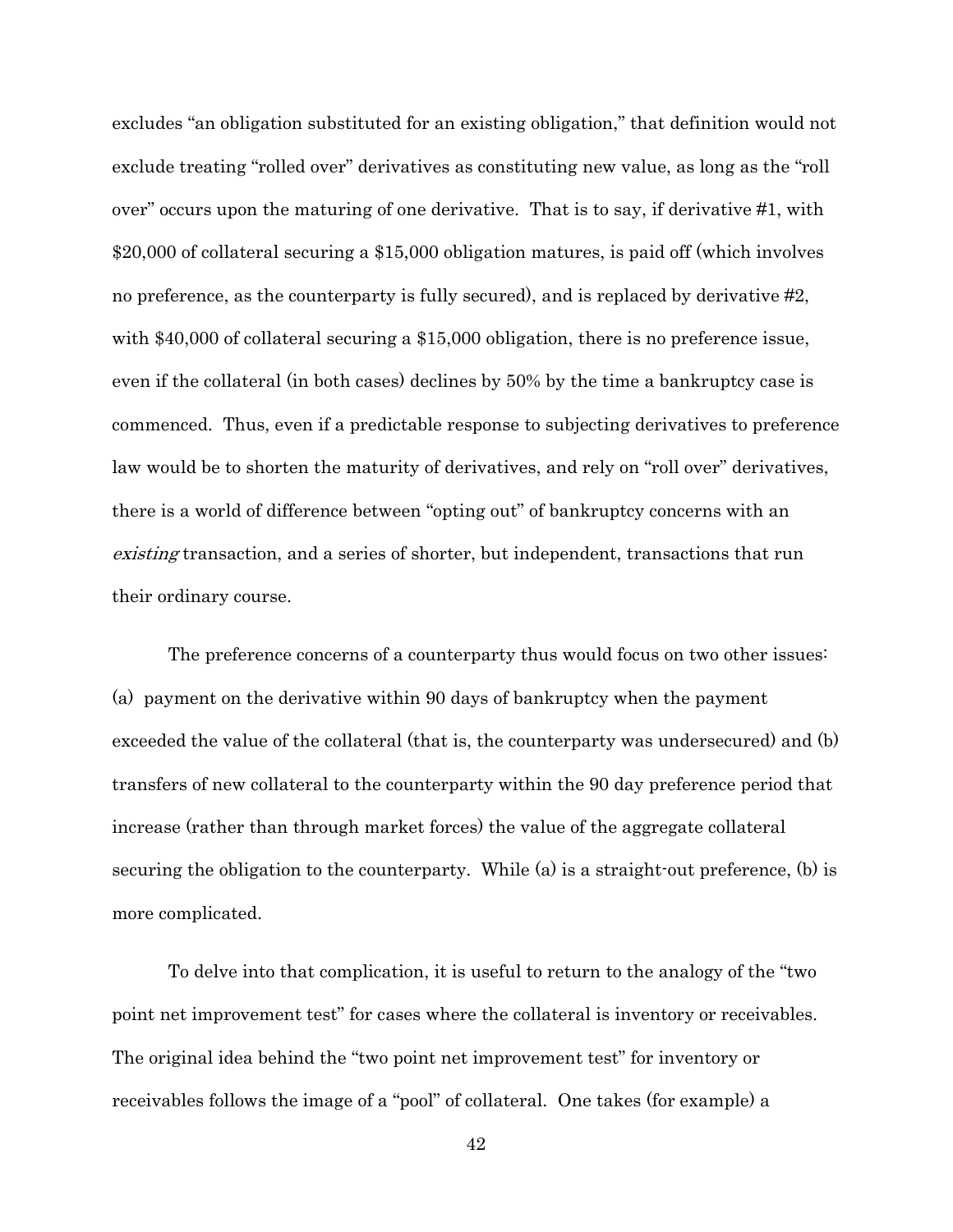security interest in "inventory," and knows that the inventory will fluctuate in value, not because of a change of market valuation of each individual item in that inventory, but because the nature of inventory is that it fluctuates in size. Thus, in the completely ordinary course of business, a security interest in an inventory of widgets, with each widget always worth \$10, may fluctuate because the number of widgets in the inventory might be 8,000 on one day, 12,000 a week later, and 10,000 the following week. Viewing that this is unlikely to be the result of opt-out activity,  $14$  the Bankruptcy Code provides a safe-harbor for such fluctuations, except to the extent that the creditor's overall position is better at the time of the commencement of the bankruptcy case than it was at a point 90 days earlier (or when credit was first extended within that 90 day period),  $\S547(c)(5)$ . Thus, if the debtor owes \$100,000 to the lender and the "pool" of widget inventory was worth \$80,000 90 days before bankruptcy, declined to \$60,000 30 days before bankruptcy, and then increased so that it was valued at \$90,000 on the date of bankruptcy—all because of fluctuations in the number of widgets in the inventory—the creditor would have a potential voidable preference of \$10,000, rather than \$30,000.[15](#page-42-1)

Derivatives are rarely secured by inventory or receivables, and so are not able to claim the protection of  $\S547(c)(5)$ . But certain features of certain derivatives fit the underlying principle, in addition to being protected by the more general principle that changes in market values of underlying collateral are not themselves preferential, as

<span id="page-42-0"></span> <sup>14</sup> Which is not to say that it could not be, as where a creditor demands that its debtor "build up" its inventory within 90 days before bankruptcy.

<span id="page-42-1"></span><sup>&</sup>lt;sup>15</sup> The creditor may not even have a voidable preference in the amount of \$10,000, as the trustee must also show that reduction in the creditor's unsecured claim was "to the prejudice of other creditors holding unsecured claims,"  $\S 547(c)(5)$ , which may be difficult to show if all the debtor's other assets are worth exactly as much as before.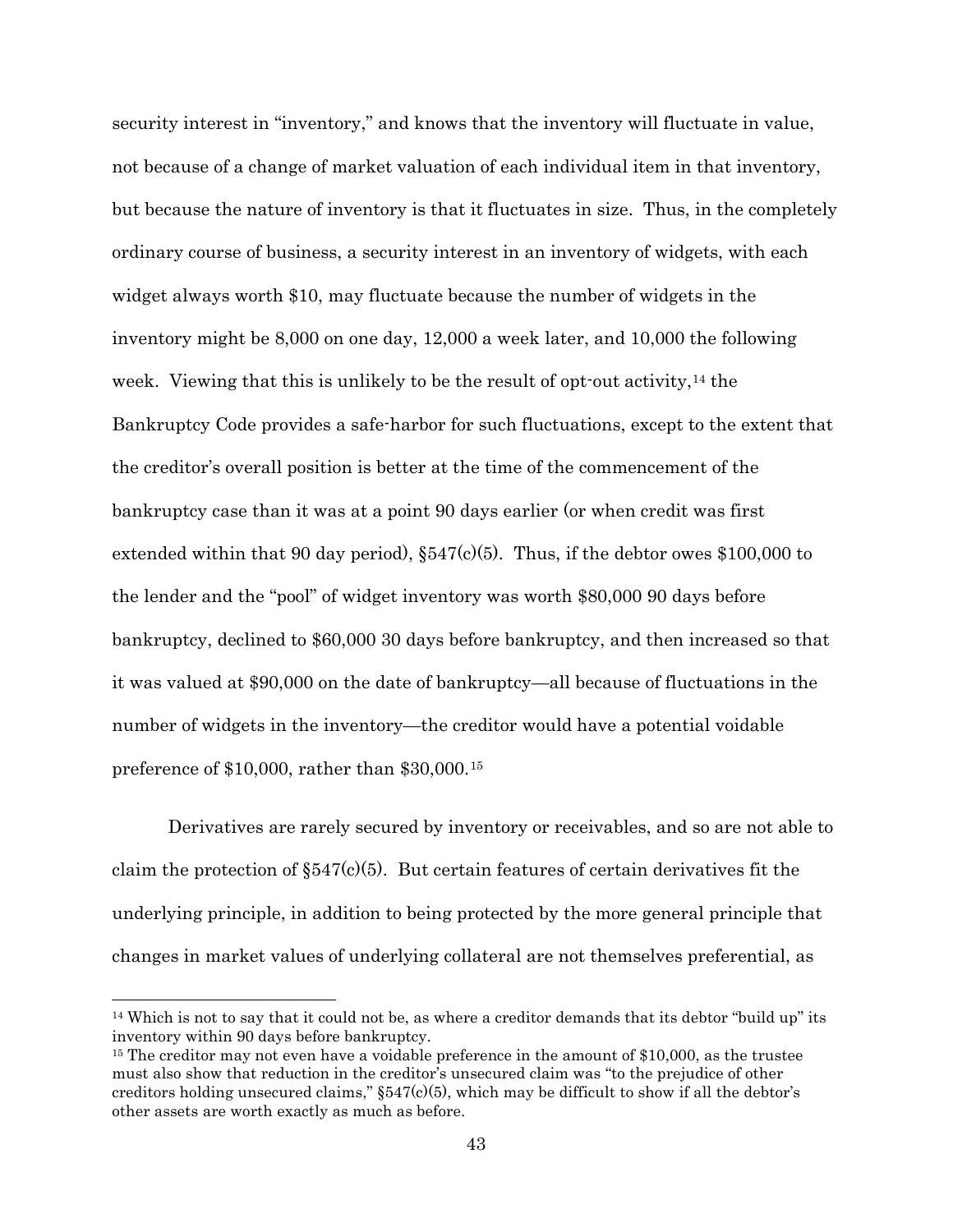discussed above.[16](#page-43-0) For example, if a certain derivative transaction is secured by "all" of the debtor's mortgage backed securities, and the quantity of those securities fluctuates, the analogy to inventory or receivables (which are protected by  $\S 547(c)(2)$ ) is strong, and is deserving of comparable protection, which requires an amendment to  $\S 547(c)(5)$ to include classes of securities or other "pool-like" collateral that might be the subject of derivative transactions in a Chapter 14 proceeding.

<span id="page-43-0"></span><sup>&</sup>lt;sup>16</sup> This would also protect the substitution of a new security as collateral when an old security matured, as long as the new security was not more valuable than the old.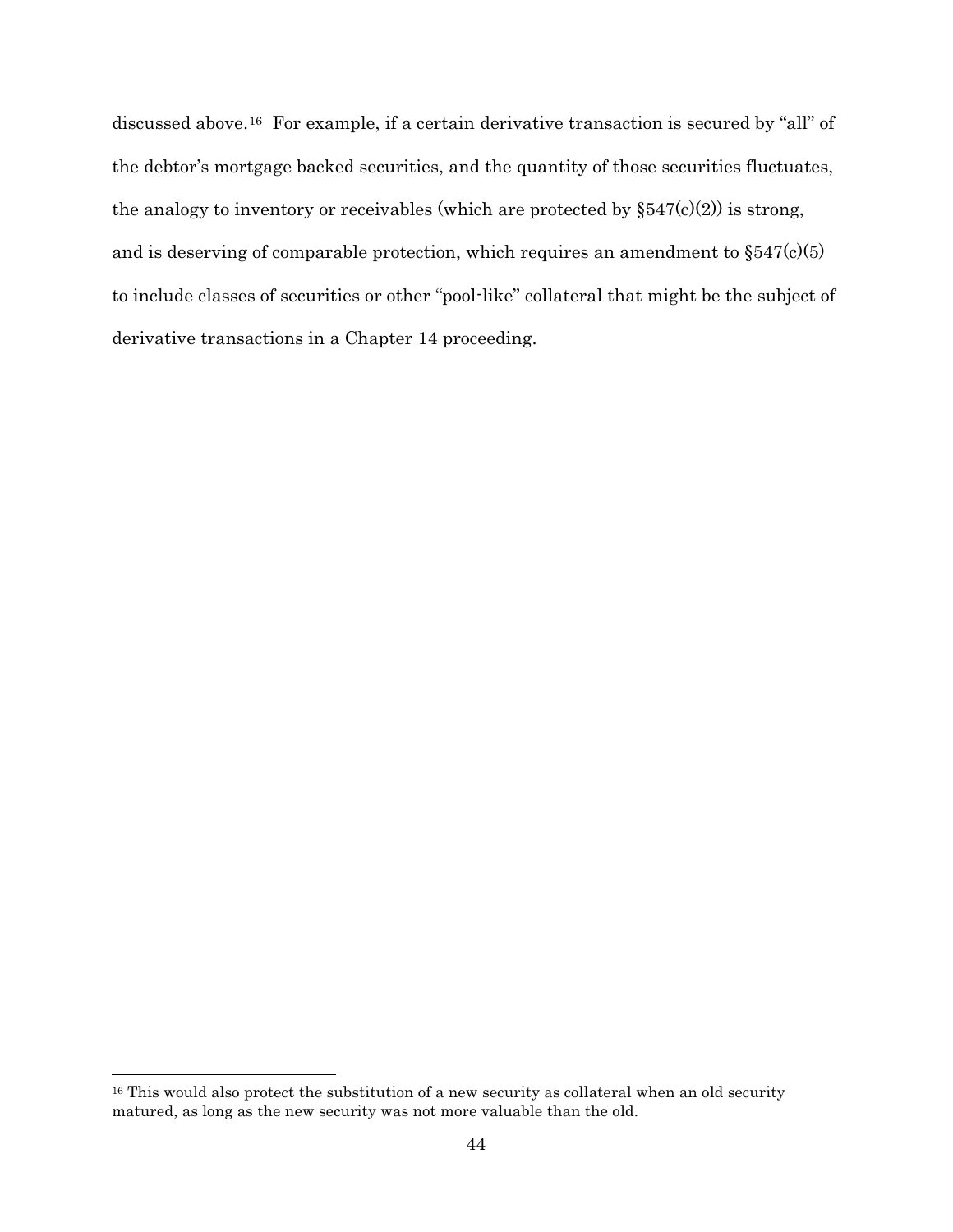### Summary of Proposed Revisions

# I. Creation of a New Chapter 14

- Add a definition of a financial institution to §101 to pick up institutions (including their subsidiaries) with assets more than \$100 billion that are substantially engaged in providing financial services or financial products.
- Create a new Chapter 14 for financial institutions and require that financial institutions use it.
- Amend §109 to provide that a financial institution must concurrently file for a Chapter 7 liquidation or a Chapter 11 reorganization at the time that it files for Chapter 14, and that all resulting proceedings will be conducted pursuant to Chapter 14.
- Create designated district court judges in the Second and DC Circuits to hear Chapter 14 cases, by adding a new provision to Title 28. Provide that these designated district court judges have exclusive jurisdiction over Chapter 14 cases notwithstanding the provisions of 28 U.S.C. §157, and prohibit them from delegating the case to bankruptcy judges, but permitting them to assign to a special master, from a designated panel of special masters, the case and its proceedings as if it were a designation to a bankruptcy judge under 28 U.S.C. §158. Provide for the ability of the district judge to hire additional experts, as well as rely on the assistance of bankruptcy judges (subject to the prohibition on delegation of cases to such judges).
- II. Commencing a Chapter 14 Case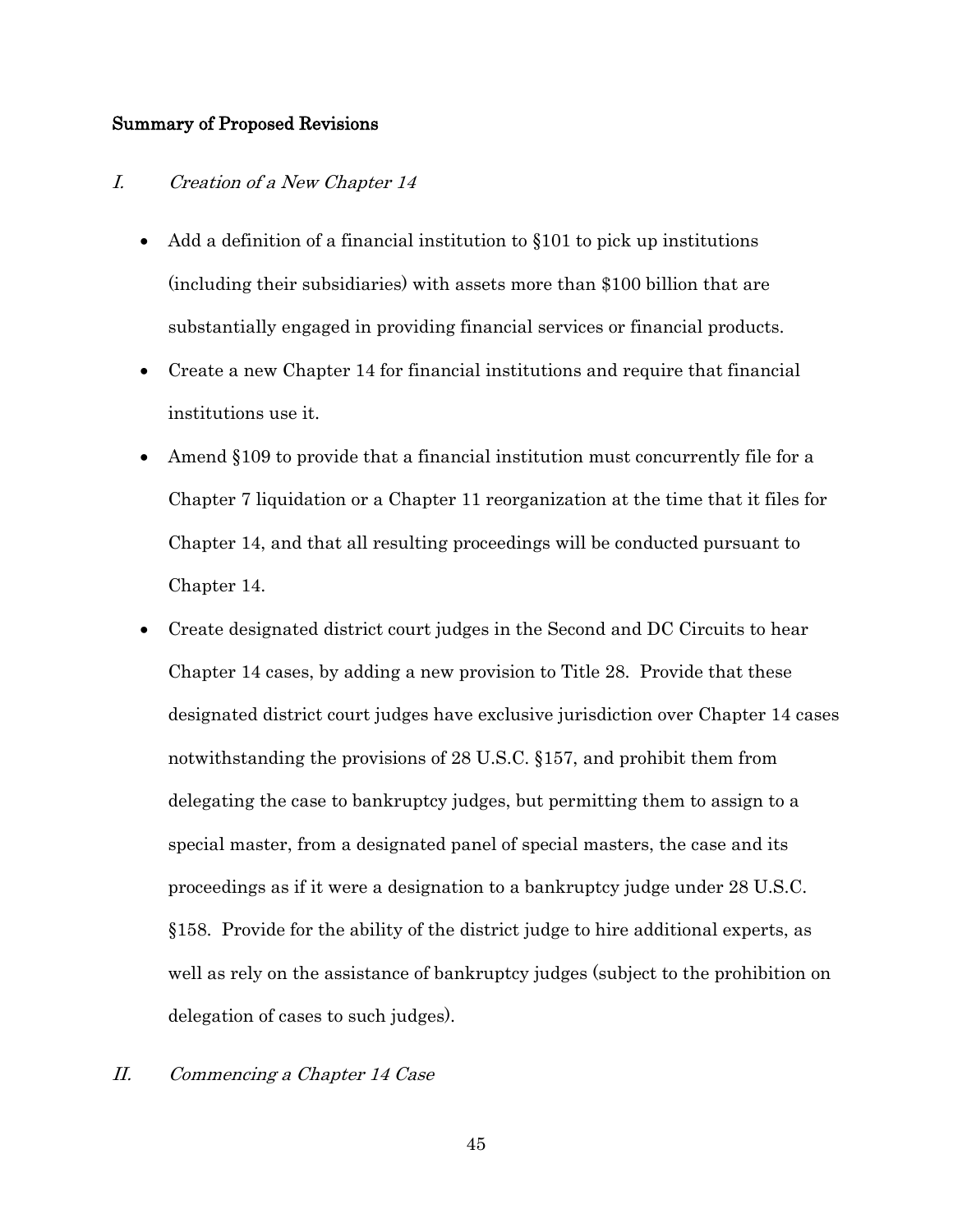- Revise §109 to eliminate the exclusion from bankruptcy of insurance companies when Chapter 14 applies.
- Revise §109 to eliminate the exclusion of stockbrokers and commodity brokers from Chapter 11 when Chapter 14 applies.
- Provide that the special subchapters in Chapter 7 for stockbrokers (§§741 et seq.) and commodity brokers (§§761 et seq.) don't apply when Chapter 14 applies.
- Adopt existing rules for the treatment of customer accounts currently in §763 & §766 to apply to proceedings (whether liquidations or reorganizations) under Chapter 14.
- Provide that SIPC (for stockbrokers) and CFTC (for commodity brokers) have a right to be parties in relevant Chapter 14 cases.
- Amend §303(b) and (h) to provide that the primary regulator may commence an involuntary case against a financial institution.
- Amend §303(h) to permit an involuntary case commenced by the primary regulator to go forward if the financial institution's assets are less than its liabilities, at fair valuation, or the financial institution has unreasonably small capital.

# III. Role of the Primary Regulator in Chapter 14; DIP Funding

• Provide that the regulators of the business of a covered financial institution, or any subsidiary thereof, would have standing with respect to the financial institution or the particular subsidiary, to be heard or to raise motions relevant to their regulation with the Chapter 14 court.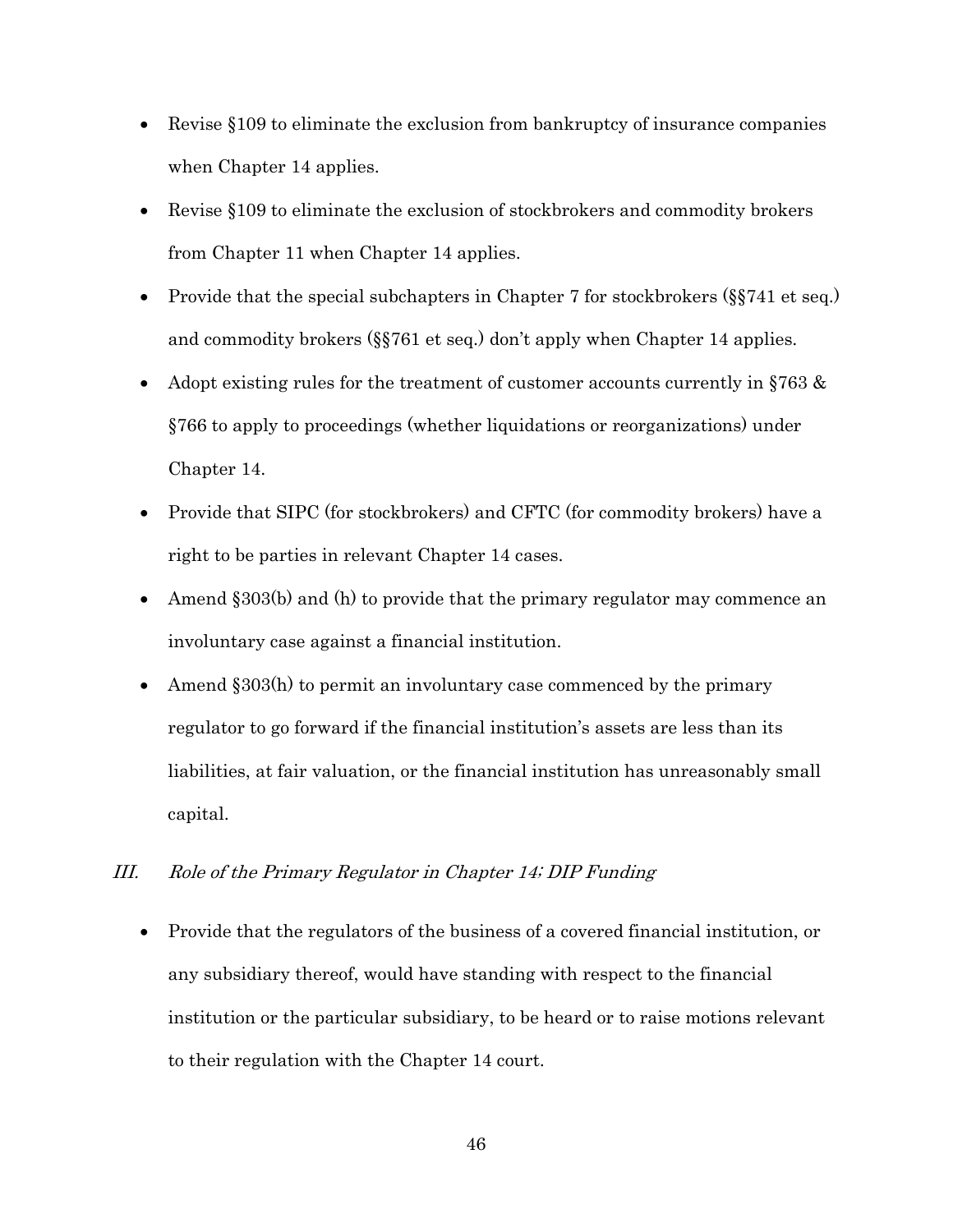- Amend §363 to provide that the primary regulator has the power to file motions for the use, sale, or lease of property.
- Amend §1121 to provide that, in a Chapter 14 case, notwithstanding §1121 $(c)$ , the primary regulator or a creditors' committee can file a plan of reorganization at any time after the order for relief.
- Amend §364(b), (c), and (d) to make clear that, in a Chapter 14 case, DIP financing is permitted, upon court approval after motion and hearing instigated by the debtor-in-possession, the trustee, or the primary regulator, for the purpose of providing partial or complete payouts to some or all creditors, with petitioners for such funding bearing the burden of proof on (a) the necessity (for liquidity or other systemic reasons) of such payout (including its amount and the identified parties), (b) that such payout is less than or equal to a conservative estimate of the amount the creditors would receive in the bankruptcy proceeding without such funding, (c) that any such prepayments were not likely to favor particular creditors or otherwise undermine the operation of bankruptcy's priority rules, and (d) it shall be a provision of any such funding that, should the payout exceed the amount that the creditors would have received in the bankruptcy proceeding in the absence of such funding, either the creditors receiving such advanced payout agree to repay to the estate the amount by which their advanced payout exceeded that amount or the funder agrees to subordinate his claim to that of the other creditors to the extent necessary to allow them to receive what they would have received in bankruptcy in the absence of such funding. In addition, if the government is the source of the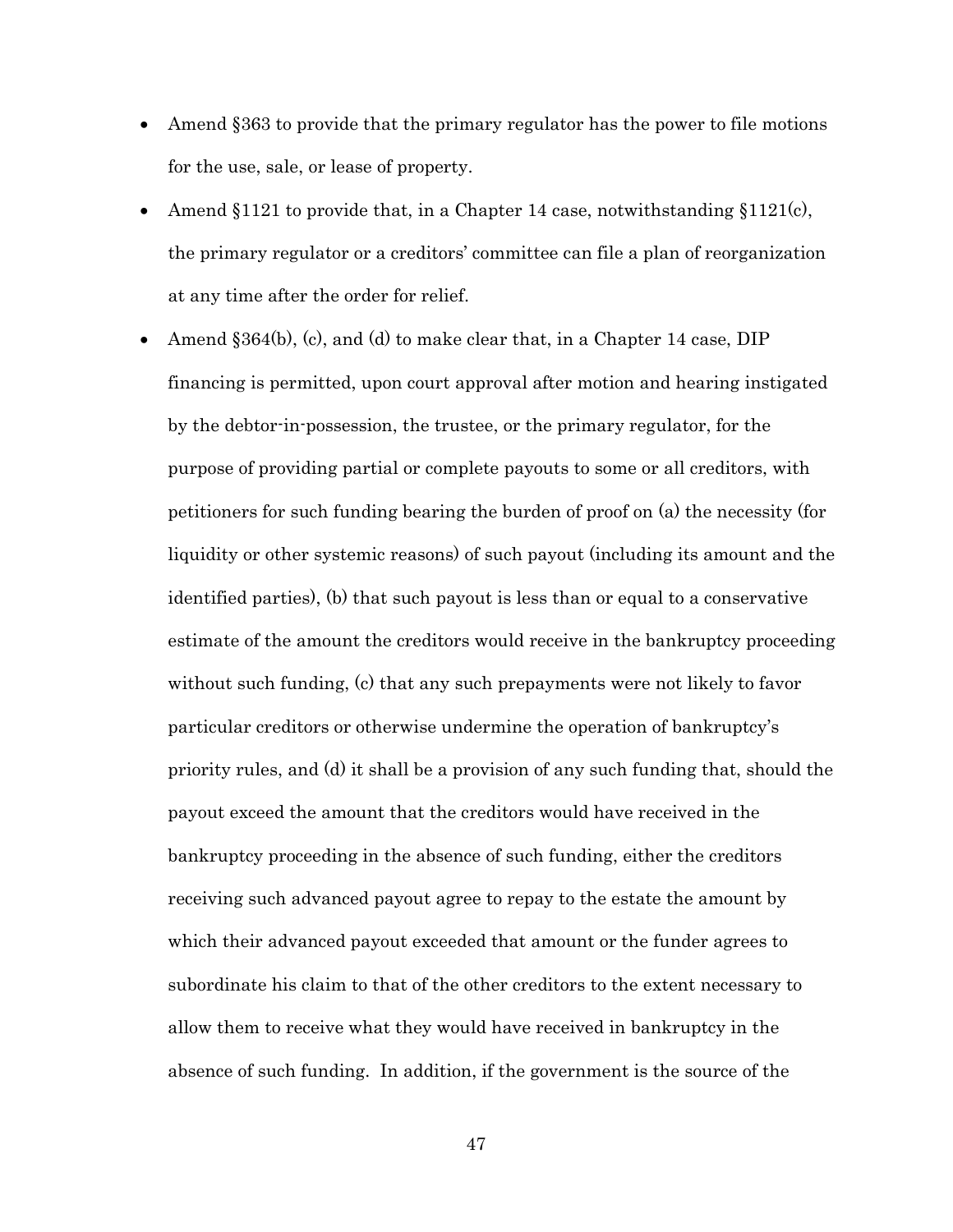funds to make these prepayments, the petitioners for such funding will additionally be required to show that such funds are not available from a private party on reasonably equivalent terms.

### IV. Qualified Financial Contracts in Chapter 14

- Automatic stay and repos: amend §362 to give the counterparty, in Chapter 14, the right to sell cash, or cash-like, collateral in its possession at any time, as well as the right to sell, upon petition, other financial (non-firm specific) collateral in its possession upon a determination of the reasonable value of such collateral.
- Automatic stay and repos: amend §362 to give, in Chapter 14, a right of relief from the automatic stay upon petition by a counterparty seeking to sell collateral in the possession of the debtor to the extent the collateral consists of highlymarketable securities or other cash-like collateral as well as, to the extent the collateral consists of other non-firm specific collateral, upon the court's determination of its fair market value.
- Automatic stay and swaps: limit the applicability of  $\S560$  (as well as  $\S555 \&$ 556) in Chapter 14 cases to the expiration of three days from the filing of a bankruptcy petition. After the expiration of that period, the counterparty has the right to sell collateral in parallel to the provisions for collateral sales by repo counterparties in Chapter 14.
- Automatic stay and swaps: clarify  $$362(b)(17)$  so that a counterparty cannot offset, net out, or sell collateral until the debtor rejects the contract or the time period specified in §560 expires.